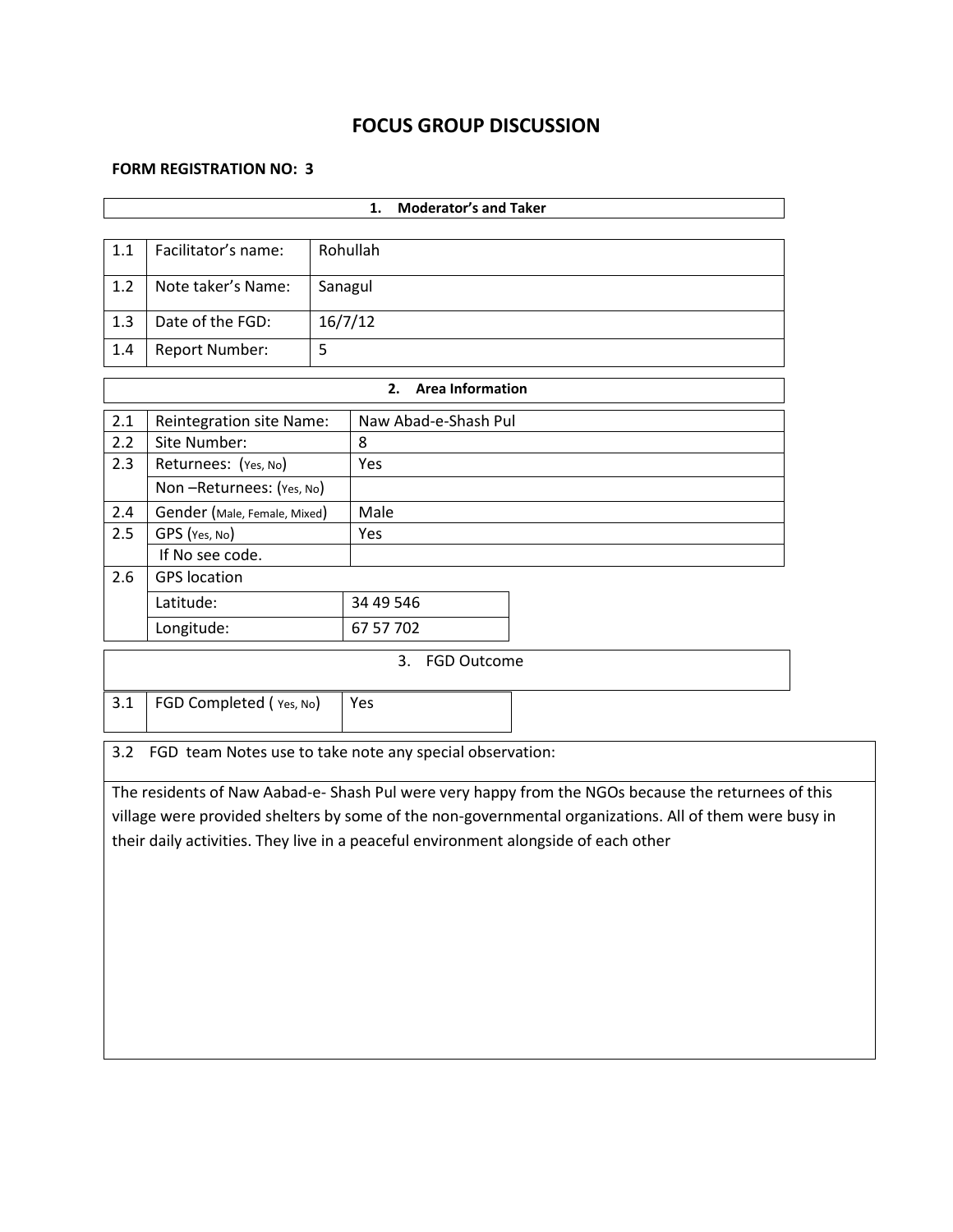| 4. Data Management Information (Internal Use Only by Database Entry Team) |                  |  |                              |                    |  |  |  |
|---------------------------------------------------------------------------|------------------|--|------------------------------|--------------------|--|--|--|
| 4.1 Date of Interview<br>16/7/12                                          |                  |  |                              |                    |  |  |  |
| 4.2 Interviewer's number                                                  | Male Interviewer |  |                              | Female Interviewer |  |  |  |
| Supervisor's number<br>1                                                  |                  |  | Regional Supervisor's number | 1                  |  |  |  |
| 4.5 Date of office editing                                                | 17/7/12          |  |                              |                    |  |  |  |
| 4.6 Office editor's code                                                  | 17/2012          |  |                              |                    |  |  |  |
| 4.7 Date of data entry                                                    | 12/8/12          |  |                              |                    |  |  |  |
| Data entry officer code<br>4.8                                            | 10               |  |                              |                    |  |  |  |

| List of Participants in Focused group discussions (F.G.D) |                                      |  |  |  |
|-----------------------------------------------------------|--------------------------------------|--|--|--|
| Province<br>Bamyan                                        |                                      |  |  |  |
| <b>District</b>                                           | Bamyan Center (Naw Abad-e-Shash Pul) |  |  |  |
| Site Number                                               | 8                                    |  |  |  |
| Village                                                   | Naw Abad Shash Pul                   |  |  |  |

| No             | <b>Name</b>    | <b>Position</b>           | <b>Occupation</b> | <b>Contact No</b> | Age |
|----------------|----------------|---------------------------|-------------------|-------------------|-----|
| $\mathbf{1}$   | Sayed Jafar    | <b>CDC Treasurer</b>      |                   | 0778845564        | 36  |
| $\overline{2}$ | Sayed Amin     | Representative            | Teacher           | 0773125642        | 40  |
| 3              | Sayed Nabi     | Village Elder             |                   |                   | 38  |
| 4              | Agha Hussain   | Village Elder             | Wage laborer      |                   | 40  |
| 5              | Sultan Hussain | Representative<br>$L = L$ | Wage laborer      |                   | 41  |
|                |                |                           |                   |                   |     |
|                |                |                           |                   |                   |     |
|                |                |                           |                   |                   |     |
|                |                |                           |                   |                   |     |
|                |                |                           |                   |                   |     |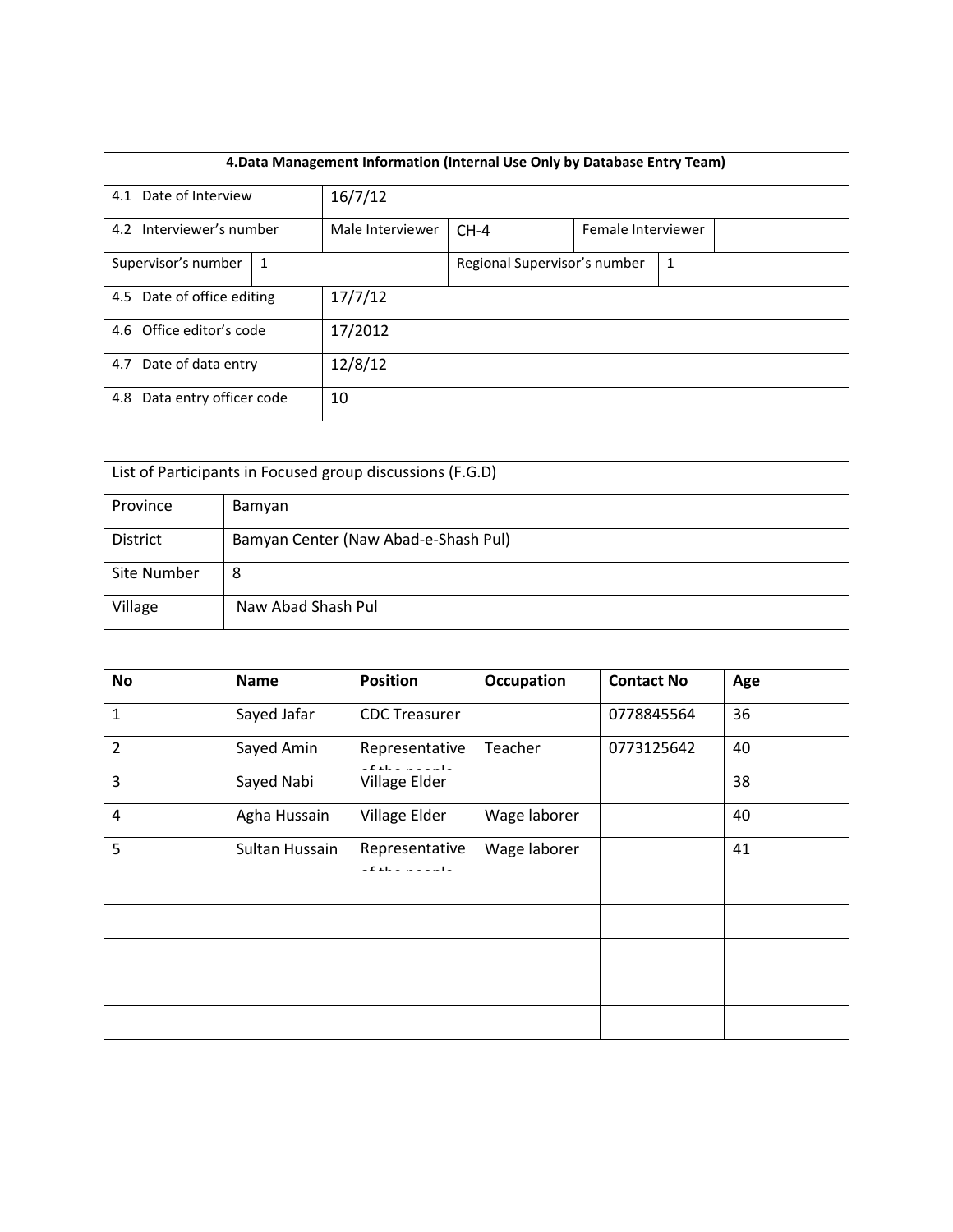# **Section A: General and Specific Concerns**

# **Q1- What are your concerns relating to returnees in the following various fields?**

# **Part A- Education:**

**P1**- The first participant said that they are not faced with any kind of difficulty concerning education but our concerns belong to security of our children. We are frightened lest they might be fed poison by some of the element on their way to school.

**P2**- Our major problem in field of education is lack of expert teachers in this area.

**P3**- The third participant mentioned that most of their school teachers are inexperienced even that some of them have been graduated from the elementary schools and at the present they are teaching to secondary and high school students.

**P4**- This participant confirmed opinions of other participants and he himself didn't want to add more descriptions concerning this question.

**P5**- The fifth participant of this focus group in response to the question said that there are also some teachers at our school that whenever students ask them a difficult question they can't answer due to their lower level of knowledge and cleverly evade (escape) from the subject and in response to difficult questions they ask from the students not to interrupt the class but the main reason is their illiteracy.

# **Part B- Health Services:**

**P1**- There is a health facility in the region but it doesn't have expert and talented doctors.

**P2**- The second participant confirmed the aforesaid opinions and added that there are not modern medical equipments and laboratory tools in our health facility.

**P3**- Besides confirming the abovementioned opinions added that our health facility lacks ambulance services. We can't transfer our patients on time to the district hospital because it is located far from our village. It will cost 2000 AF whenever we want to transfer our patient to the district hospital.

**P4** and **P5** confirmed views of other participants and they themselves didn't want to add more explanations regarding their problems in field of health.

### **Part C- Access to drinking water:**

**P1**- According to views of the first participant who mentioned that they utilize from water of the river for drinking purposes which is highly contaminated.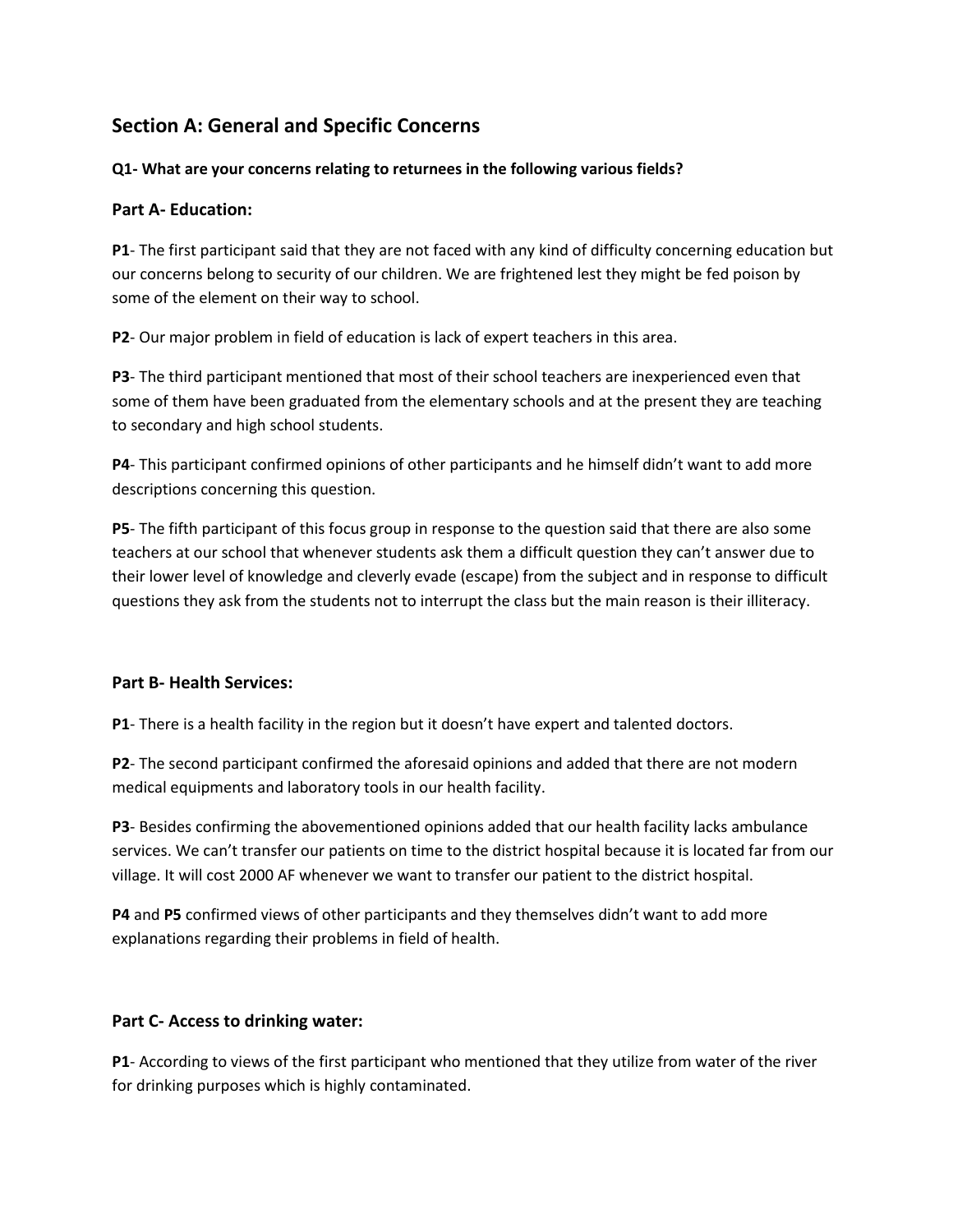**P2**- Due to contamination of the river water, it produces different kinds of infectious diseases.

**P3**, **P4** and **P5** confirmed opinions of other participants and they themselves didn't have anything in mind to state it for us in response to this question.

# **Part D- Access to food and Market**

**P1**- The first participant said that there are not shops of foodstuff inside our village and the residents of the village have to travel to bazaar in order to do the shopping. We are faced with a lot of difficulties because the market is very far from our village and it is costly to purchase our necessary items from there due to high rent of cars.

**P2**, **P3**, **P4**, and **P5** confirmed opinions of the fist participant and they themselves didn't have anything to add regarding the mentioned question.

# **Part E – Access to Shelter**

**P1**- The first participant said that in Naw Abad-e- Shash Pul village only 12 shelters were distributed on returnees but others have not been exploited yet. Those returnees who were in good economic conditions, they constructed homes for themselves by their own financial support. But others who were poor and needy couldn't build any shelter for themselves. They are still living as neighbor at homes of other villagers.

**P2**- Due to poor economic conditions our people have lands but they don't have money to build a house on their lands.

**P3**, **P4**, **P5** confirmed the abovementioned opinions.

# **Part G- Access to employment opportunities**

**P1**- There are not employment opportunities inside our village. Besides the residents of this area are very poor as they can't arrive to the bazaar on time in order to find a job for them.

**P2**- Our people have different professions but the ground is not paved for their employment. At the present some of them are working in some construction projects that are currently implemented in the area.

**P3**, **P4** and **P5** confirmed views of other participants and they themselves didn't want to give more information regarding this question.

Part I – Access to Pastures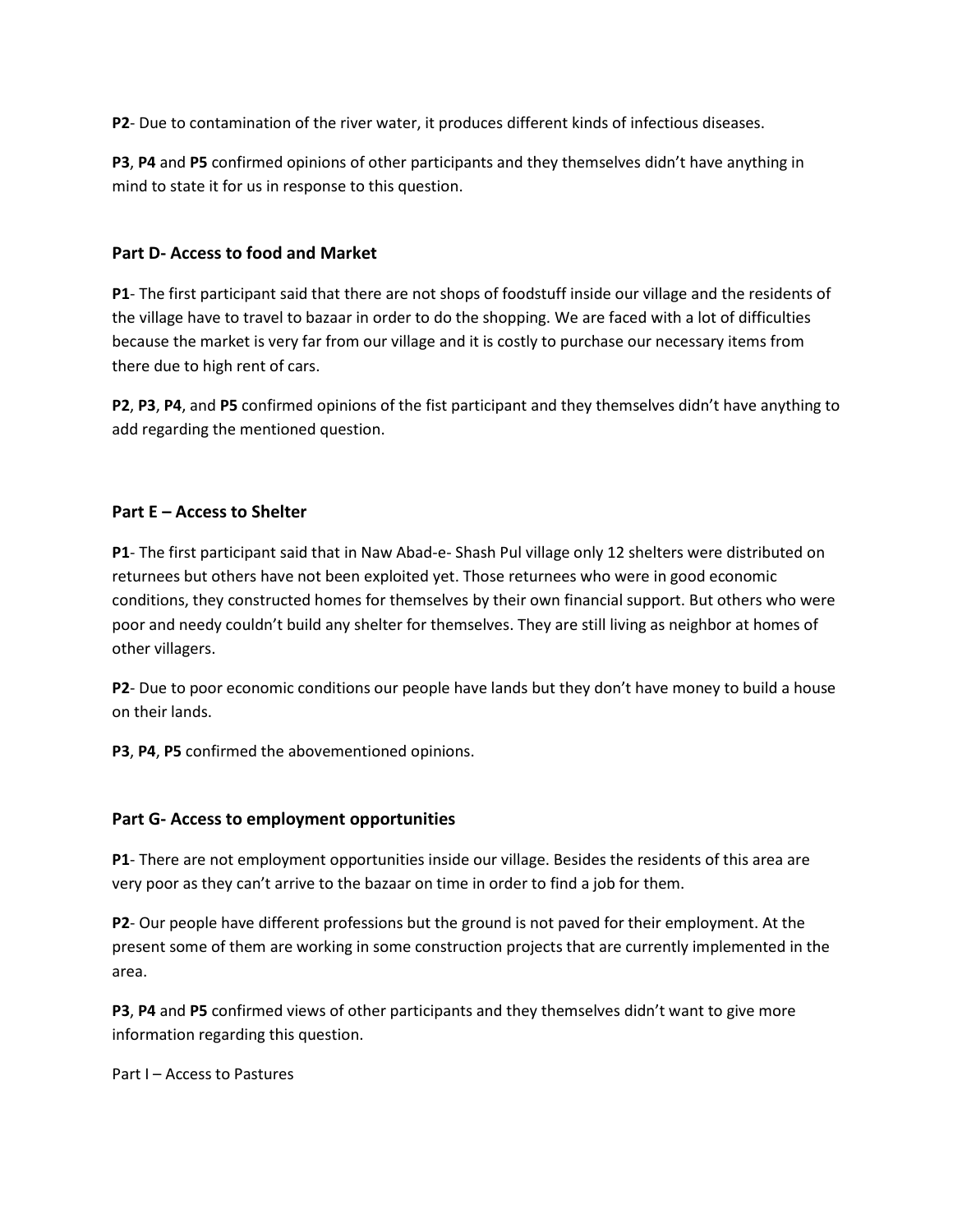**P1**- The first participant said that there are several pastures but the residents of this area do not breed domestic animals.

**P2**, **P3** and **P5** confirmed views of the first participant but they themselves didn't want to add more details concerning this question.

Part K – Access to Justice System

**P1**- The first participant said that if any dispute occur in our village the local Shura try to resolve the dispute and doesn't allow to both involved parties to extend their dispute to justice organs.

**P2**, **P3**, **P4** and **P5** confirmed opinions of the first participant and they themselves didn't add anything else regarding to this question.

# **Part K (Other) – Access to Road:**

**P1**- We don't have any problem in this section because at the present asphalting of our road is in progress so in the next future it will be used for exploitation.

**P2**, **P3**, **P4** and **P5** confirmed views of others and they themselves didn't want to say anything else about this question.

# **Q2- Do you believe that returnees and non-returnees have equal access to services?**

**P1**- There is not difference between returnees and non-returnees. All of them are brother of each other. They live in a peaceful and brotherhood environment. Both returnees and non-returnees have equal access to all kinds of services.

**P2**, **P3**, **P4**, and **P5** confirmed opinions of the first participant but they themselves didn't have additional views regarding the question.

# **Section B- Governance and Participation:**

# **Q1- How effective is the government?**

**P1**- The first participant said that the government is very effective because the government has ensured the security of our region. If necessary cases the government resolve our problems. The residents of this area also cooperate with the government in different spheres especially in maintenance of security.

**P2**, **P3**, **P4** and **P5** confirmed views of the first participant and they themselves didn't want to add more details regarding this question.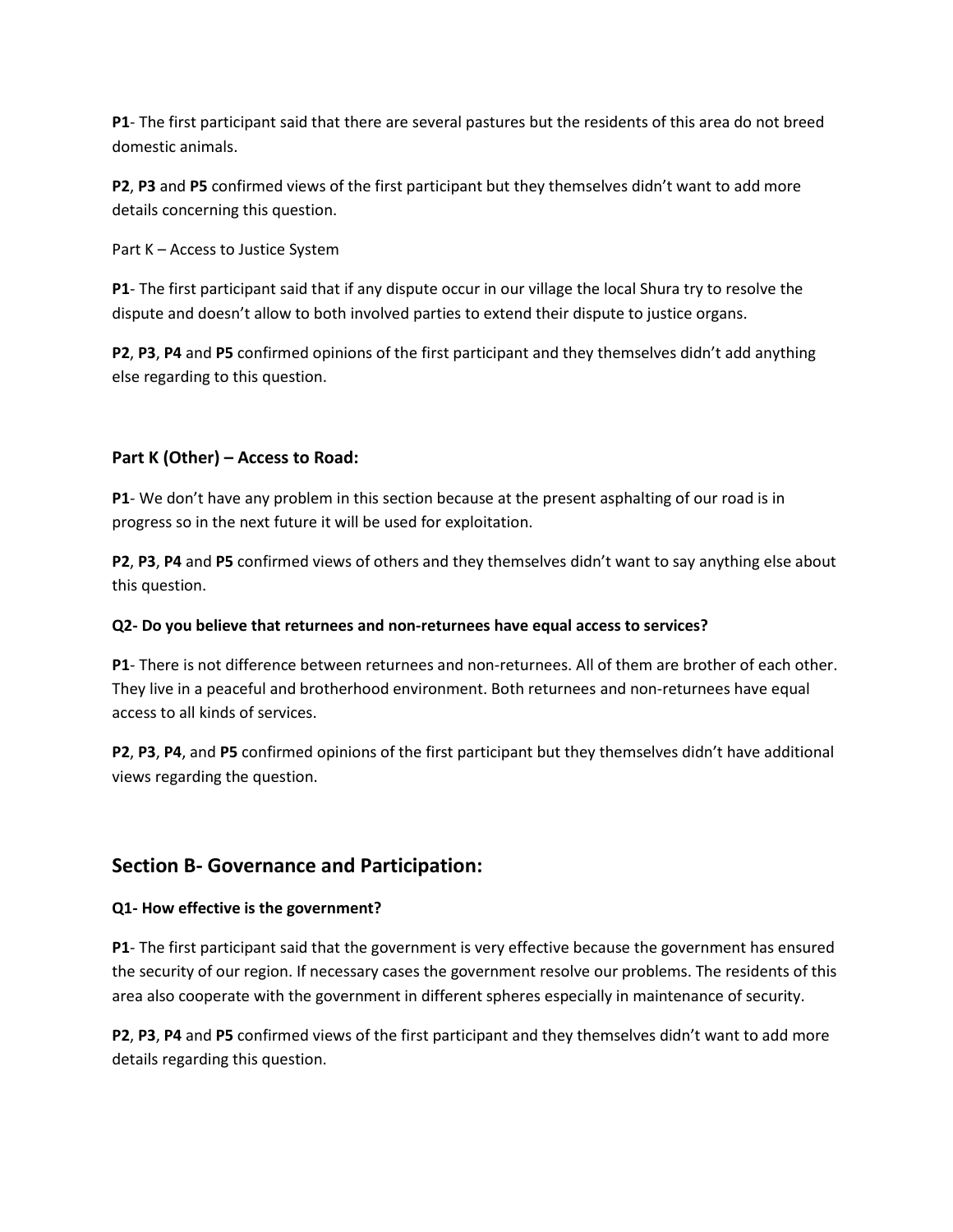# **Q2- Since the government has been elected, what changes have you observed in the areas of livelihood?**

**P1**- The first participant in response to this question said that a lot of positive changes have occurred in our life. One of the major changes is the repatriation of Afghans from the foreign countries where we lived in poor and very bad conditions. But today we are living in our own homeland where we are living comfortably without being frightened from anyone.

**P2**- When we returned from the foreign countries to our own homeland, we lived for nearly one year in the tents then one of the NGOs built us a house. At the present we live in our own home. Different NGOs are working for improvement of our living condition in the area. He added that their living condition is improving day by day.

**P3**- When we returned to our country it was the elected government that built homes for us and paved the ground for our repatriation from the foreign countries.

**P4** and **P5** confirmed the abovementioned views and they themselves didn't want to add more details regarding the mentioned question.

## **Q3- Are the women consulted on important issues? If yes, what issues? How are they?**

**P1**- We consult with our women on different issues. They are consulted when we want to build a house, while borrowing something, for performing of a duty.

**P2**- We consult with our women nearly in all daily activities and on different issues. Sometimes the women give logical consultations even that the men might not think about it. most of the time their consultation has had positive impact on improvement of a household.

**P3**, **P4** and **P5** confirmed the abovementioned views and they themselves didn't have special opinion regarding this question.

# **Q4- How do people get access to information regarding rights, laws, policies and national institutions?**

**P1**- The residents of this area get access to information through the mass media especially TVs and radios.

**P2**- In spite of confirming the views of the first participant added that they get access to information form the Mullah Imam of the mosque and other religious figures of the village.

**P3**, **P4**, and **P5** verified the views of two other participants and they themselves didn't want to add more details regarding the question.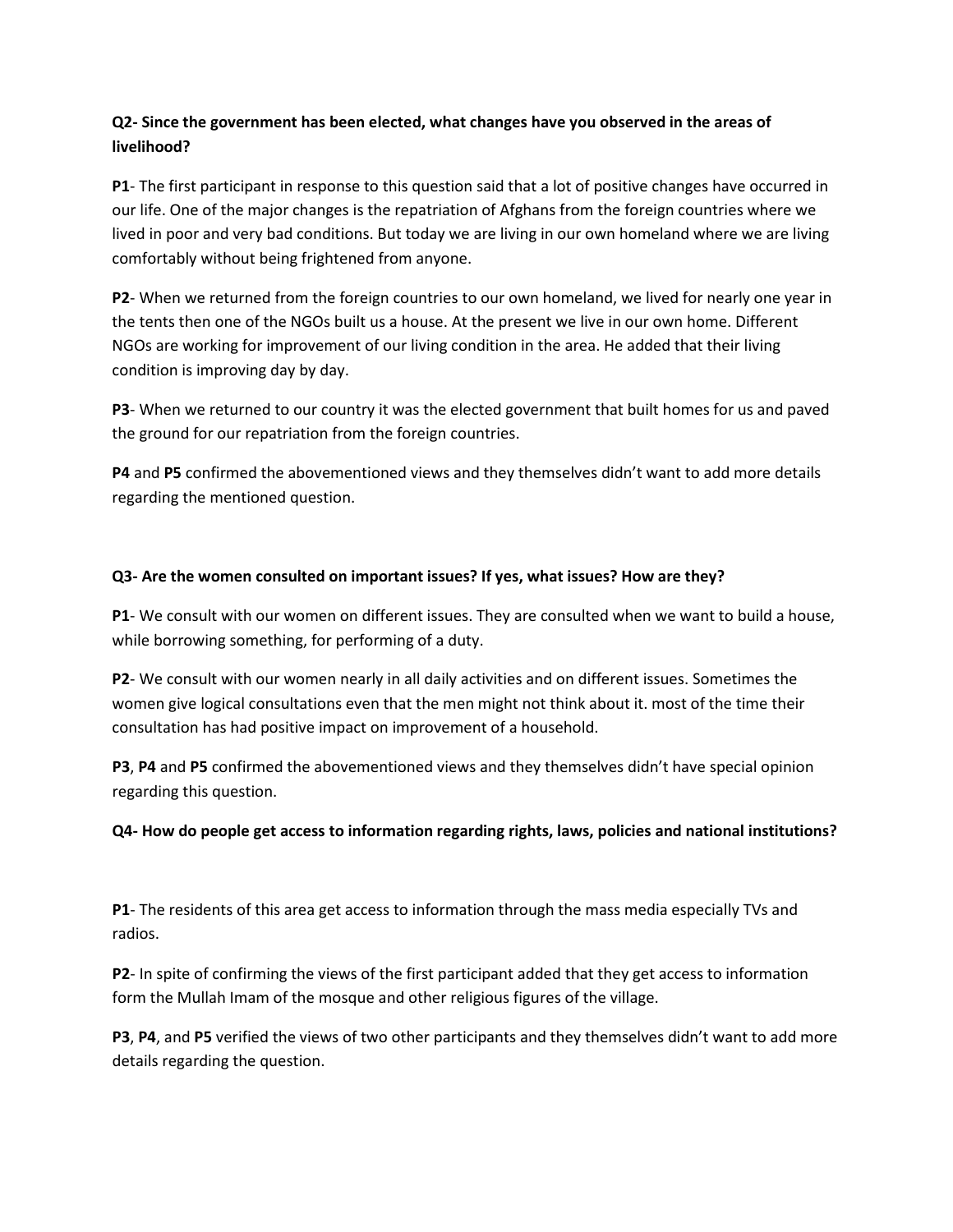# **Section C: Access to Livelihood, Economic and Social Security**

## **Q1- How do you feel about the way land was allocated to the returnees?**

**P1**- This participant was very happy and thankful from the government because of allocation of the land for them. He added that if the government didn't want to allocate lands for the returnees then we would travel to the northern provinces of Afghanistan so now we are very happy that we were provided lands inside our province.

All other participants in addition to express their gratitude confirmed opinions of the first participant and they were very satisfied from the government due to allocation of the lands to them.

## **Q2- Were there problems because some non-returnees didn't have access to land?**

**P1**- In the initial days after our repatriation to this region we had some problem with the local residents but after that our problems reduced day by day and at the present we don't have any kind of problem with the residents of the region.

**P2**- In the past there were some local residents who owned lands in this area but due to their tribal minority they had moved to other regions. But when we repatriated to our village, they also came to the region and once again received their previous properties.

**P3**, **P4** and **P5** confirmed the aforementioned statements but they themselves didn't have much more details regarding this question.

# **Q3- Does the community have problems with crime? If yes, what types of crime?**

**P1**- The first participant said that they don't have any problem with crimes because they have not been witness of any crime in their region.

All other participants confirmed opinions of the first participant and they didn't have more information regarding this question.

# **Q5- Is unemployment higher among returnees than non-returnees? For example, food for work and food for cash projects?**

**P1**- The first participant in response to this question said that there is no difference in employment of returnees compared with non-returnees because all of the people are equally employed in development projects in our area.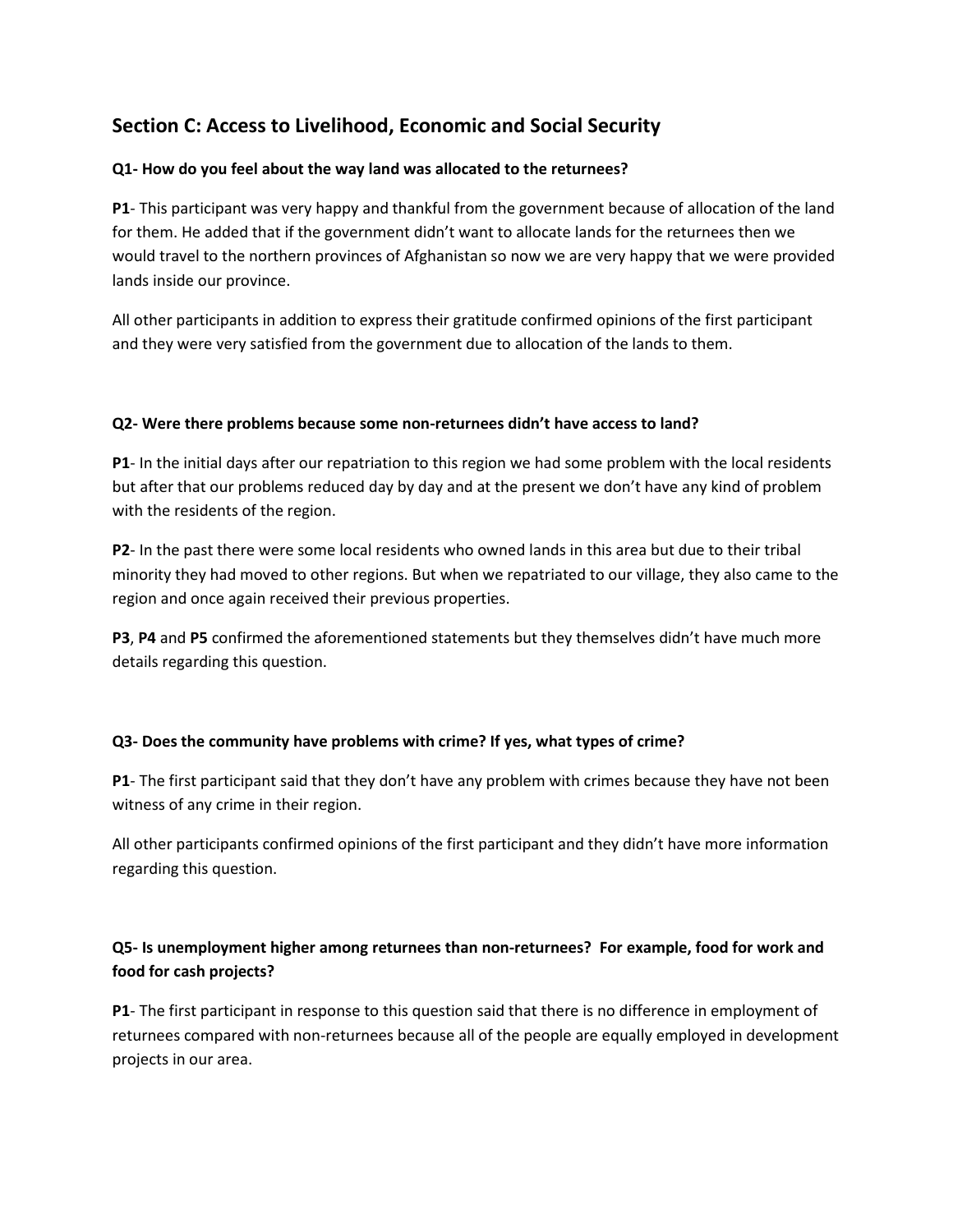**P2**- The second participant said that all of the residents of this area if they are returnees or nonreturnees live together in a peaceful and brotherhood environment.

**P3**, **P4** and **P5** attested opinions of the two other participants and they themselves didn't want to express their own views regarding this question.

## **Q6- Do the community members have more skilled workers than the returnees? (Better paying jobs)**

**P1**- In my point of view returnees have more skills than non-returnees because they have learnt different professions such as carpentry, carpet weaving, plumbing, tailoring and embroidery during their living in Pakistan and Iran.

All other participants in this focus group attested opinions of the first participant and they themselves didn't want to add more information regarding this question.

# **Q7- Do you believe returnees and non-returnees have equal access to services and resources? If no, please give examples.**

**P1**- The first participant said that both returnees and non-returnees have completely equal access to all services and resources in our area. There is not difference between them.

**P2**, **P3**, **P4** and **P5** confirmed opinions of the first participant but they didn't want to add more information concerning this question.

# **Section D: Justice and Rule of Law**

**Q1- Are there differences in the way the community functions now that returnees are living in the community? For example:**

# **a-The way the community interact with themselves?**

**P1**- The first participant said that no difference has occurred in the way that the people interact with each other. Meanwhile he added that no difference has occurred in the customs and traditions of the people either.

All other participants accepted views of the first participant but they themselves didn't want to add more information regarding this question.

Q2- How safe is it for women and girls to move around the community?

**P1**- He said that there is not any problem or hazard for women. They can freely move around the community. They are entirely safe in our region.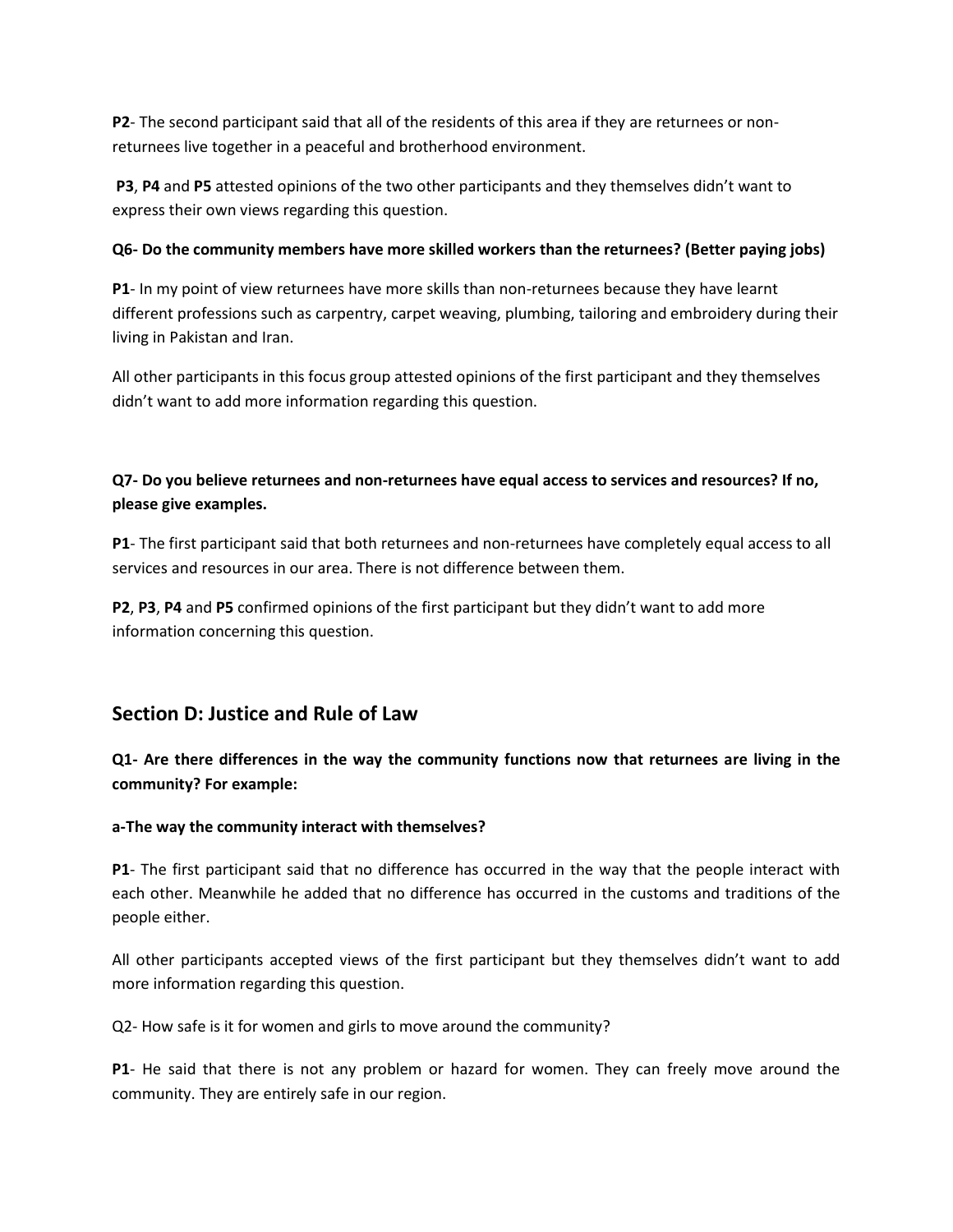All other participants confirmed views of the first participant.

## **Q3- What do you think would improve safety of women and girls in this community?**

**P1**- According to the statements of the first participant one of the main reasons of insecurity and oppositions in a society in the problem of unemployment. If the people are hired to well paid jobs then the society will automatically become safe and there won't be any kind of threat against women in the region.

All other participants accepted and confirmed opinions of the first participant but they didn't have more details regarding the question.

Q4- Is it sage for men to travel outside the community during the day? Is it safe for men to travel during the night?

**P1**- It is safe for men to travel outside the village during the day but they can't travel during the night due to problems of insecurity.

All other participant confirmed opinions of the first participant but they didn't have special idea concerning this question.

# **Q5- Which group is the biggest threat to safety and security?**

**P1**- Those elements who are active under the name of the Taliban and Al-Qaeda deteriorate the security and stability of the region.

All Other participants confirmed statements of the first attendant but they didn't want to include more information pertaining to this question.

### **Q6- What can the community do to improve the safety and security of the community?**

**P1**- The residents of the area should have close cooperation with the government in order to improved the security situation of the region because the government can bring safety to the area only by assistance of the villagers.

All other participant confirmed opinions of the first participant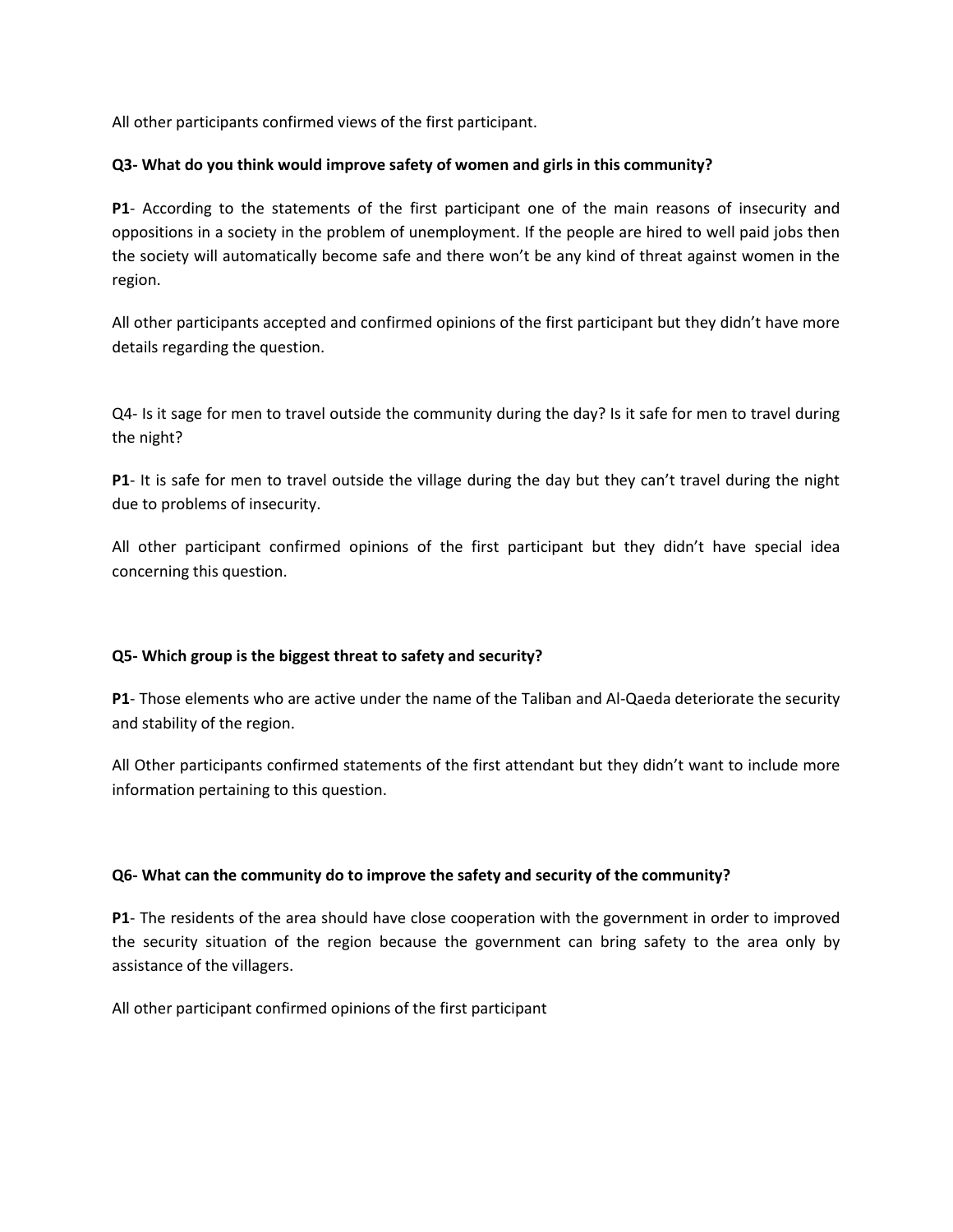# **Q7- Have there been benefits to returnees relocating to you community? Are there any problems? What are they?**

**P1**- Yes, there haven a lot of benefits to returnees because after their repatriation the government and NGOs constructed clinics, schools and also implemented other uplift projects in the area. Besides the security situation of the region has also compared with the past. Today the women of this area are able to move from one part of our village to another without being frightened from anyone.

**P2**- Before our repatriation this region was called slaughtering place because a lot of killing cases occurred here. But today this region is entirely calm.

All other participants confirmed statements of the first participant.

## **THE END**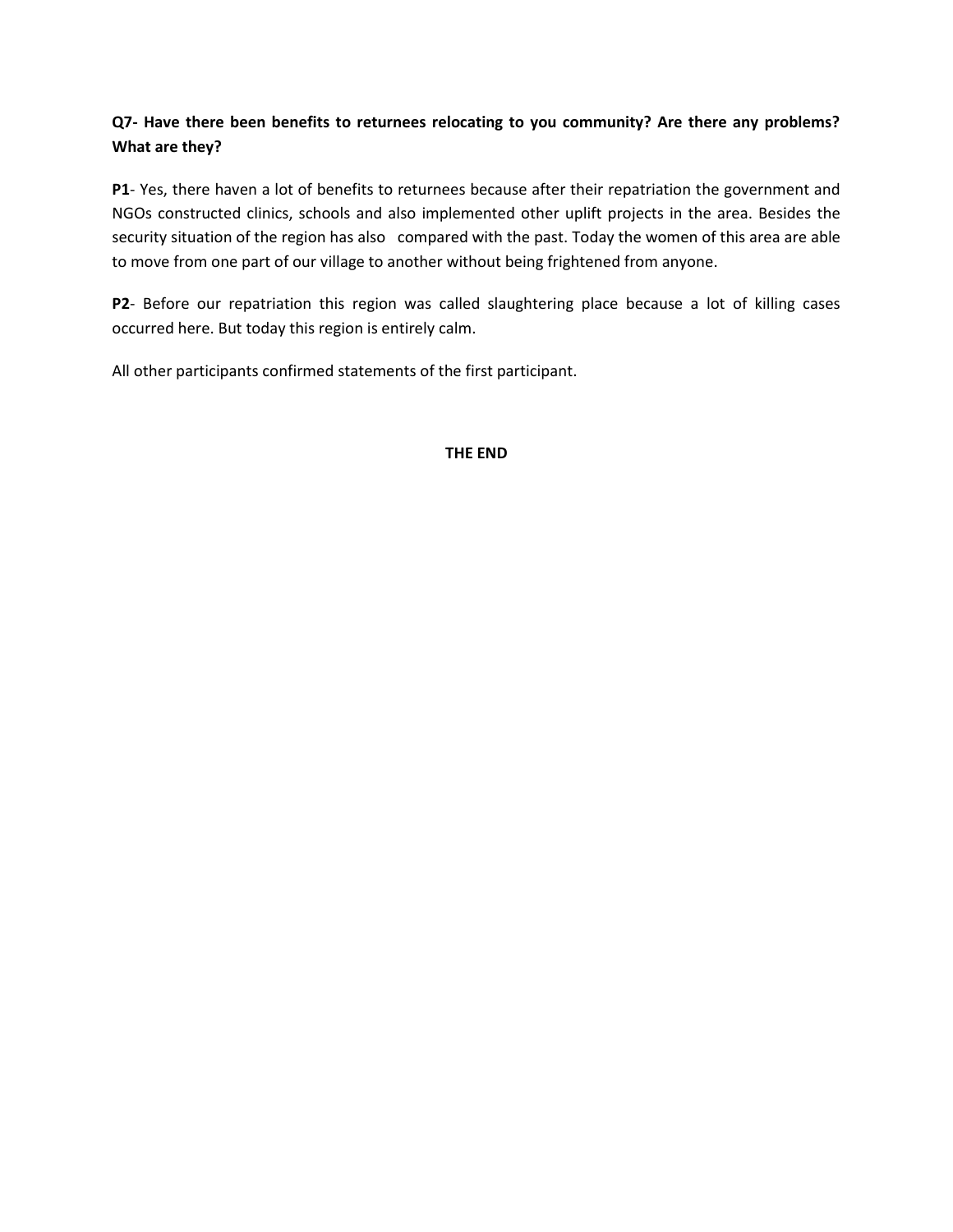# **FOCUS GROUP DISCUSSION**

# **FORM REGISTRATION NO: 52**

| <b>Moderator's and Taker</b><br>4.                              |                                                                                                              |              |                                                                                                                |  |  |  |  |
|-----------------------------------------------------------------|--------------------------------------------------------------------------------------------------------------|--------------|----------------------------------------------------------------------------------------------------------------|--|--|--|--|
|                                                                 |                                                                                                              |              |                                                                                                                |  |  |  |  |
| 1.5                                                             | Facilitator's name:                                                                                          |              | Rohullah                                                                                                       |  |  |  |  |
| 1.6                                                             | Note taker's Name:                                                                                           | Sana Gul     |                                                                                                                |  |  |  |  |
| 1.7                                                             | Date of the FGD:                                                                                             |              | 15/7/2012                                                                                                      |  |  |  |  |
| 1.8                                                             | <b>Report Number:</b>                                                                                        | $\mathbf{1}$ |                                                                                                                |  |  |  |  |
|                                                                 |                                                                                                              |              | <b>Area Information</b><br>5.                                                                                  |  |  |  |  |
| 2.1                                                             | <b>Reintegration site Name:</b>                                                                              |              | Sarqul Toopchi                                                                                                 |  |  |  |  |
| 2.2                                                             | Site Number:                                                                                                 |              | 8                                                                                                              |  |  |  |  |
| 2.3                                                             | Returnees: (Yes, No)                                                                                         |              | Yes                                                                                                            |  |  |  |  |
|                                                                 | Non-Returnees: (Yes, No)                                                                                     |              |                                                                                                                |  |  |  |  |
| 2.4                                                             | Gender (Male, Female, Mixed)                                                                                 |              | Male                                                                                                           |  |  |  |  |
| 2.5                                                             | GPS (Yes, No)                                                                                                |              | Yes                                                                                                            |  |  |  |  |
|                                                                 | If No see code.                                                                                              |              |                                                                                                                |  |  |  |  |
| 2.6                                                             | <b>GPS</b> location                                                                                          |              |                                                                                                                |  |  |  |  |
|                                                                 | Latitude:                                                                                                    |              | 34 46 283                                                                                                      |  |  |  |  |
|                                                                 | Longitude:                                                                                                   |              | 67 57 241                                                                                                      |  |  |  |  |
|                                                                 |                                                                                                              |              | 6.<br><b>FGD Outcome</b>                                                                                       |  |  |  |  |
|                                                                 |                                                                                                              |              |                                                                                                                |  |  |  |  |
| 3.1                                                             | FGD Completed (Yes, No)                                                                                      |              | Yes                                                                                                            |  |  |  |  |
| 3.2<br>FGD team Notes use to take note any special observation: |                                                                                                              |              |                                                                                                                |  |  |  |  |
|                                                                 |                                                                                                              |              | The people of Sarqull Toopchi are very cooperative with each other and no violence exists in this village. But |  |  |  |  |
|                                                                 |                                                                                                              |              | the only problem that exists is the lack of road because the vehicles could not travel to the village. The     |  |  |  |  |
|                                                                 | sideway road that is located nearby the village is 15 minute far away by foot in order to reach the village. |              |                                                                                                                |  |  |  |  |
|                                                                 |                                                                                                              |              | Regarding agriculture it was very green. Two tribes are living here (Shan Hazara) and (Tajik) and they have    |  |  |  |  |
|                                                                 | unity and injunction in between.                                                                             |              |                                                                                                                |  |  |  |  |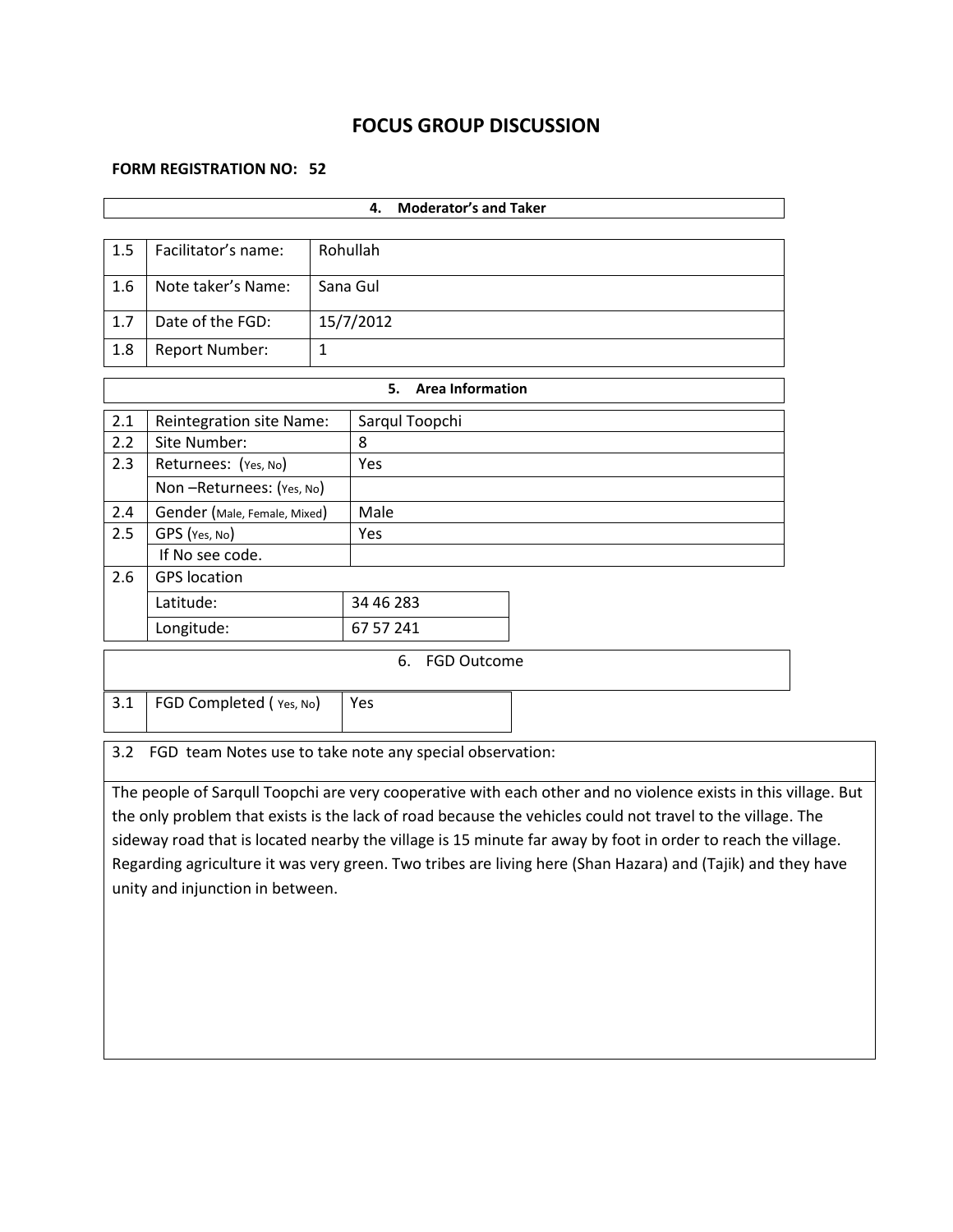| 4. Data Management Information (Internal Use Only by Database Entry Team) |                                              |           |                              |  |                    |  |  |
|---------------------------------------------------------------------------|----------------------------------------------|-----------|------------------------------|--|--------------------|--|--|
| 4.1 Date of Interview                                                     |                                              | 15/7/2012 |                              |  |                    |  |  |
|                                                                           | 4.2 Interviewer's number<br>Male Interviewer |           | $CH-5$                       |  | Female Interviewer |  |  |
| Supervisor's number                                                       | $CH-11$                                      |           | Regional Supervisor's number |  | $CH-10$            |  |  |
| 4.5 Date of office editing                                                |                                              | 18/7/2012 |                              |  |                    |  |  |
| 4.6 Office editor's code                                                  |                                              | $CH-11$   |                              |  |                    |  |  |
| 4.7 Date of data entry                                                    |                                              | 9/8/2012  |                              |  |                    |  |  |
| Data entry officer code<br>4.8                                            |                                              | 2         |                              |  |                    |  |  |

| List of Participants in Focused group discussions (F.G.D) |                  |  |  |  |
|-----------------------------------------------------------|------------------|--|--|--|
| Province                                                  | Bamyan           |  |  |  |
| <b>District</b>                                           | Center of Bamyan |  |  |  |
| Site Number                                               | 8                |  |  |  |
| Village                                                   | Shash Pool       |  |  |  |

| No             | <b>Name</b>      | <b>Position</b>          | Occupation              | <b>Contact No</b> | Age |
|----------------|------------------|--------------------------|-------------------------|-------------------|-----|
| $1\,$          | M.Ibrahim Salehi | Local assembly leader    | Teacher                 | 0797 74 57 28     | 40  |
| $\overline{2}$ | Hussain Dad      | Mullah Imam              | <b>School Principal</b> | 0793 81 53 32     | 56  |
| $\overline{3}$ | Moheb Ali        | Secretary of local Shura | Teacher                 | 0799 72 02 31     | 36  |
| 4              | Jamaluddin       | Shura member             | Teacher                 | 0790 61 14 04     | 30  |
| 5              | Amir Dad         | People Representative    | Teacher                 | 0773 12 67 88     | 40  |
| 6              | Ghulam Ali       | Shura Member             | Farmer                  |                   | 50  |
|                |                  |                          |                         |                   |     |
|                |                  |                          |                         |                   |     |
|                |                  |                          |                         |                   |     |
|                |                  |                          |                         |                   |     |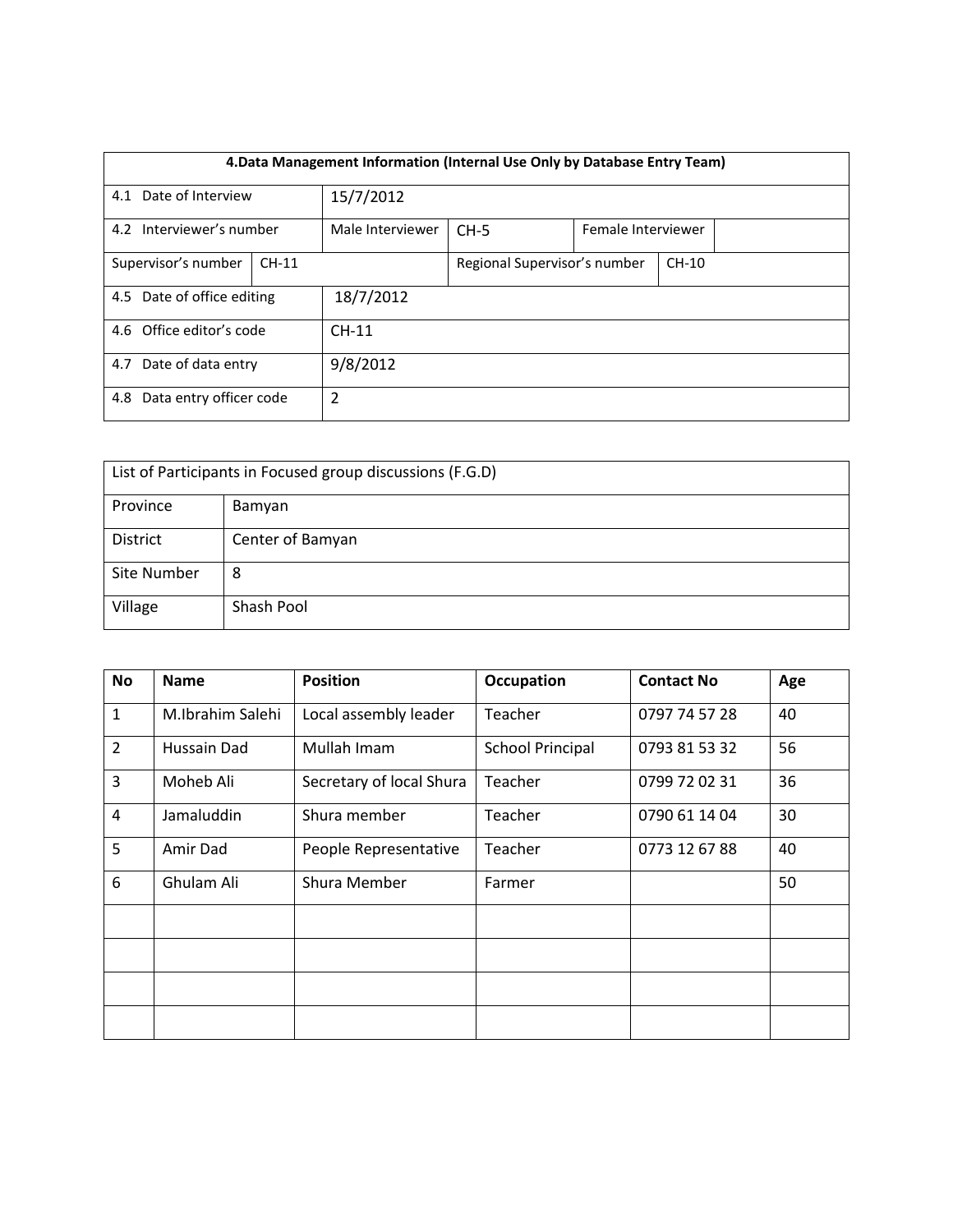### **Section A: General and specific concern**

### **A-Education:**

### **Q 1: What are your concerns related to the returnees?**

**P1:** In our village school was established but it doesn't have surrounding, lack of drinking water which is also a big problem and the students are now using spring water. As well as there is lack of books and no sport ground is available this is also an issue.

**P2:** Approves the thought above and says our problem is that we don't have professional teachers.

**P3:** The teachers of our school are not professional, so this school should have professional teachers. These teachers should be residents of same area in order to be able to regularly attend to school and provide lecture daily.

P4: Approves the views above and says that every year new subjects have been being added to the schedule. They put timing in the schedule but we don't receive the books.

**P5:** Approves the view above, in addition; the problem that exists in the school is lack of chair, table as well as unavailability of laboratory appliances.

**P6:** Approves the view above and says that the teachers struggle with the students. But the only problem is that most of the teachers are nonprofessional and they are hireling.

### **B-Health Services:**

**P1:** There is no clinic near to our village. In case, of need we use the clinic which is in (Toopchi) and reaching to the pointed clinic is very difficult because we have transportation problem. We also have road problem and it almost takes 15 hours to reach the destination.

**P2:** Approves the above thought, and says that there is no clinic available in the nearby. So most of the times when we want to shift our patients to the clinic or hospital they dies on the way or incase the patient reaches most of the time the doctor says you should have bring them earlier now their condition is critical.

**P3:** Unavailability of clinic for us is a big problem. Especially for the patients of gynecology and obstetrics that taking of them to the clinic or hospital is very difficult and even most of the time it is not possible to shift them.

Person 4, 5, 6 approves the views above and they don't have their own comments.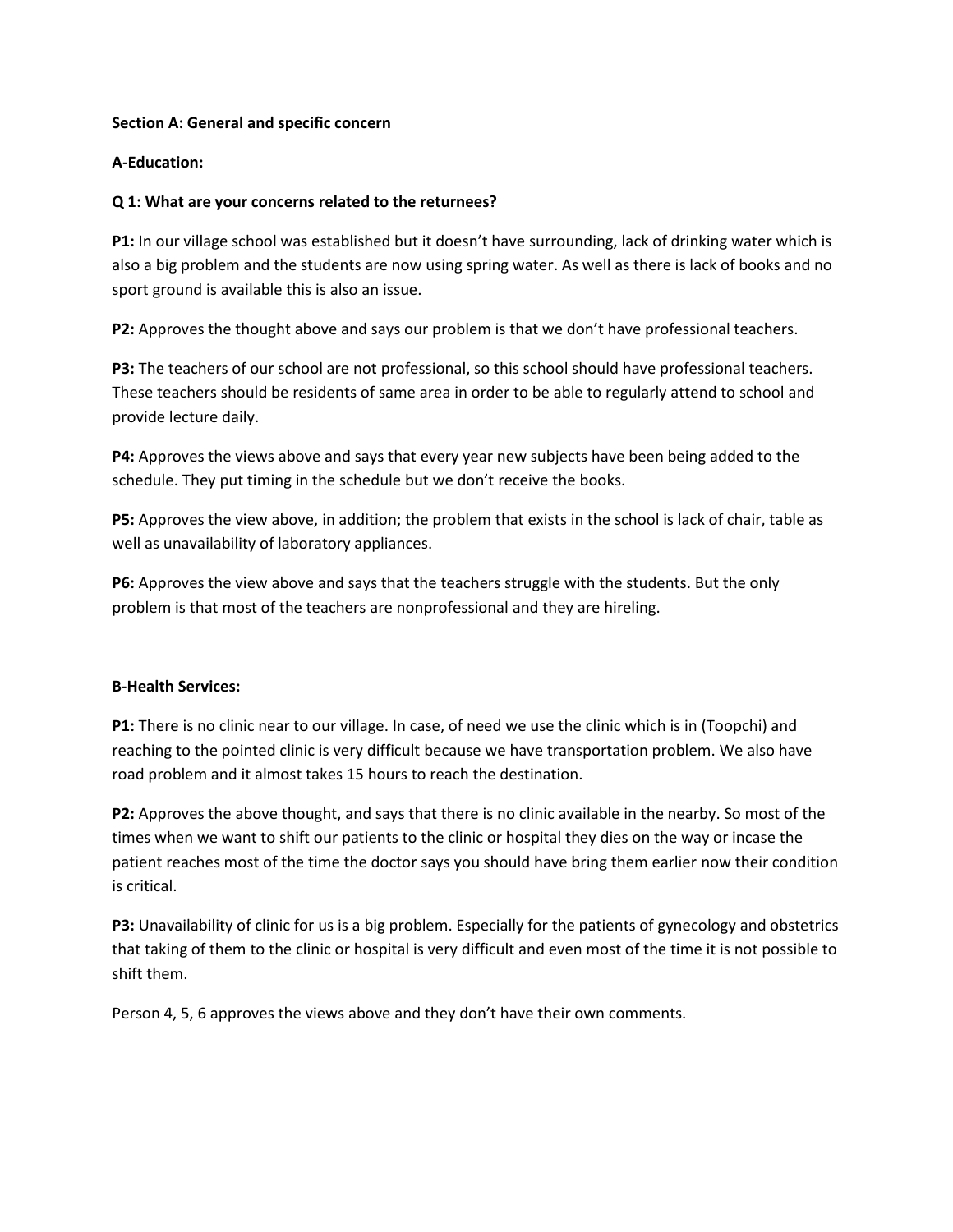### **C- Access to Drinking Water:**

**P1:** Regarding the drinking water a bit the problem is solved. But still problem exist, the pipes that were established by (Red Crescent) in our area are only possible to use water in summer but during winter it is totally difficult to use because the pipes freezes.

**P2:** The source of water of our village is spring but for drinking water pipes were established. But there is deficiency of water and it is not enough for the people. The way to solve this problem is to establish big water storages in order to provide plenty of water to people.

**P3:** The pipes that were established by (Red Crescent) bring a big ease for the people. But still some of the pipes are far away from some homes, so they use the source with difficulties.

Person 4, 5, 6 approves the views above and they don't have their own comments.

## **D- Access to Food/Markets:**

**P1:** Access to market is available but with very difficulties. Because the road of village and the culvert of valleys are not capable to drive on. We carry our agriculture production by donkey most of the time.

**P2:** Approves the thought above, and says transportation is unavailable near to the village. So for moving of our production we have to hire vehicles but when we hire the vehicle the profit of production was paid for vehicle lease and no profit left for the farmer.

**P3:** Approves the views above and says, when we want to go to market we walk one and half hour than we find transportation. Most of the time if bring something from market or move something to market we use donkey and it is wastage of time and also it is exhausting for people.

**P4:** Unavailability of bazaar and market is a big problem for us because a farmer works day and night for their crops production. When they get the production, they don't have access to the market. And by passing time the production losses its quality and quantity and at the end it's lost of the farmer.

Person 5, 6 approves the views above and they don't have their own comments.

### **E- Access to Shelter:**

**P1:** We have problem of shelter unavailability because when we leave our houses during civil war and immigrated to other provinces, so during this period our houses were ruined and demolished. After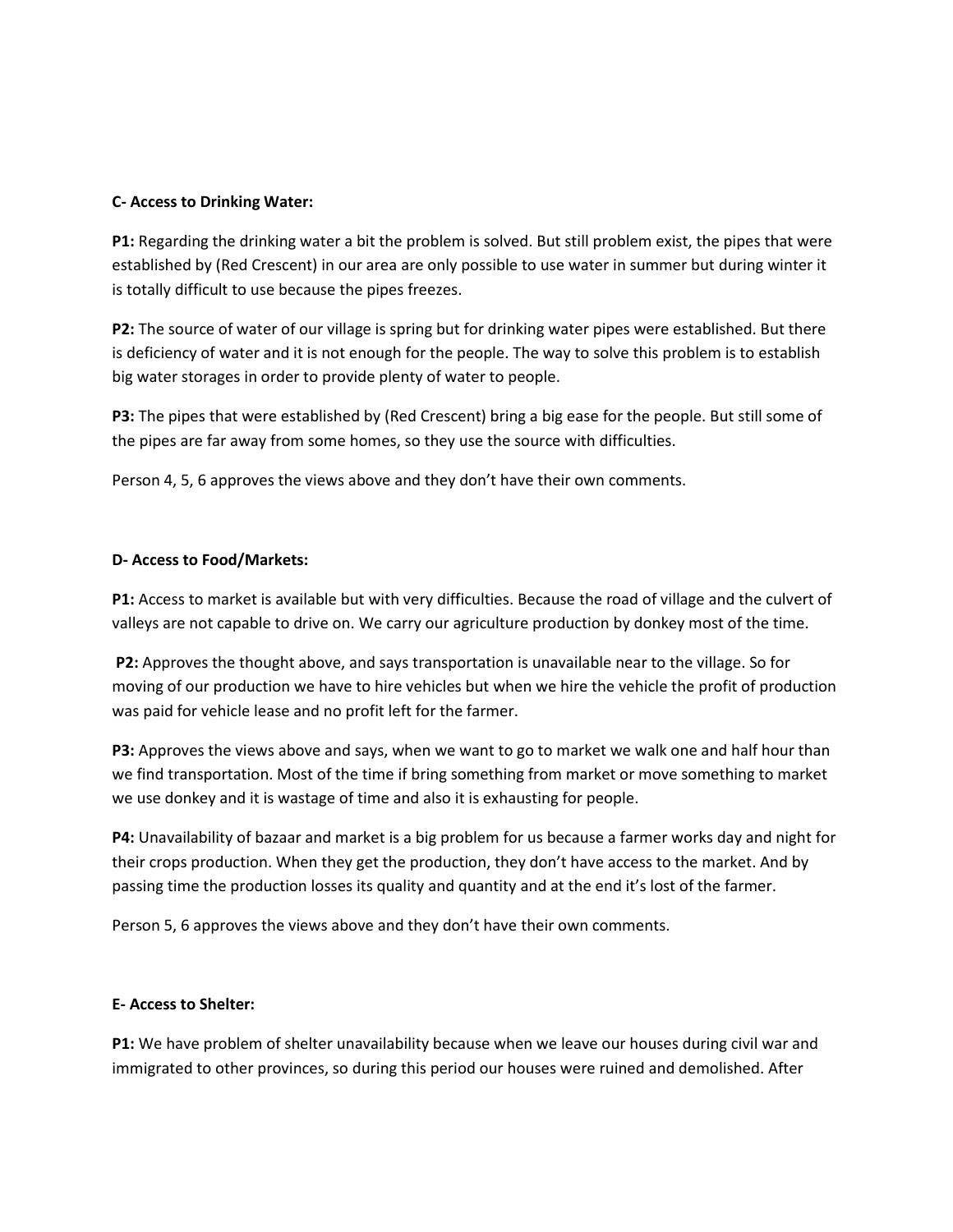returning some of the people were unable to rebuild their houses and still they are living in others homes.

**P2:** In our village the number of homeless people is high because the population is high. In each one or two homes there are about three to four share the same home.

**P3:** In our area most of the people used to lives in immigrants houses and when those immigrants' returns back to their homes so the people herein become homeless.

**P4:** Approves the views above and says that people have shelter problem and they are financially weak and could not build separate home for themselves.

Person 5, 6 approves the views above and they don't have their own comments.

## **F- Access to Protection for Women and Children:**

**P1:** If professional courses training could be establish in our village for the children and women it will be very advantageous. So they will gain a profession and they could find a job.

**P2:** According to the shariah, if professional courses could be held that they could learn in their houses it will be very advantageous. But not like that the women and girls goes out of their houses and work with the stranger people.

Person 3 4, 5, 6 approves the views above and they don't have their own comments.

### **G- Access to Employment Opportunities:**

**P1:** There is no other job and profession opportunity except farming in our village.

**P2:** Access to job is available but it is difficult to find.

**P3:** In this area people are expert and professional but they don't have access to employment opportunity.

Person 4, 5, 6 approves the views above and they don't have their own comments.

### **J- Access to Irrigation Water:**

**P1:** We irrigate our fields from spring water. The people of village many times recourse to the national solidarity program to establish a dam but the work of that dam is stopped in middle and didn't finish. The side walls were constructed but the inside was not cleaned and is raw.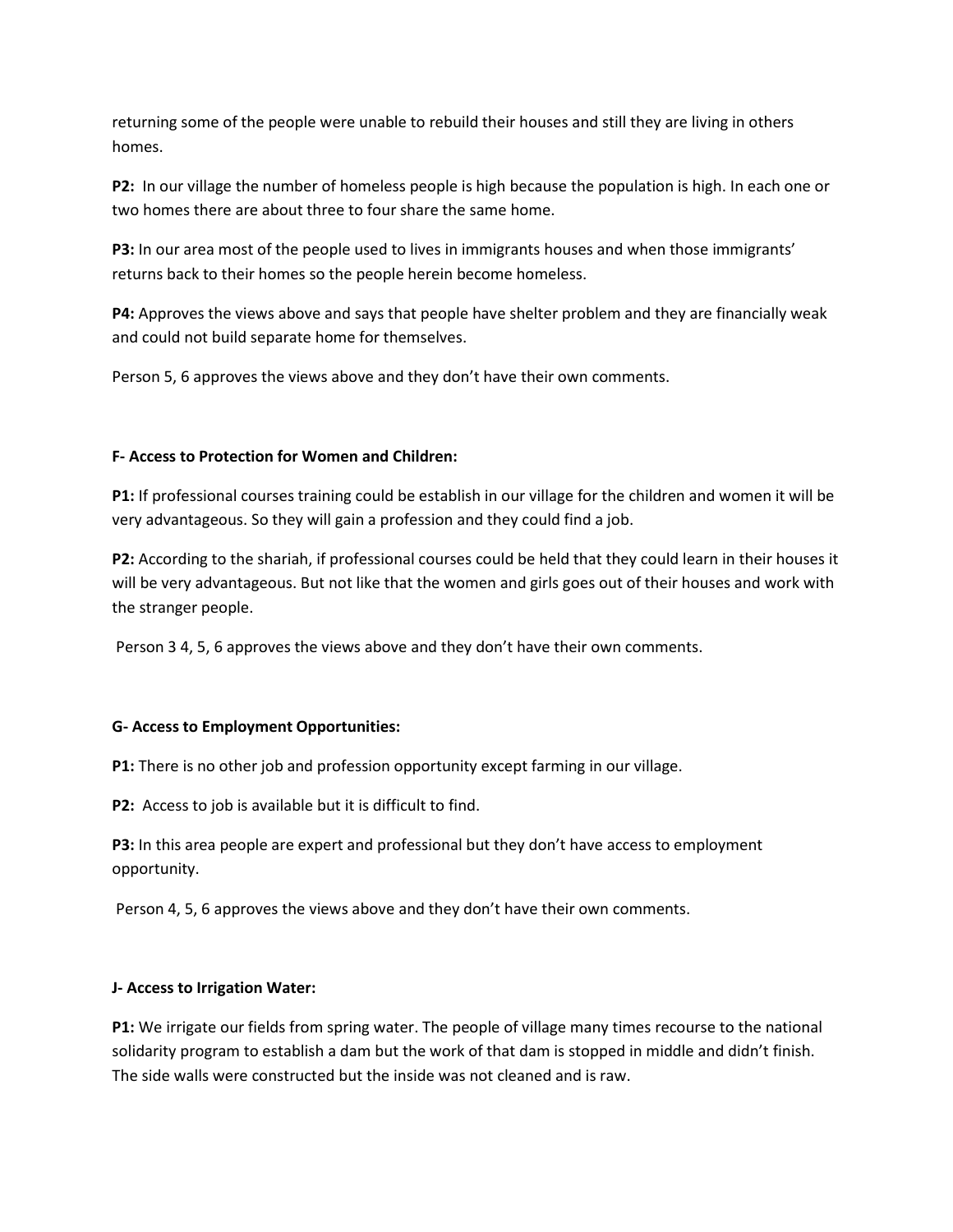**P2:** Approves the thought above and says, If the existence dam could be constructed well it is possible that this dam provides electricity and the people of (Sarqool Toochi) will be bounteous from this electricity.

**P3, P4, P5, P6** approves the views above and they don't have their own comments.

## **L- Security:**

**P1:** Regarding security there is no tension and we are totally assured of security. The main source of security is people.

**P2:** Approves the thought above and says that our people are fully cooperative with the government this is why we are totally secured.

**P3:** In the area where people have unity and injunction, so there is no place for insecurity. In our area people have very good unity and injunction with each other.

Person 4, 5, 6 approves the views above and they don't have their own comments.

### **K- Other Road:**

**P1:** Every year the road of our village destructs and it needs maintenance every year.

**P2:** The people of village don't have access to road. The road is located far away from the people homes. People used to move their goods by donkey.

**P3:** The road of our village is small and big vehicles are unable to drive to village.

**P4:** The sideway road of the village has been ruined by village people. Because they dig streams in the road and most of the small vehicles faces problem.

**P5:** The road of our village is very ruined even a small vehicle could not turn. If they want to turn and straightened the car so these two cars are impassable and crosses each other with very difficulty.

**P6:** Approves the view above and says the main and important problem of (Sarqul Toopchi) is lack of road which goes to the village. So regarding this (Toopchi) village should have be cooperated.

### **Q 2: Do you believe returnees and non-returnees have equal access to services and resources?**

**P1:** All people have equal access to the services because our people have unity and injunction. There is no difference between returnees and non-returnees.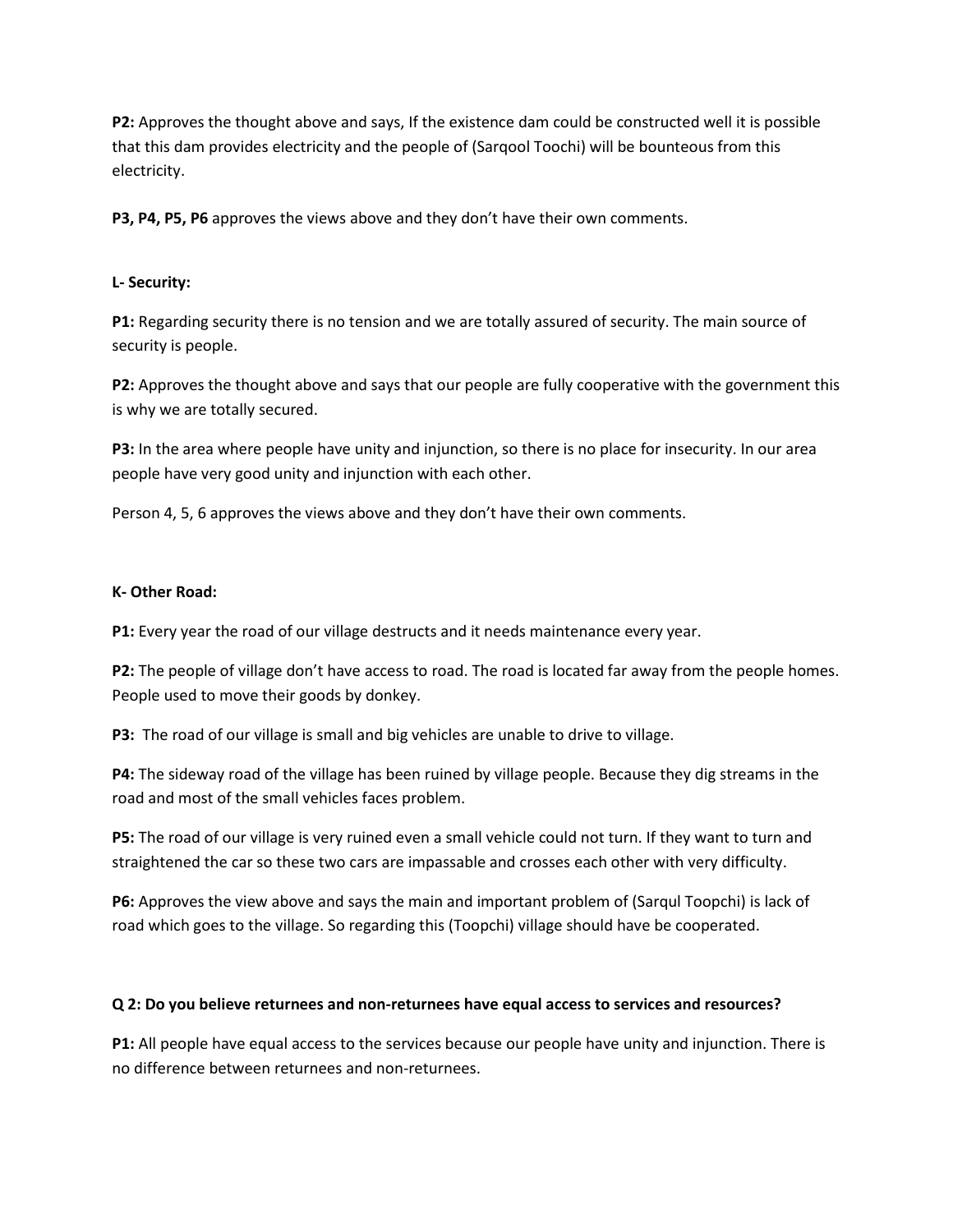**P2:** The people of our village are very cooperative with each other and all of them live in brotherhood and friendship atmosphere. They also help and cooperate with weak people.

Person 3, 4, 5, 6 approves the views above and they don't have their own comments.

### **Section B:**

### **Governance and Participation:**

### **Q 1: How effective is the government?**

**P1:** Influx and effectiveness of government exists 100% in our area.

Person 2 3, 4, 5, 6 approves the views above and they don't have their own comments.

# **Q 2: Since the government has been elected, what changes have you observed in the areas of livelihood?**

**P1:** Since the government has been elected many positive changes comes in our life. Almost in every aspects of our livelihood, for example; security, education, unity and injunction and etc…

Person 2 3, 4, 5, 6 approves the views above and they don't have their own comments.

### **Q 3: Are women consulted on important issues? If yes, what issues? How are they?**

**P1:** Personally me, I consult with my wives regarding any issue, for example; finding new life partner for our son or daughter, traveling to another area, and regarding any action I take. I consult my wives.

**P2:** according to the rules and regulations of Islam we have been ordered to consult with womene regarding all issues.

**P3:** Approves the views of person 1 and 2 and says he even informs her wife when he goes to the field and regarding farming he consults with her wife.

**P4: A** Woman is minister of man, so they should be consulted regarding all issues.

**P 5,P6** approved the views above and they don't have their own comments.

# **Q 4: How do people get access to information regarding rights, laws, policies, national institution?**

**P1:** Most of the time we get inform through media (Radio and Television) or by enlightened people, religious scholars, or by masjid saint (Mullah).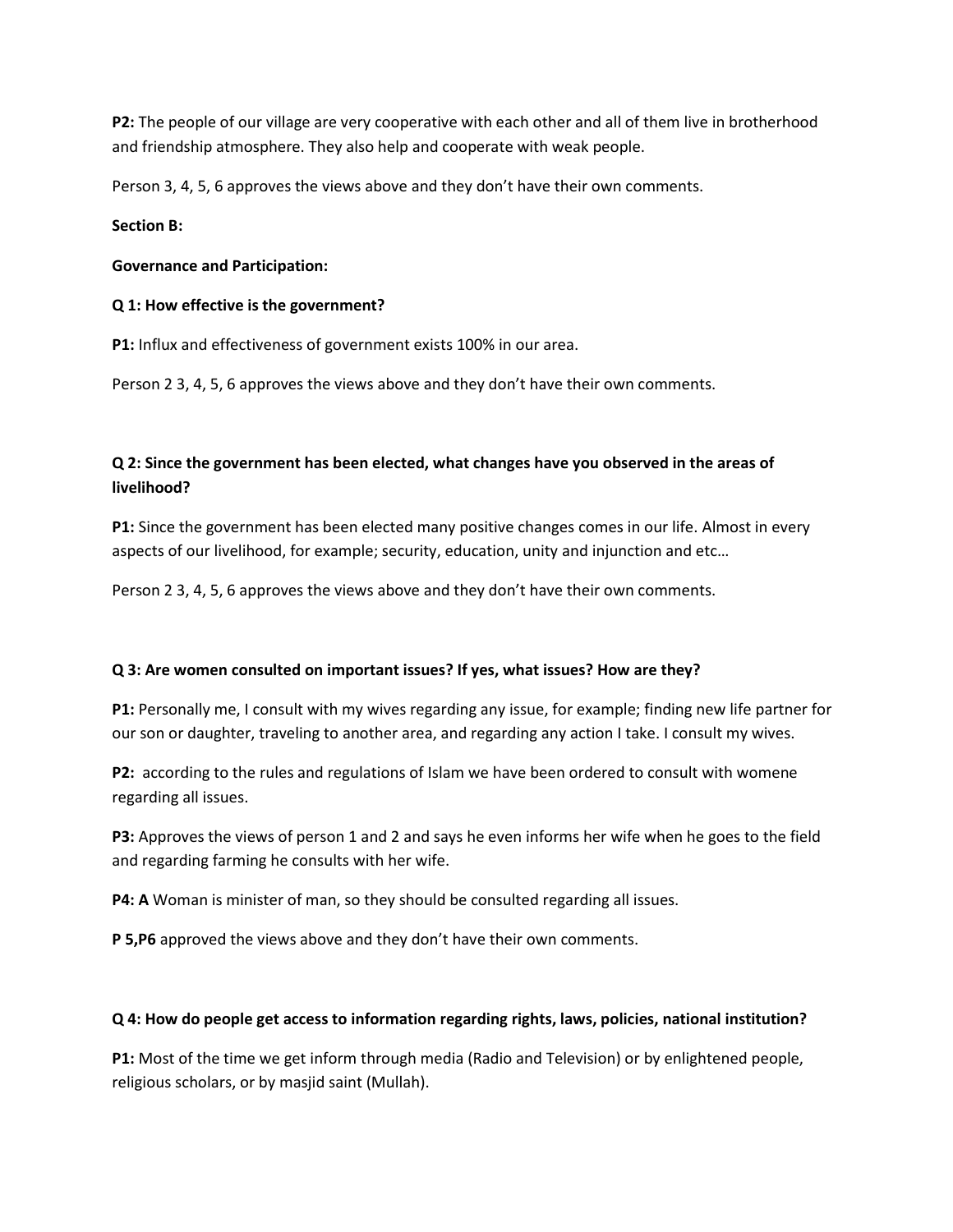**P 2, 3, 4, 5, 6** approves the views above and they don't have their own comments.

### **Section C:**

## **Access to Livelihood/Social and Economic security:**

## **Q 1: How do you feel about the way land was allocated to the returnees?**

**P1:** We are really anxious that no land has been allocated to us. But the people who come from other areas they have allocate lands for them. But our people don't have lands and lives in others homes.

**P2:** The land which was allocated to the returnees in the area of (Shash Pool). A problem occurred between returnees and non-returnees because the main residents of the villages say that it is their right and say that injustice was done to them.

**P 3, 4, 5, 6** approves the views above and they don't have their own comments.

## **Q 2: Were there problems because some non-returnees did not have access to land?**

**P1:** It is really a problem that the government brings people from other areas to our area and allocated lands for them here. On the other hand, our people don't have access to the land.

**P2:** Returnees that returns from Iran and Pakistan the lands should be allocated in their own areas. If they allocate land for them in our area, it would create a big problem.

**P3, 4, 5, 6** approves the views above and they don't have their own comments.

### **Q 3: Does the community have problem with crime? If yes, what type of crime?**

**P1:** In our area small crimes exists but yet we have not experience any crucial crime that threat the society. For example, some crimes like stealing crops from the fields or stealing of fruits from the gardens and etc…..

Person 2, 3, 4, 5, 6 approves the views above and they don't have their own comments.

# **Q 4: Who typically commits crime? (Probe: Men, Youth, Women) Who typically are victim of the crimes?**

**P1:** As discussed above that no crucial crime exists. But some of the small crimes which are committed the doers are mostly youth.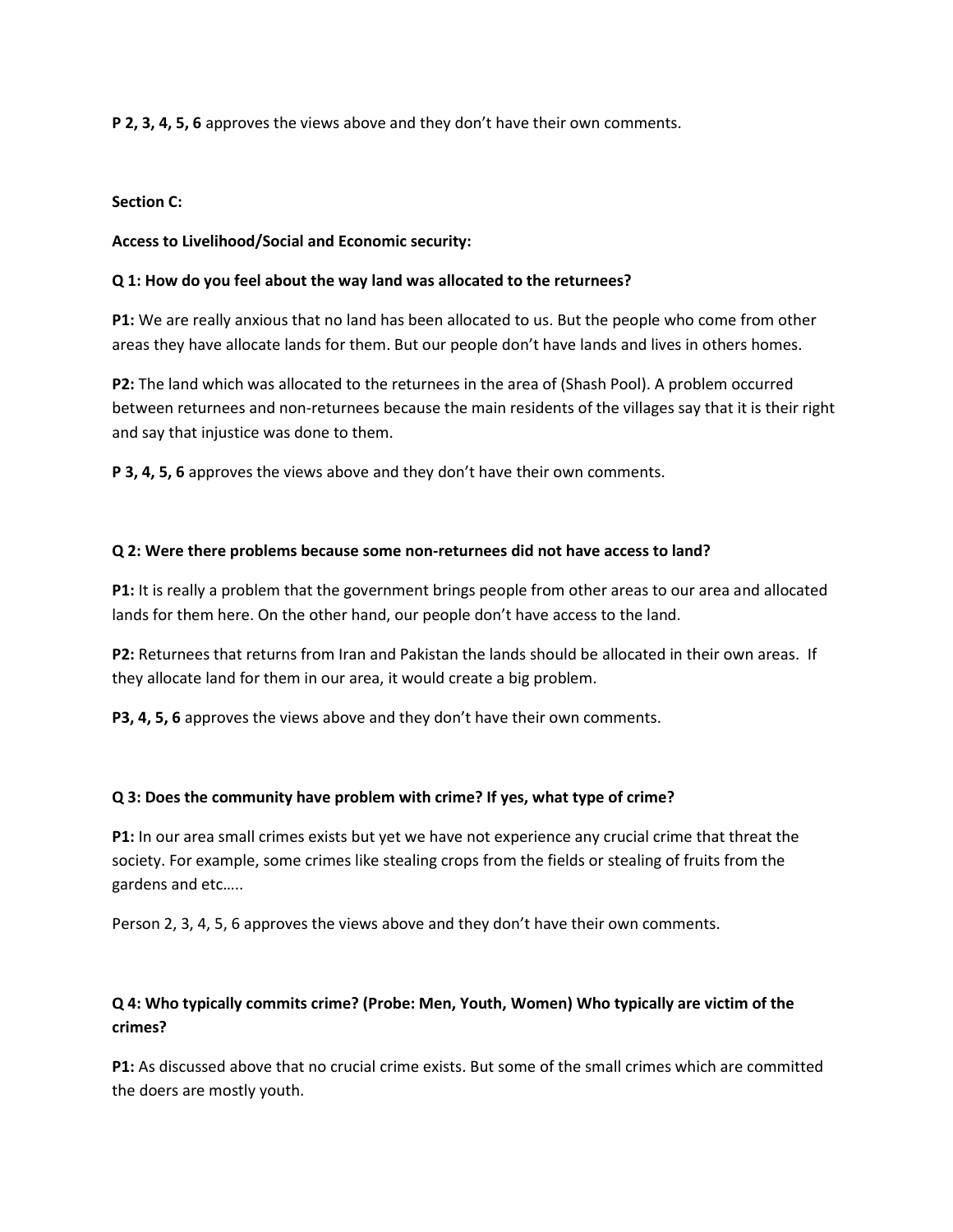**P 2, 3, 4, 5**, 6 approves the views above and they don't have their own comments.

### **Q 5: Is unemployment higher among returnees than non-returnees?**

**P1:** There is really no difference between returnee and non-returnee in our area. They have unity and injunction with each other. The people who are financially weak they have the priority to work in the projects and returnee and non-returnee is not important for people.

**P2, 3, 4, 5, 6** approves the views above and they don't have their own comments.

## **Q 6: Do the community members have more skilled workers than the returnees? ( Better paying job)**

**P1:** Returnees are more skilled and expert than the original habitants. Because returnees studied abroad, they have learned professions while immigration. The returnees are skilled in all aspect than the original habitants.

**P2, 3, 4, 5,** 6 approves the views above and they don't have their own comments.

## **Q 7: Do you believe returnees and non-returnees have equal access to services and resources?**

**P1:** Yes in our society, returnees and original habitants do not have any difference. In deed, they are cooperative with each other in every aspect. They live with serene and brotherhood atmosphere.

**2, 3, 4, 5, 6** approves the views above and they don't have their own comments.

**Section D:** 

**Justice and Rule of Law:**

# **Q 1: Are there differences in the way the community functions now that returnees are living in the community?**

**P1:** With living of returnees in our society no changes comes in the interaction of society. The culture and tradition that we had in past still we follow the same culture.

**P 2, 3, 4, 5,** 6 approves the views above and they don't have their own comments.

# **Q 2: How safe is it for women and girls to move around in the community?**

**P1:** There is no danger for our women and girls to move around the society. Moving of them around the society is secure.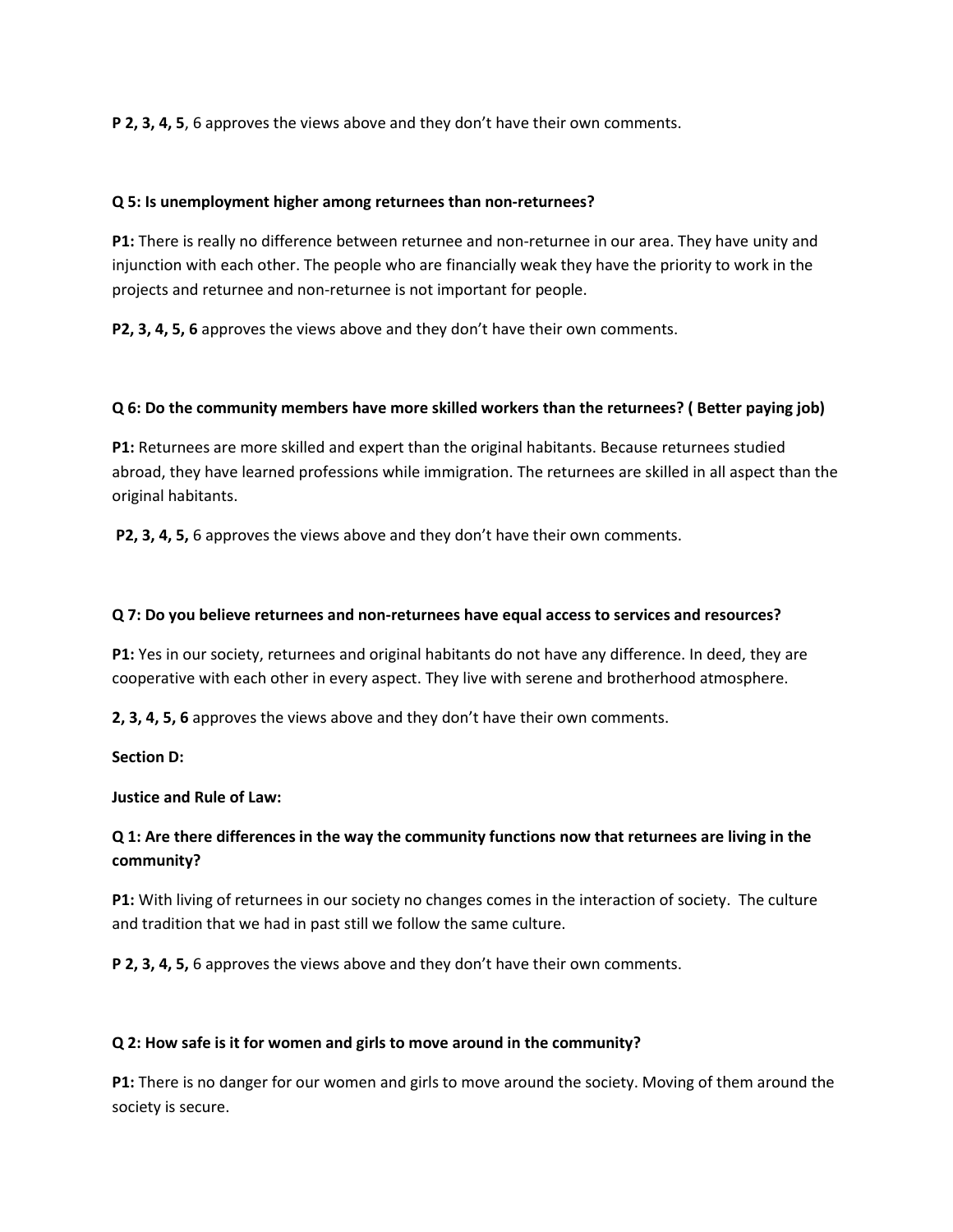**P2, 3, 4, 5, 6** approves the views above and they don't have their own comments.

### **Q 3: What do you think would improve the safety of women and girls in this community?**

**P1:** If people and women lives according to Islamic basis no problem will occurred. If someone stranger wants to threat security of the society should have to be punished and warned.

Person 2, 3, 4, 5, 6 approves the views above and they don't have their own comments.

# **Q 4: Is it safe for the men to travel outside the community during the day? Is it safe for men to travel during night?**

**P1:** Travel outside of the society is not secured either from day and night.

**Person 2, 3, 4, 5, 6** approves the views above and they don't have their own comments.

### **Q 5: Which group is the biggest threat to safety and security?**

**P1:** Those who commit suicide attacks are the enemies of country.

**P2:** Approves the thought above.

**P3:** Foreigner countries are contributed in the insecurity and don't let Afghanistan to be assured of security.

**P4:** There are no work opportunities in the country, so this is the reason of insecurity in the country.

**P5:** Approves the views above and don't have his own comment.

### **Q 6: What can the community do to improve the safety and security of the community?**

**P1:** If people of the society cooperate with the government, there is the possibility of immunity and security in the area.

**P2:** If the people of society be united with each other and be cooperative with the government. And track their neighbors by their actions to stop violence and insecurity in the society.

**P3:** The people of society should have one assembly and should have one plan and decision. And don't let the strangers to do illegal activities.

Person 4, 5, 6 approves the views above and they don't have their own comments.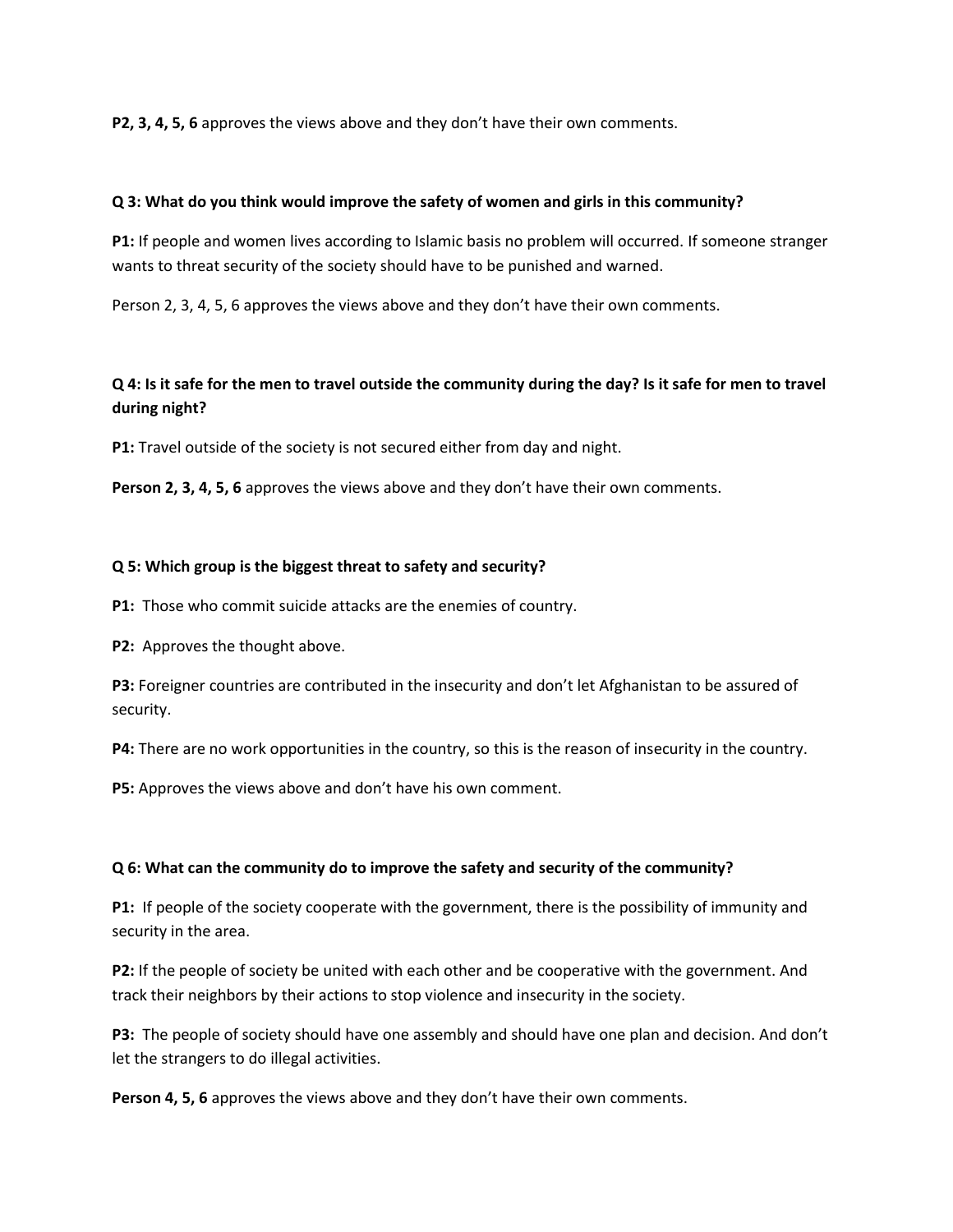# **Q 7: Have there been benefits to returnees relocating to your community? What are they? Any problems, what are they?**

**P1:** With relocating of returnees in the society there are advantages because population increases in society and the society goes toward development. And easiness comes to implement the works.

**P2:** The benefit of returnees is that they are very well skilled and expert. As a result, they teach these skills to the children and women and they also learn these profession of returnees as well.

**Person 3, 4, 5, 6** approved the views above and they didn't have their own comments.

The End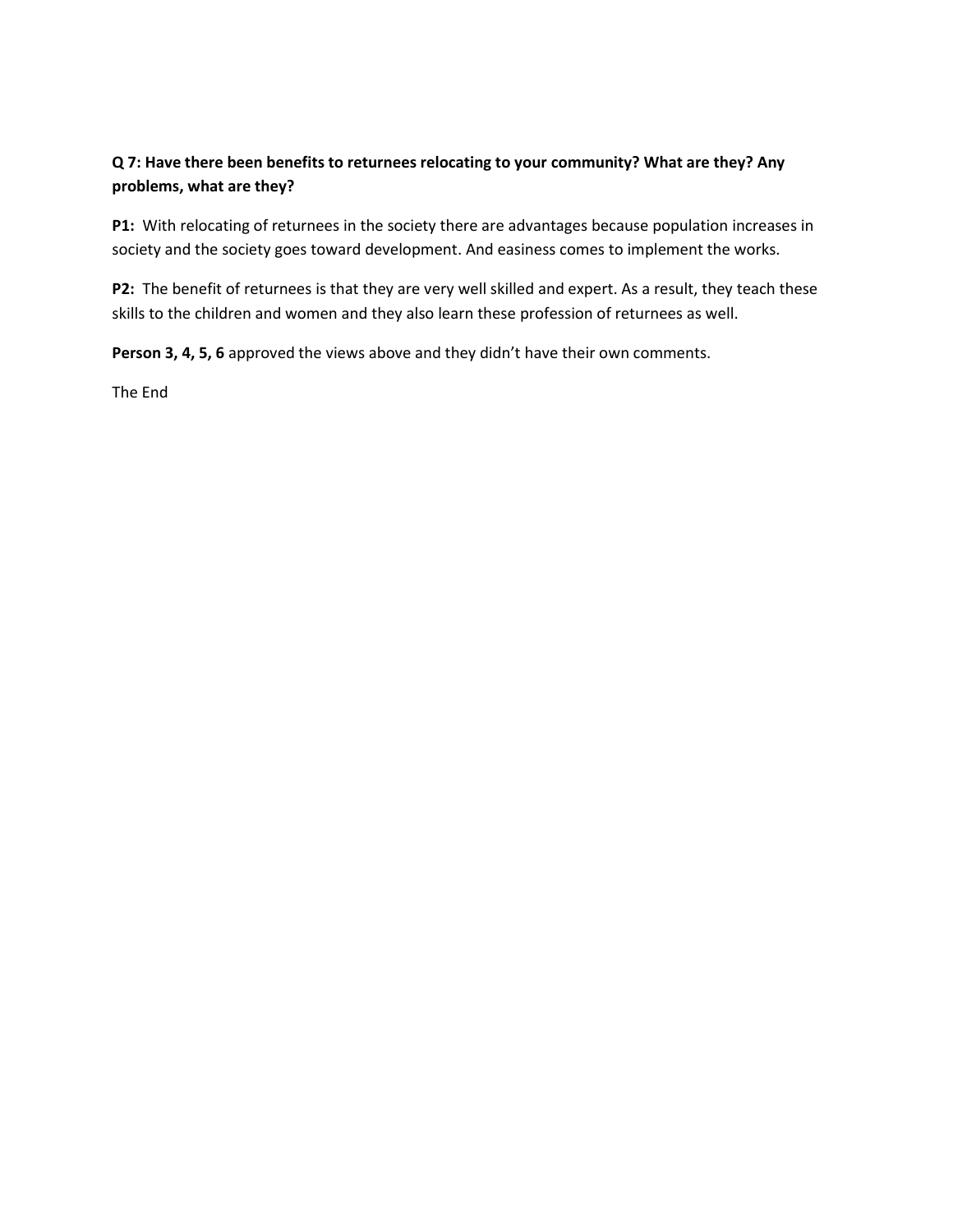# **FOCUS GROUP DISCUSSION**

### **FORM REGISTRATION NO: 55**

| <b>Moderator's and Taker</b><br>7.                           |                                                          |   |                                                                                                                  |  |  |  |  |
|--------------------------------------------------------------|----------------------------------------------------------|---|------------------------------------------------------------------------------------------------------------------|--|--|--|--|
|                                                              |                                                          |   |                                                                                                                  |  |  |  |  |
| 1.9                                                          | Facilitator's name:                                      |   | Rohullah                                                                                                         |  |  |  |  |
| 1.10                                                         | Note taker's Name:<br>Sana Gul                           |   |                                                                                                                  |  |  |  |  |
|                                                              | 1.11 Date of the FGD:                                    |   | 16/7/2012                                                                                                        |  |  |  |  |
| 1.12                                                         | Report Number:                                           | 4 |                                                                                                                  |  |  |  |  |
|                                                              |                                                          |   | <b>Area Information</b><br>8.                                                                                    |  |  |  |  |
| 2.1                                                          | <b>Reintegration site Name:</b>                          |   | Jarastoghai                                                                                                      |  |  |  |  |
| 2.2                                                          | Site Number:                                             |   | 8                                                                                                                |  |  |  |  |
| 2.3                                                          | Returnees: (Yes, No)                                     |   | Yes                                                                                                              |  |  |  |  |
|                                                              | Non-Returnees: (Yes, No)                                 |   |                                                                                                                  |  |  |  |  |
| $2.4$                                                        | Gender (Male, Female, Mixed)                             |   | Male                                                                                                             |  |  |  |  |
| 2.5                                                          | GPS (Yes, No)                                            |   | Yes                                                                                                              |  |  |  |  |
|                                                              | If No see code.                                          |   |                                                                                                                  |  |  |  |  |
| 2.6                                                          | <b>GPS</b> location                                      |   |                                                                                                                  |  |  |  |  |
|                                                              | Latitude:                                                |   | 34 49 624                                                                                                        |  |  |  |  |
|                                                              | Longitude:                                               |   | 67 58 205                                                                                                        |  |  |  |  |
|                                                              |                                                          |   | 9. FGD Outcome                                                                                                   |  |  |  |  |
| 3.1                                                          | FGD Completed (Yes, No)                                  |   | Yes                                                                                                              |  |  |  |  |
|                                                              |                                                          |   |                                                                                                                  |  |  |  |  |
| 3.2                                                          | FGD team Notes use to take note any special observation: |   |                                                                                                                  |  |  |  |  |
|                                                              |                                                          |   | In the village of Jarastoghai six residents of the village gathered in a specific place in order to have a group |  |  |  |  |
| discussion and share their information and comments with us. |                                                          |   |                                                                                                                  |  |  |  |  |
|                                                              |                                                          |   |                                                                                                                  |  |  |  |  |
|                                                              |                                                          |   |                                                                                                                  |  |  |  |  |
|                                                              |                                                          |   |                                                                                                                  |  |  |  |  |
|                                                              |                                                          |   |                                                                                                                  |  |  |  |  |
|                                                              |                                                          |   |                                                                                                                  |  |  |  |  |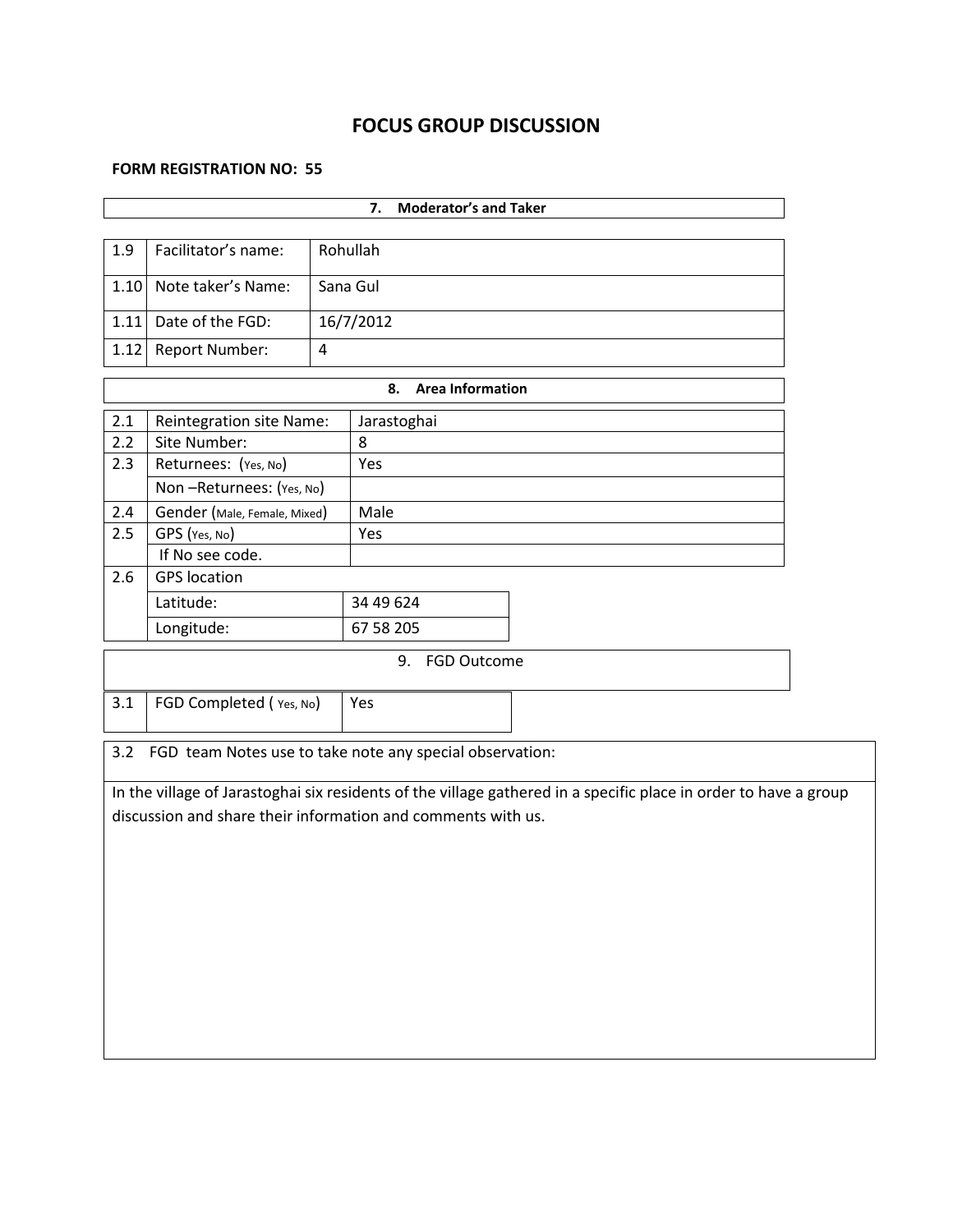| 4. Data Management Information (Internal Use Only by Database Entry Team) |         |                  |                              |  |                    |  |  |
|---------------------------------------------------------------------------|---------|------------------|------------------------------|--|--------------------|--|--|
| 4.1 Date of Interview                                                     |         | 16/7/2012        |                              |  |                    |  |  |
| 4.2 Interviewer's number                                                  |         | Male Interviewer | $CH-5$                       |  | Female Interviewer |  |  |
| Supervisor's number                                                       | $CH-11$ |                  | Regional Supervisor's number |  | $CH-10$            |  |  |
| 4.5 Date of office editing                                                |         | 17/7/2012        |                              |  |                    |  |  |
| 4.6 Office editor's code                                                  |         | $CH-11$          |                              |  |                    |  |  |
| 4.7 Date of data entry                                                    |         | 15/8/2012        |                              |  |                    |  |  |
| Data entry officer code<br>4.8                                            |         | 2                |                              |  |                    |  |  |

| List of Participants in Focused group discussions (F.G.D) |             |  |  |  |
|-----------------------------------------------------------|-------------|--|--|--|
| Province                                                  | Bamyan      |  |  |  |
| District                                                  | Jarastoghai |  |  |  |
| Site Number                                               | 8           |  |  |  |
| Village                                                   | Jarastoghai |  |  |  |

| <b>No</b> | <b>Name</b>  | <b>Position</b>    | Occupatio | <b>Contact No</b> | Age |
|-----------|--------------|--------------------|-----------|-------------------|-----|
| 1         | Khairuddin   | Local Shura Header | Farmer    |                   | 53  |
| 2         | Shamsurahman | Shura member       | Farmer    | 0791 92 43 37     | 40  |
| 3         | Ghulam sakhi | Tribe elder        | Farmer    |                   | 60  |
| 4         | Zamnuddin    | Shura member       | Farmer    |                   | 36  |
| 5         | Wazir Ahmad  | Shura member       | Farmer    | 0799 72 31 95     | 33  |
|           |              |                    |           |                   |     |
|           |              |                    |           |                   |     |
|           |              |                    |           |                   |     |
|           |              |                    |           |                   |     |
|           |              |                    |           |                   |     |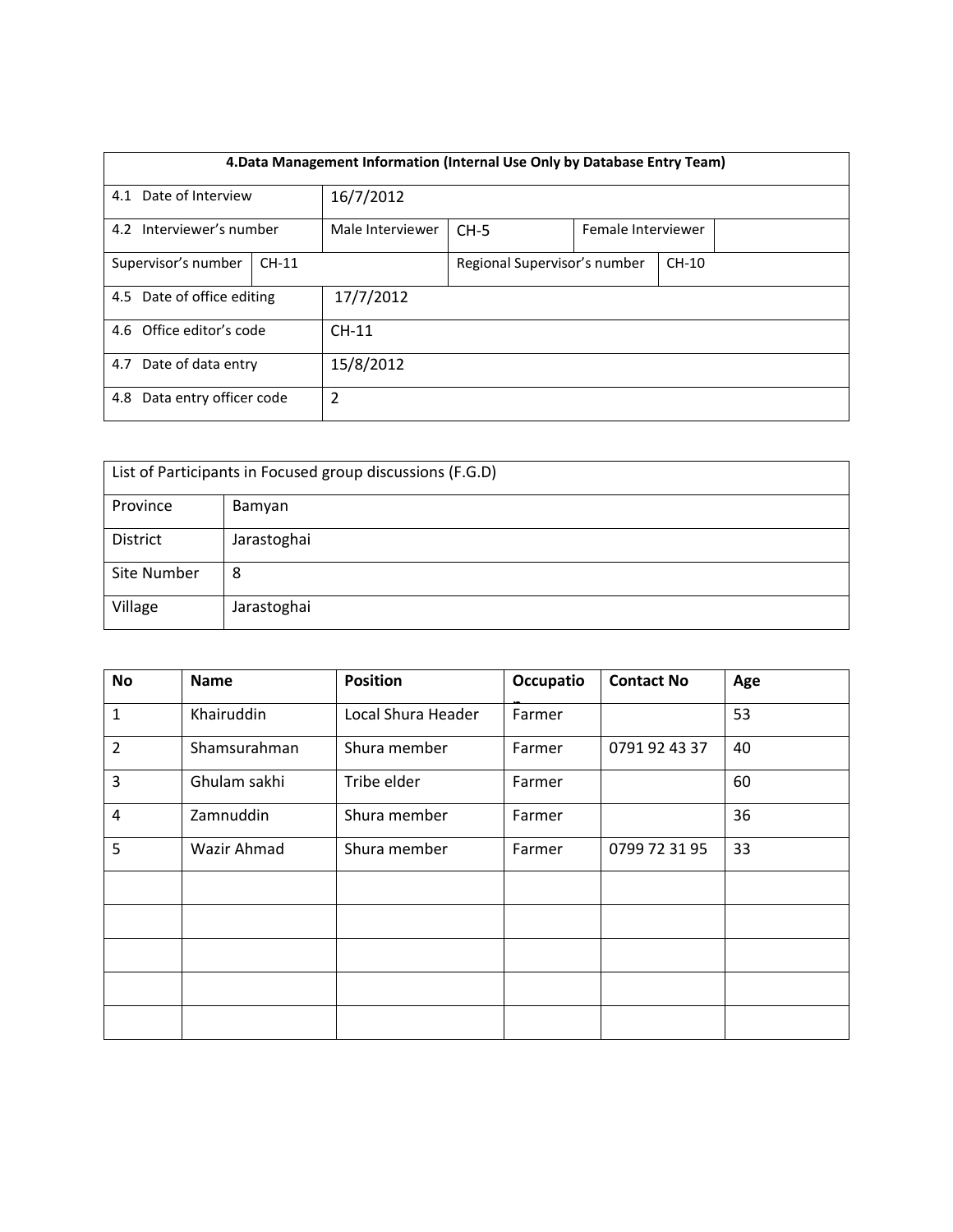**Section A:**

**General and Specific concerns:**

# **Q 1: What are your concerns related to the returnees?**

### **A- Education:**

**P1:** We have school available in our area but the only problem we have in the school is lack of books.

**P2:** Approves the thought above and says that there are no professional teachers in the school as well as there are not enough stationary available in the school.

**P3:** Person three approves the views of speakers above and do not have any personal comment.

**P4:** The teachers of the school are very inexperienced and unprofessional. In deed, these teachers were graduated from the secondary school and now they are using to teach in the school.

**P5:** The people of our area are very poor. If the school do not donate and distribute stationary for the students otherwise their parents could not afford for them, so this is also a problem regarding education section.

### **B- Health Services:**

**P1:** Our area has a clinic but our problem is that we do not have any professional doctor available in the clinic.

**P2:** In spite, it is a governmental clinic but they sell medicine to the people and this clinic has been changed of a private medicine store. We are unable to utilize the clinic as a governmental clinic.

**P3:** Approves the thoughts above and do not have any personal comment.

**P4:** We do not have an equipped laboratory in the clinic of our area.

**P5:** Approves the views above and do not have any personal comment.

### **C- Access to Drinking Water:**

**P1:** We have too many problems regarding drinking water because the people of our area use the river water for the drinking purposes and the water of the sea is totally dirty and not hygienic for utilization.

**P2:** In whole jarastoghai village there is only one deep well and a hand pump is available. with the available sources our needs could not be fulfilled. Therefore, the people use the river water because the demand for water is very high.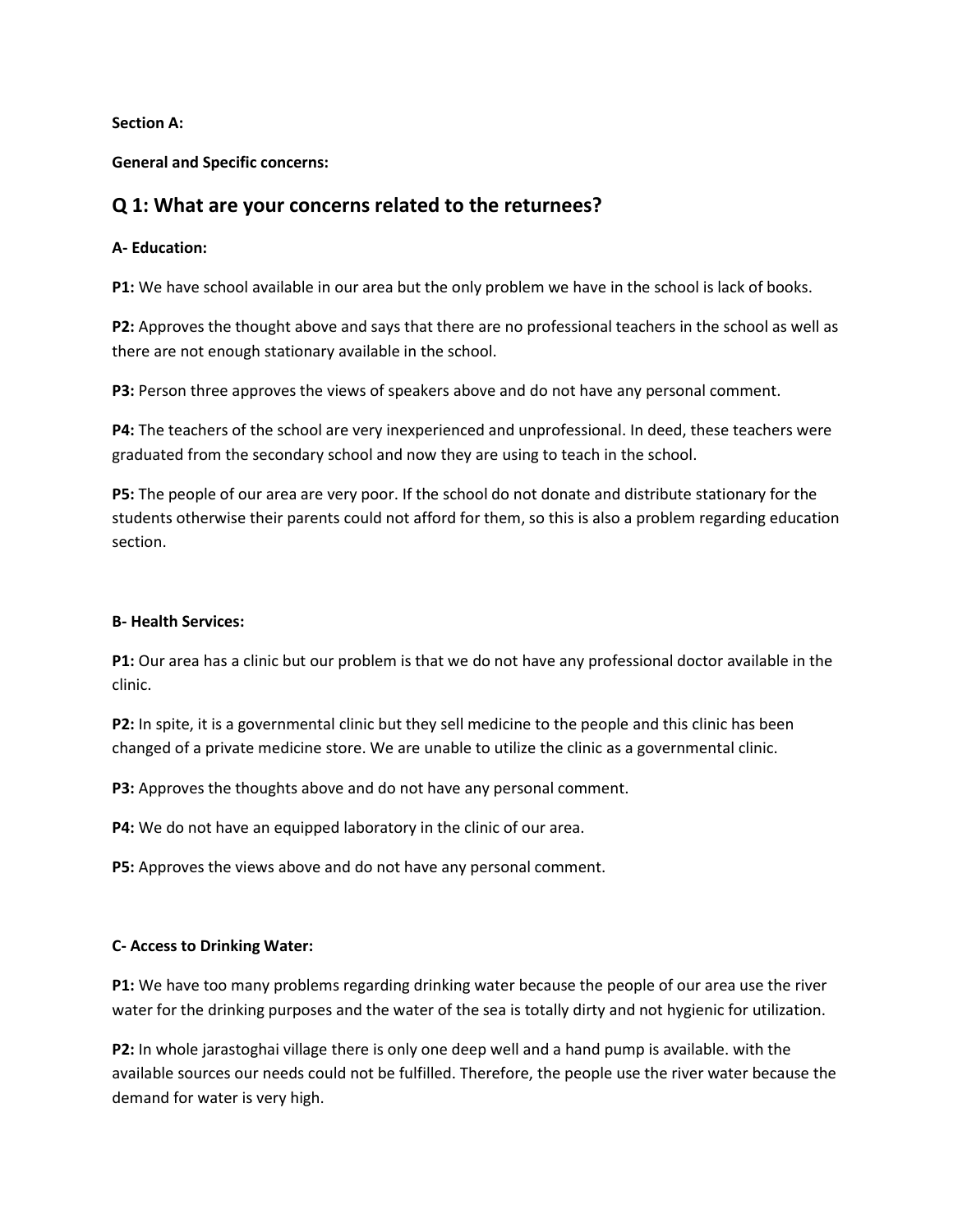**P3:** The water that the people of our village are using from the sea is totally dirty and most of the time people become sick and the main reason of sickness in our village is this sea water.

**P4, P5:**approve the views above and do not have any personal comment.

## **D- Access to Food/Market:**

**P1:** The people of our village do not have access to the market because it is located very far away. There is only one bus assigned to travel to this area. But the fare of the bus is very high people could not afford it therefore people are unable to travel by bus.

**P2:** Most of the people have problem while purchasing the goods because the market is located far from the village and transportation is unavailable. In case, we found transport to that area the fare is high. This is why some of the people of the village use to transport their purchased goods and materials by donkey to the village.

**P3:** If we buy something from the market and the fare we pay for the transportation of the goods to the village cost us more than the goods we buy. For example; most of the time when something was needed at home which cost is (50 AFs) and when we buy it and transport it to the village it cost us (100 AFs). So this is the problem of not having market in the village.

**P4, P5:** approves the views above and do not have any personal comments.

### **E- Access to Shelter:**

**P1:** Majority of the people do no have access to the shelter because during the civil war most of the homes were ruined and after returning they use to live in others house.

**P2:** The population increases and the people who do not have private homes us to live together. Almost three to four families use to live in one home and this is a huge problem.

**P3:** Approves the views above and do not have any personal comments.

**P4:** I personally have six brothers which mean six families. we all live together in on home with many difficulties and financially we are not capable to build separate homes.

**P5:** Approves the views above and do not have personal comment.

### **G- Access to employment Opportunities:**

**P1:** The people of our area do not have access to the employment opportunities because there are no job opportunities and the market is also far away.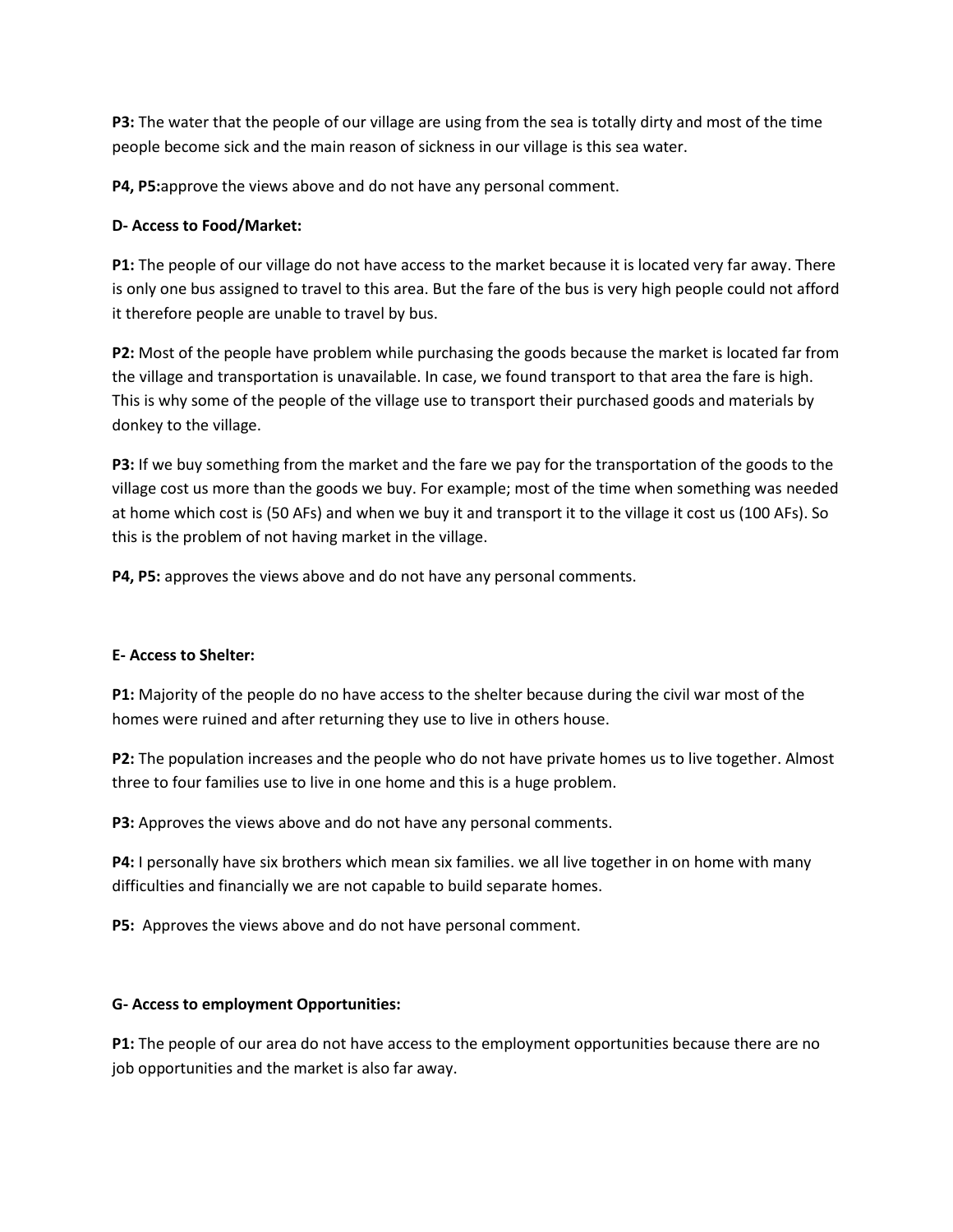**P2:** The people of our village are all busy with the farming as well as the women and children are busy with farming because they do not have any other work opportunity except farming.

**P3:** In our village we do have people who are skilled and have a profession. The reason they turn to farming is that there is no work opportunities in the village.

Person 4 and 5 approves the views above and do not have any personal comments.

## **H- Sanitation:**

**P1:** Regarding sanitation there are no problems and every one tries to keep the environment clean.

**Person 2, 3, 4, 5** approve the thought above and they do not have any personal comments.

### **I- Access to Pastures:**

P1: Our village has pasture area available but we do not have livestock.

Person 4 and 5 approves the views above and do not have any personal comments.

### **J- Access to Irrigation Water:**

**P1:** The water is not less in our area but because of more water we face problem. When the level of water goes high the water ruin our water blocks. But when the water level goes low people are unable to get water, the level of water dropping and increasing create an issue for us.

**Person 2, 3, 4, 5** approve the thought above and they do not have any personal comments.

### **K- Access to Justice System:**

**P1:** If any dispute or any debate take place between people the (CDC) and the tribe elders of the village used to resolve the issue and there is no need for the justice system.

Person 2, 3, 4, 5 approve the thought above and they do not have any personal comments.

### **K- Other Road:**

**P1:** The road of our village is available for exploitation and do not have any problem. But our problem is only about the road that the agriculture fields do not have road, in order that people could move their productions or to bring tractor and other machines on the fields in order to fertilize the lands.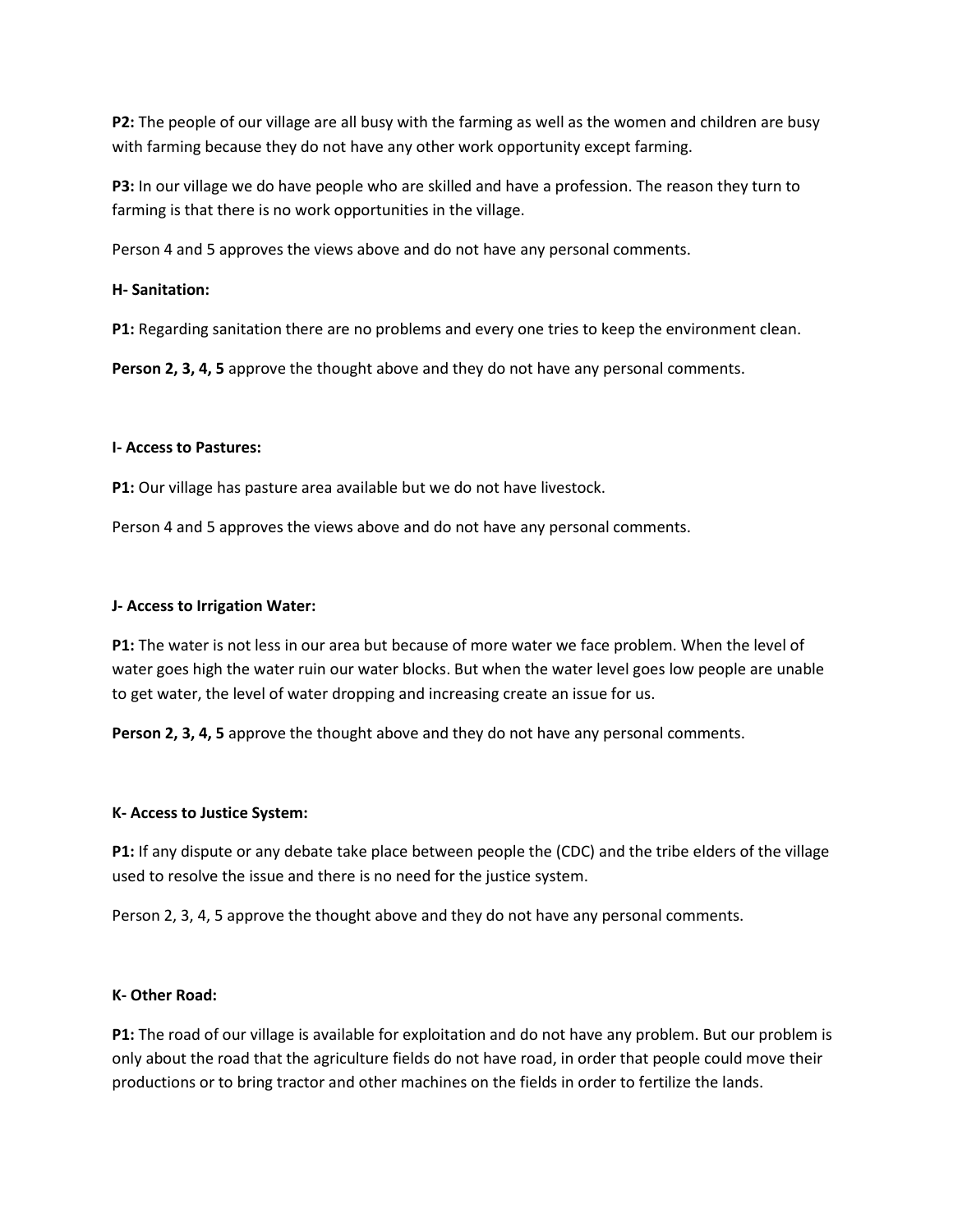**P2:** Our village is located between two rivers and our problem is that the lands which are located at the south pole of river do not have road in order to travel there.

**Person 3, 4, 5** approve the thought above and they do not have any personal comments.

# **Q 2: Do you believe that returnees and non-returnees have equal access to all services?**

**P1:** The returnees and non-returnees do not have any difference as well as do not have any conflict with each other. And everyone have the right to have access to all the services.

P2: The people of our village do not cares about whom are returnees and non-returnees. Anyone who knows to work and learned to work they can freely work and there is no restriction for them.

**P3:** The people of our village with each other and care about each other problem. They give the priority to those who are poor.

Person 4, 5 approve the thought above and they do not have any personal comments.

**Section B:** 

**Governance and Participation:** 

# **Q 1: How effective is the government?**

**P1:** The effectiveness of the government exists in our area and the police check points are available in our village and the security is entirely maintained.

**P2:** The effectiveness of security in our area is because the people are cooperative with the government. On the other hand, outside of our area and society there is no security at all.

Person 3, 4, 5 approve the thought above and they do not have any personal comments.

# **Q 2: Since the government has been elected, what changes have you observed in the areas of livelihood?**

**P1:** There have been no positive changes in the livelihood areas of people because they are still busy in farming. And there have been no work opportunities as well as the chemical fertilizer price is high in the market.

**P2:** no help and donation has been done with the farmers even no improved seeds were distributed to them for cultivation.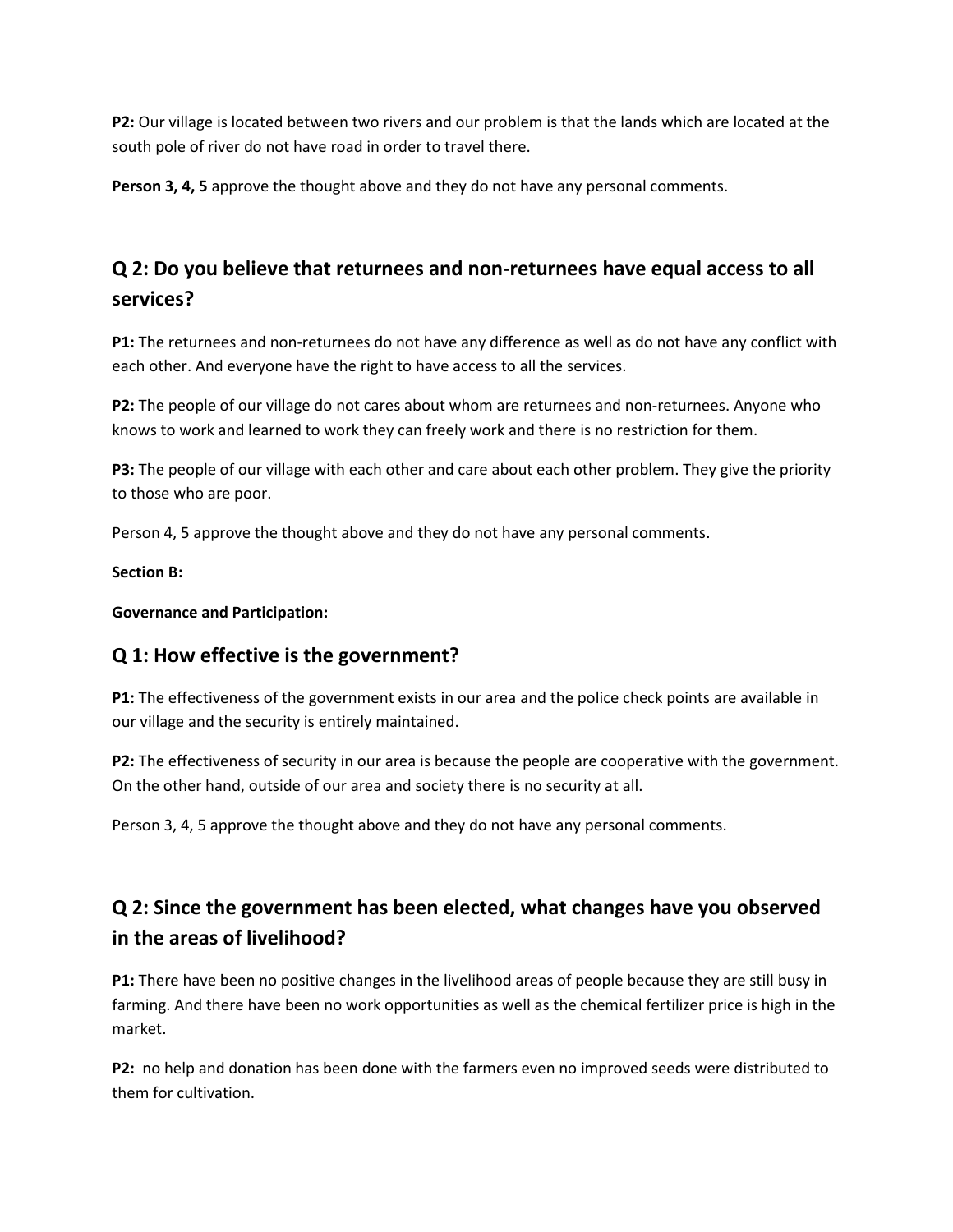**P3:** Since the government has been elected the positive changes that have occured in our areas of livelihood is that schools were established and now our children's are studying and the security is maintained.

**P4:** Approves the thought above and do not have any personal view.

**P5:** I am a driver, the only problem is the corruption everywhere everyone gets bribe and without bribe they do not process the work.

# **Q 3: Are women consulted on important issues? If yes, what issues? How are they?**

**P1:** Yes, we consult with them regarding all issues, for example; if their sons and daughters are going to marry, buying and selling of goods and agriculture production as well as regarding small and big issues.

**P2:** Approves the thought above and do not have any comment.

**P3:** If we consult all the issues with the women and the decision has to be taken according to them, so then the pride and proud of people will demolishes, for example; if we want to wed our daughter to a boy and our wife have some other boy in her mind for her daughter so it is conflict. So the men should never elapse from his commitment against her wife's.

**Person 4, 5** approve the thought above and they do not have any personal comments.

# **Q 4: How do people get access to information regarding rights, laws, policies, national institutions?**

**P1:** People get information concerning these issues from the media (Television, Radio), religious scholars, and saint of masjid (Mullah).

**P2:** Approve the thought above, and says that it is possible to get information from local community Shura, short workshops and trainings

**Person 3, 4, 5** approve the thought above and they do not have any personal comments.

**Section C:** 

**Access to Livelihood/Social and Economic:**

# **Q 1: How do you feel about the way land was allocated to the returnees?**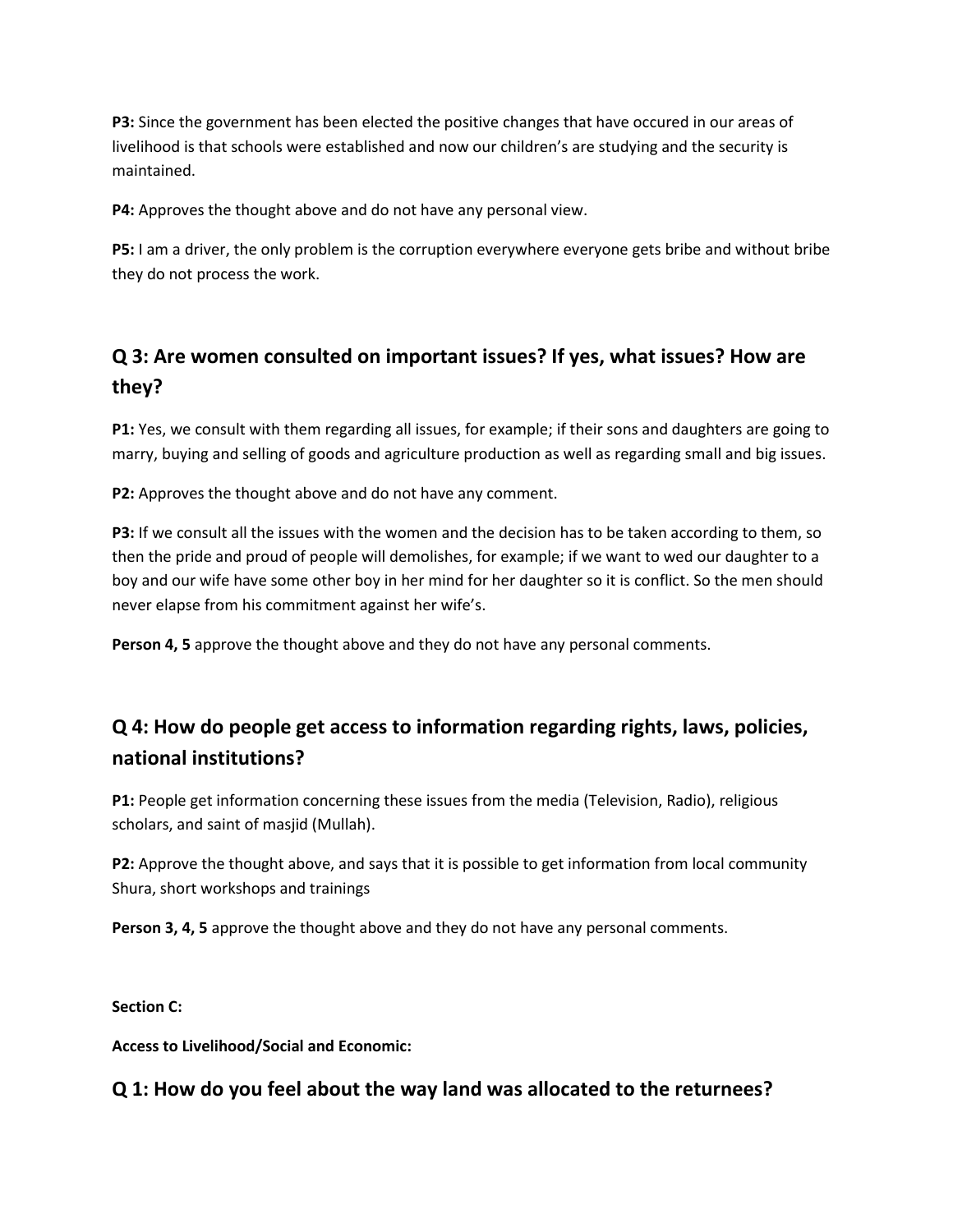**P1:** The lands which were allocated to the returnees. We are anxious about it because these lands belong to the people of our area and they have the land owing document holding in their hands. And these lands are illegally distributed to them.

**P2:** The returnees that come to the area of Naw abad Shashpool they are a big problem for us because they are strangers to us even they are strangers to each other. We feel in danger from living of them in our village.

**P3:** The lands that were allocated to the returnees are lands of the original residents and they hold the land owing documents. Injustice has been done to the original habitants of our area and their lands were surrounded by force. Therefore; the village of jarastoghai and shashpool is called (forcebuilded) area.

**Person 4, 5** approve the thought above and they do not have any personal comments.

# **Q 2: Were there problems because some non-returnees did not have access to land?**

**P1:** Regarding land we have many problems and anxiousness because the lands belong to us but with having a lot of problems they do not allocated us land. The strangers were brought here and lands were allocated to them.

**Person 2, 3, 4, 5** approve the thought above and they do not have any personal comments.

# **Q 3: Does the community have problems with crime? If yes, what types of crime?**

**P1:** In our area yet no crime exists.

**Person 2, 3, 4, 5** approve the thought above and they do not have any personal comments.

# **Q 5: Is employment higher among returnees than non-returnees? For example; food for work and food for cash projects.**

**P1:** Regarding this issue there is no problem between people because the work is assign to the one who deserves it whether they are returnees or local residents.

**P2:** The people of our area have unity and injunction with each other and are cooperative with each other and do not have any differences at all.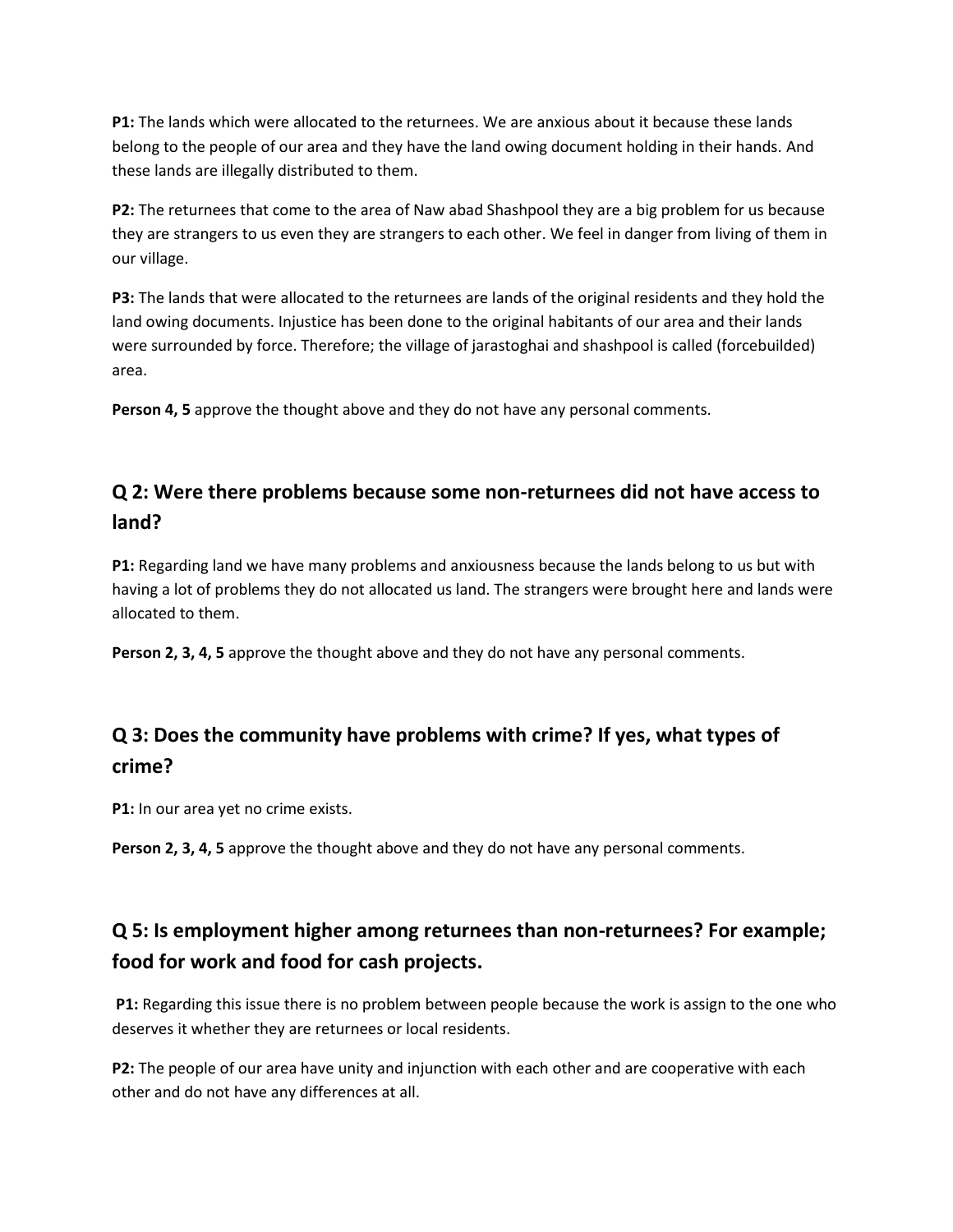**Person 3, 4, 5** approve the thought above and they do not have any personal comments.

# **Q 6: Do the community members have more skilled workers than the returnees?**

**P1:** Returnees are more skilled and expert than the people of the society because they learn rug weaving and other skills while they were immigrants.

**Person 2, 3, 4, 5** approve the thought above and they do not have any personal comments.

# **Q 7: Do you believe returnees and non-returnees have equal access to services and resources? If yes, Please give examples.**

**P1:** Yes, the services and resources to which local residents have access and returnees also have the right to access to these services and resources. And they do not have any problem accessing to it.

**Person 2, 3, 4, 5** approve the thought above and they do not have any personal comments.

**Section D:** 

**Justice and Rule of Law:**

# **Q 1: Are there differences in the way the community functions now that returnees are living in the community?**

**P1:** With living of returnees in our area it does not brings any changes in the society. The people were obeying the cultures and rituals same as they we obeying in the past. And they have respect to their past culture and rituals.

Person 2, 3, 4, 5 approve the thought above and they do not have any personal comments.

# **Q 2: How safe is it for women and girls to move around this community?**

**P1:** Moving and patrolling of women and girls in the community is totally secured and we do not have any problem concerning it.

Person 2, 3, 4, 5 approve the thought above and they do not have any personal comments.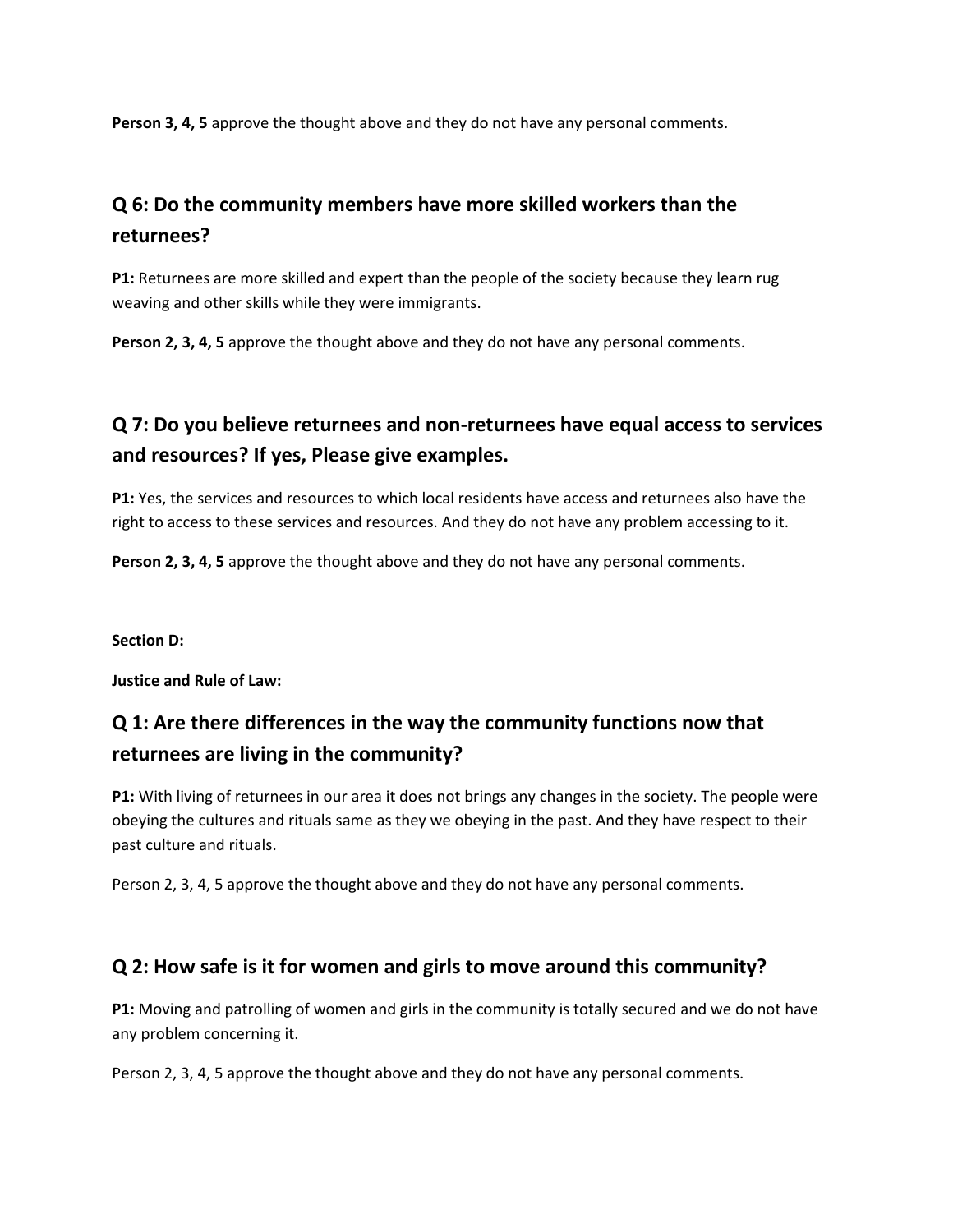# **Q 3: What do you think would improve the safety of women and girls in this community?**

**P1:** Sovereignty of law could assure the immunity of the girls and women in the society.

**P2:** Injunction, unity and education in the area could bring immunity and security in the society.

Person 3, 4, 5 approve the thought above and they do not have any personal comments.

# **Q 4: Is it safe for men to travel outside the community during the day? Is it safe for men to travel during the night?**

**P1:** Traveling of men neither during day nor during night is secure. When we are traveling outside of the society we feel safe till the area of (Sheebar) but after crossing this area we feel being in danger.

Person 2, 3, 4, 5 approve the thought above and they do not have any personal comments.

# **Q 5: Which group is the biggest threat to safety and security?**

**P1:** Robbers destroy the immunity and security of the area.

Person 2, 3, 4, 5 approve the thought above and they do not have any personal comments.

# **Q 6: What can the community do to improve the safety and security of the community?**

**P1:** If the check posts increases and the people cooperate with the government it will affect the immunity and security in the area in a positive manner.

**P2:** The government should provide work opportunities for both youths and other people in order to be busy with their works, so then it is possible that the security of the country will be maintained.

Person 3, 4, 5 approve the thought above and they do not have any personal comments.

# **Q 7: Have there been benefits to returnees relocating to your community? What are they? Any problems. What are they?**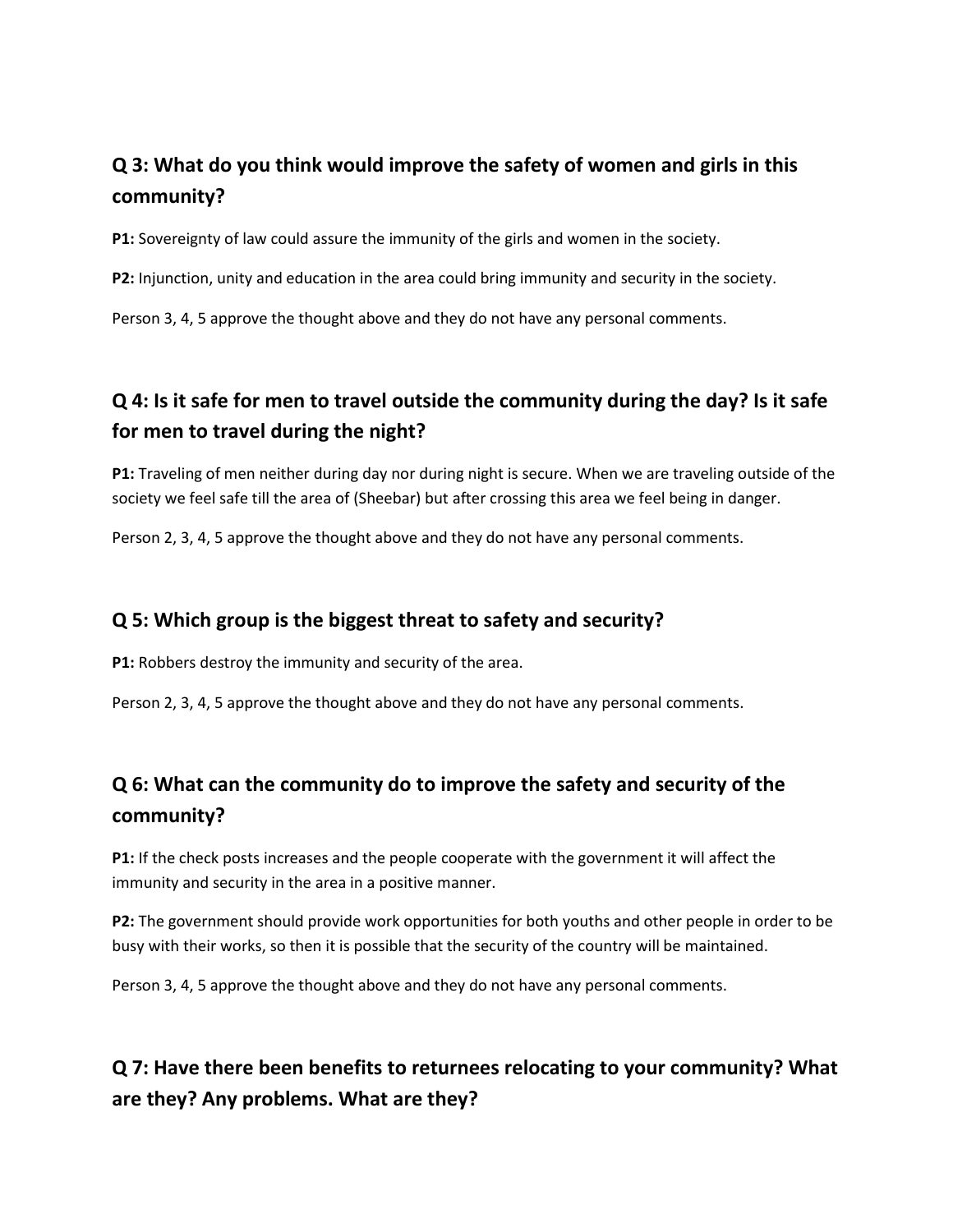**P1:** The returnees create problems to us because they have surrounded our lands and collect our firewood and bushes.

**P2:** The advantage of the returnees in our area and coming of them in our area is that now we have school, clinic and other facilities because of them.

**P3:** The advantage of the returnees in the area is that the population increases and the security are maintained. Shops were constructed as well as we are also benefited from the projects which were established for the returnees.

**P4:** Their disadvantage to us is that they have surrounded our lands and we do not have lands.

Person 5 approves the views above and do not have any personal comments.

THE END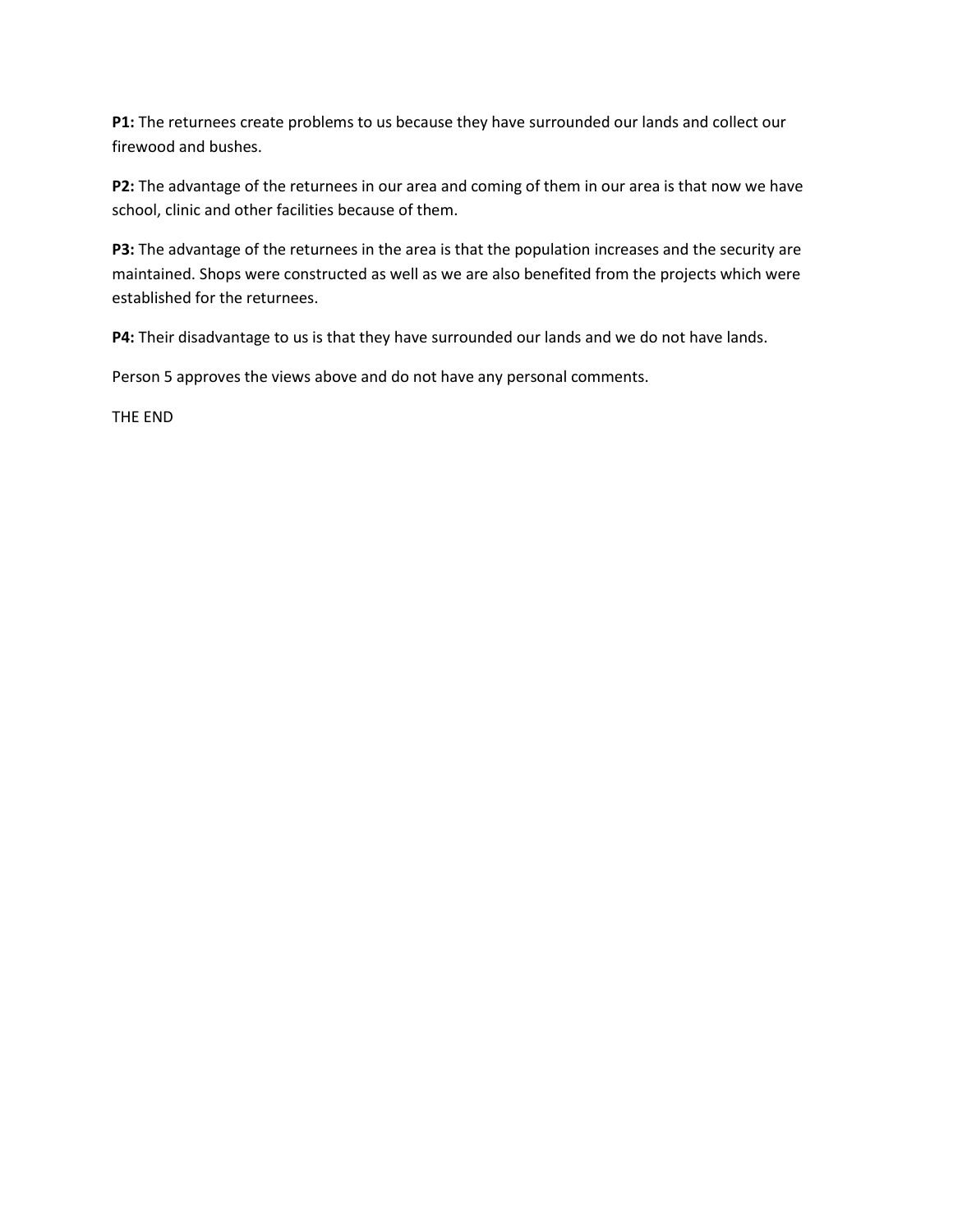# **FOCUS GROUP DISCUSSION**

#### **FORM REGISTRATION NO: 101**

| 10. Moderator's and Taker             |                                                          |       |                      |                                                                                                        |  |  |  |  |  |  |
|---------------------------------------|----------------------------------------------------------|-------|----------------------|--------------------------------------------------------------------------------------------------------|--|--|--|--|--|--|
| 1.13<br>Facilitator's name:<br>Nafisa |                                                          |       |                      |                                                                                                        |  |  |  |  |  |  |
| 1.14                                  | Note taker's Name:                                       | Aziza |                      |                                                                                                        |  |  |  |  |  |  |
| 1.15                                  | Date of the FGD:                                         |       | 16/07/2012           |                                                                                                        |  |  |  |  |  |  |
| 1.16                                  | Report Number:                                           | 3     |                      |                                                                                                        |  |  |  |  |  |  |
|                                       |                                                          |       | 11. Area Information |                                                                                                        |  |  |  |  |  |  |
| 2.1                                   | Reintegration site Name:                                 |       | Shah Pul             |                                                                                                        |  |  |  |  |  |  |
| 2.2                                   | Site Number:                                             |       | 8                    |                                                                                                        |  |  |  |  |  |  |
| 2.3                                   | Returnees: (Yes, No)                                     |       | Yes                  |                                                                                                        |  |  |  |  |  |  |
|                                       | Non-Returnees: (Yes, No)                                 |       |                      |                                                                                                        |  |  |  |  |  |  |
| 2.4                                   | Gender (Male, Female, Mixed)                             |       | Female               |                                                                                                        |  |  |  |  |  |  |
| 2.5                                   | GPS (Yes, No)                                            |       | Yes                  |                                                                                                        |  |  |  |  |  |  |
|                                       | If No see code.                                          |       |                      |                                                                                                        |  |  |  |  |  |  |
| 2.6                                   | <b>GPS</b> location                                      |       |                      |                                                                                                        |  |  |  |  |  |  |
|                                       | Latitude:                                                |       | 34 49 537            |                                                                                                        |  |  |  |  |  |  |
| Longitude:<br>67 57 730               |                                                          |       |                      |                                                                                                        |  |  |  |  |  |  |
|                                       |                                                          |       | 12. FGD Outcome      |                                                                                                        |  |  |  |  |  |  |
| 3.1                                   | FGD Completed (Yes, No)<br>Yes                           |       |                      |                                                                                                        |  |  |  |  |  |  |
| 3.2                                   | FGD team Notes use to take note any special observation: |       |                      |                                                                                                        |  |  |  |  |  |  |
|                                       |                                                          |       |                      | The participants expressed their ideas they were honest in their speech and they showed their interest |  |  |  |  |  |  |
|                                       |                                                          |       |                      |                                                                                                        |  |  |  |  |  |  |
|                                       |                                                          |       |                      |                                                                                                        |  |  |  |  |  |  |
|                                       |                                                          |       |                      |                                                                                                        |  |  |  |  |  |  |
|                                       |                                                          |       |                      |                                                                                                        |  |  |  |  |  |  |
|                                       |                                                          |       |                      |                                                                                                        |  |  |  |  |  |  |
|                                       |                                                          |       |                      |                                                                                                        |  |  |  |  |  |  |
|                                       |                                                          |       |                      |                                                                                                        |  |  |  |  |  |  |
|                                       |                                                          |       |                      |                                                                                                        |  |  |  |  |  |  |
|                                       |                                                          |       |                      |                                                                                                        |  |  |  |  |  |  |
|                                       |                                                          |       |                      |                                                                                                        |  |  |  |  |  |  |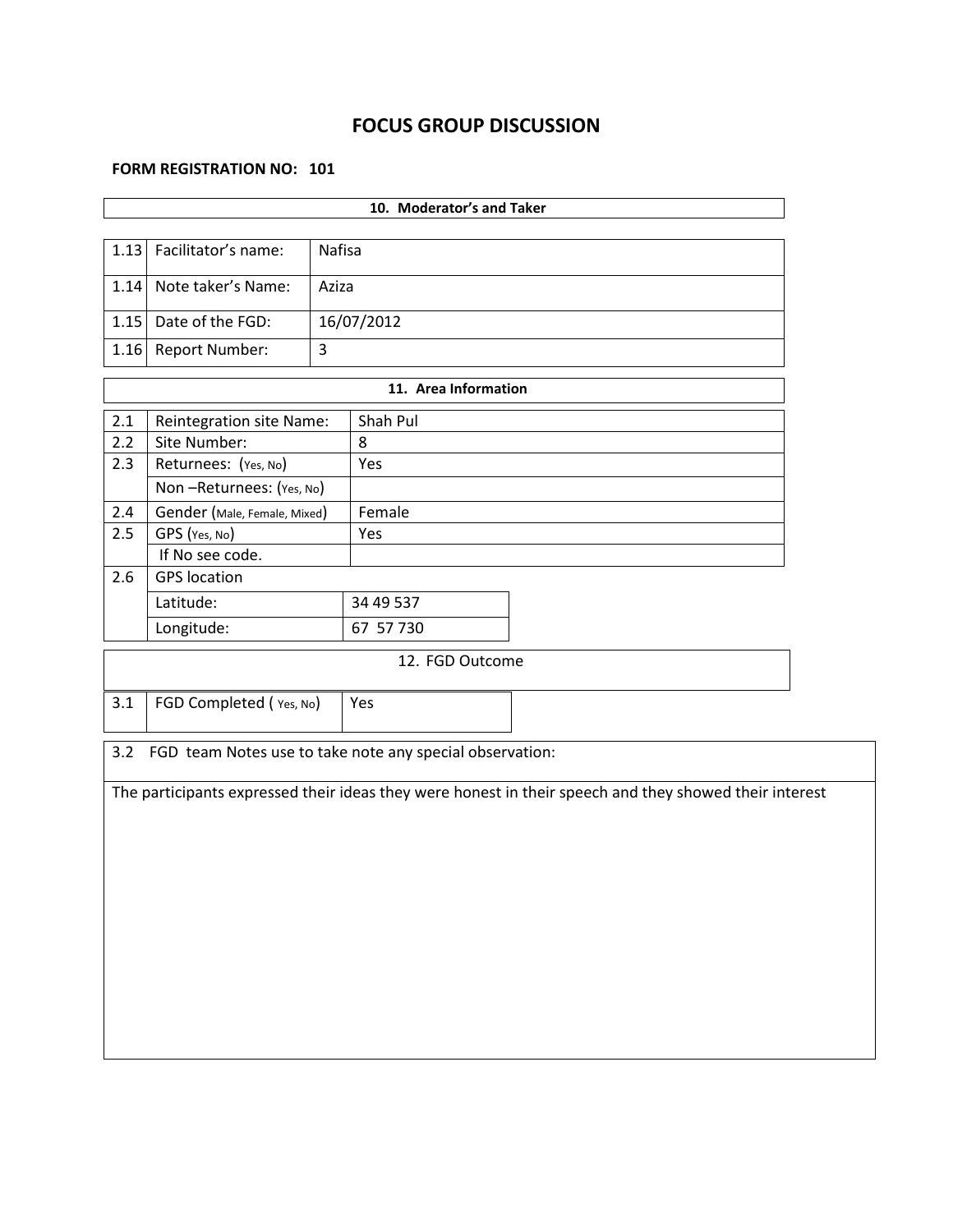|                                | 4. Data Management Information (Internal Use Only by Database Entry Team) |                  |                              |                    |  |        |  |  |  |
|--------------------------------|---------------------------------------------------------------------------|------------------|------------------------------|--------------------|--|--------|--|--|--|
| 4.1 Date of Interview          |                                                                           | 16/07/2012       |                              |                    |  |        |  |  |  |
| 4.2 Interviewer's number       |                                                                           | Male Interviewer |                              | Female Interviewer |  | $CH-8$ |  |  |  |
| Supervisor's number<br>$CH-5$  |                                                                           |                  | Regional Supervisor's number |                    |  |        |  |  |  |
| 4.5 Date of office editing     |                                                                           | 17/07/2012       |                              |                    |  |        |  |  |  |
| 4.6 Office editor's code       |                                                                           | $CH-11$          |                              |                    |  |        |  |  |  |
| 4.7 Date of data entry         |                                                                           | 12/8/2012        |                              |                    |  |        |  |  |  |
| Data entry officer code<br>4.8 |                                                                           | 1                |                              |                    |  |        |  |  |  |

| List of Participants in Focused group discussions (F.G.D) |           |  |  |  |  |
|-----------------------------------------------------------|-----------|--|--|--|--|
| Province<br>Bamyan                                        |           |  |  |  |  |
| District                                                  | Center    |  |  |  |  |
| Site Number                                               | 8         |  |  |  |  |
| Village                                                   | Shash Pul |  |  |  |  |

| No             | <b>Name</b>     | <b>Position</b>           | Occupation    | <b>Contact No</b> | Age |
|----------------|-----------------|---------------------------|---------------|-------------------|-----|
| $\mathbf{1}$   | Zia Gul         | Member of                 | Teacher       |                   | 35  |
| $\overline{2}$ | Fatima          | Member of<br>والفارد وأما | Health worker |                   | 30  |
| 3              | Rogia           | Head of                   | House wife    |                   | 45  |
| $\overline{4}$ | Marzia          | Student                   | Student       |                   | 18  |
| 5              | Fahima          | Member of                 | Student       |                   | 23  |
| 6              | Khadija         | Member of                 | House Wife    |                   | 25  |
| $\overline{7}$ | <b>Gul Nasa</b> | Assistant of              | House wife    |                   | 27  |
| 8              | Halima          | Head of youth             | Student       |                   | 20  |
|                |                 |                           |               |                   |     |
|                |                 |                           |               |                   |     |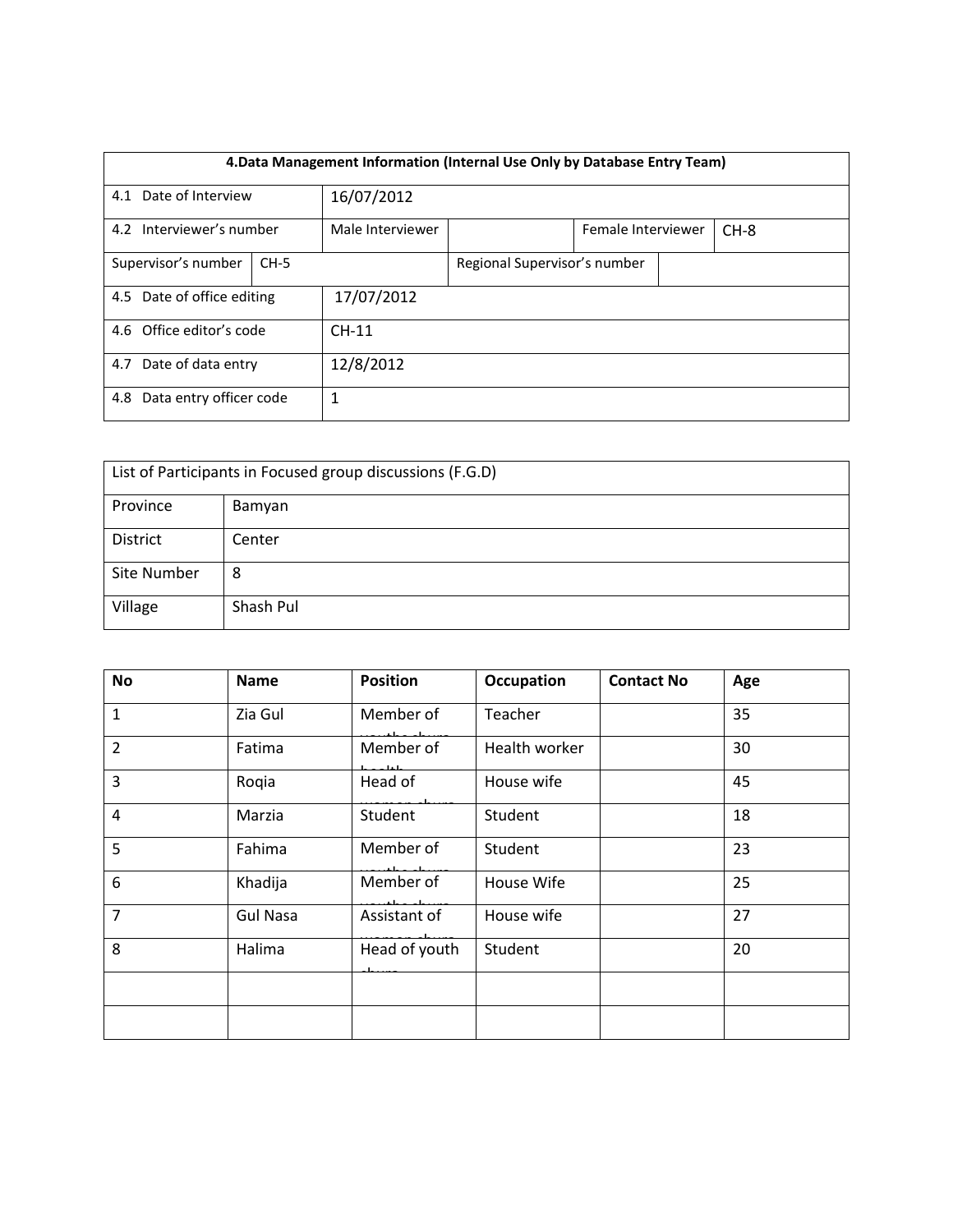### **A: General Concern**

What are your concerns related to the returnees?

### **A. Education**

**P1**. There is school but the there is security problems, there is no professional teacher. Most of the teachers are graduated of primary and middle school.

**P2**. There is no enough stationary in our school so students buy by it from the market in the case that most of the students have weak economic condition so they are not able to buy it.

**P3**. The teachers don't have enough teaching experience so they just waste their own time the students' times.

**P4**. This is mixed school; both boys and girls attend the same school so for the girls it is difficult to attend the same school.

**P5**. The other problem is that money is collected from the students for the paying of monthly rent of the school building and purchasing some materials which is losses for students families because every family has 4-5 students in school and they pay 250-300 Afs per month.

P6. P6, P7, P8 agreed with the above mentioned comments.

### **Section B: Health Services**

**P1**. There is one clinic which has security problem and also there is no medicine within so there is one doctor in the clinic he has provided medicine privately to the patients against money.

**P2**. Agreed with the above mentioned idea and said" just during the day people have access to this clinic but during the night people don't have access to this clinic because there is no doctor in the night"

**P3**. There is no enough medical equipment and also there is no ambulance and the people are living in remote areas when they face any patient they can not carry to hospital because there are no vehicles.

**P4**. Agreed with the above mentioned ideas and said" the clinic doesn't have beds for patient and there is no special room for birth delivery.

**P5**. The doctor of the clinic is not professional. Whenever the women face any problems they refer to the midwife and the midwife also can not solve all problems of the women.

**P6. P6, P7, P8** agreed with the above mentioned ideas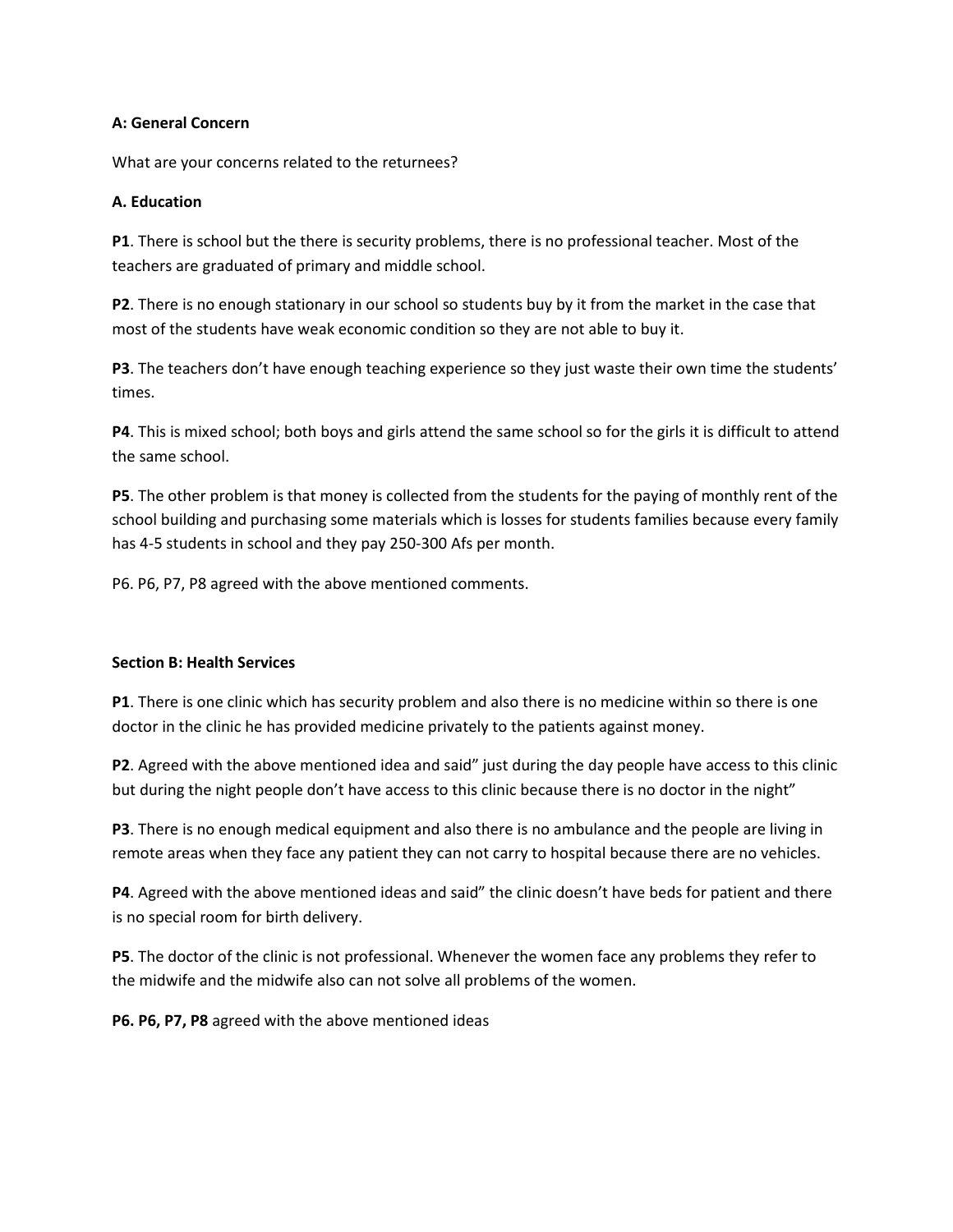### **C: Access to drinking water:**

**P1**. There are more problems regarding to drinking water. Just the PRT dug two wells here but the water has acid so not use for drinking, therefore the people are using river water for drinking.

**P2**. Agreed with the above idea and said" water of the river is very dirty which cause different diseases to people specially to children and the river is very far so through donkey we bring water.

**P3**. **P3**, **P4**, P5, P6, P7 and P8 agreed with the above mentioned ideas.

### **E: Access to Shelter**

**P1**. Due to weak economic situation the people can not build houses for themselves, even some people has land but they are not able to build houses on it.

**P2**. Due to lack of shelter 2-3 families living in one shelter which is really difficult.

**P3**. To build shelter needs more money and the people even can not find money for their daily expenses so it is difficult to make shelter for their self.

**P4**. Most of the people were not able to build shelter for themselves so they sold the land which was distributed to them.

**P5. P5, P,6 P7 and P8** confirmed the above mentioned ideas.

### **G: Access to employment opportunities:**

**P1**. Some employment opportunities have been provided by NGOs for women such as vocational training, for example tailoring, handcrafts, embroidery and etc.

**P2**. Confirmed the above idea and said that some literacy courses and rug weaving training were also provided by NGOs.

**P3**. There are no any employment opportunities for people; there are some people that they have leant skills out of the country but here they are jobless because of no job opportunities.

**P4**. If the NGOs implement the projects here such as roads and streets construction, digging of deep wells these will provide job opportunities for people and also our community will be reconstructed.

P5. Our people don't have any job even they don't have land or livestock to keep them busy so all the day they are free.

P6. P6, P7 and P8 confirmed the above mentioned ideas.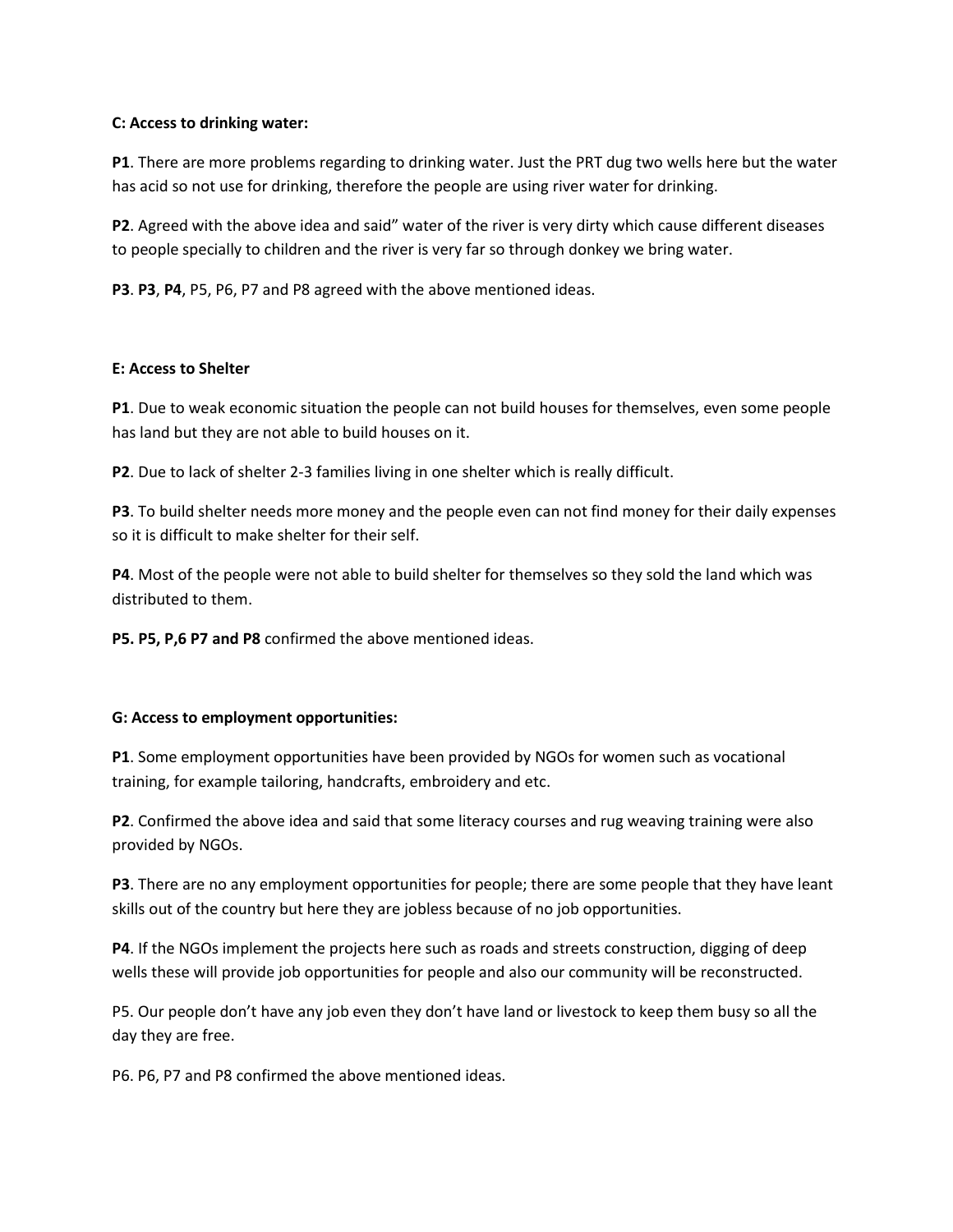### **Q2: Do you believe that returnees and non returnees have equal access to all services?**

**P1**. There is not any different between returnees and non returnees so both of them have equal access to all services.

**P2**. **P2**, **P3**, **P4**, P5, P6, P7 and P8 confirmed the **P1** idea.

#### **Section B: Governance**

### **Q1. How effective is the governance?**

**P1**. Government is effective here because they distributed lands to returnees, built school for us and built clinic here so all these show the effectiveness of the government.

**P2**. Different NGOs are working here so NGOs are also the partners of the government.

**P3**. If the government was not effective here we might have not come from Pakistan or Iran or we went to another region.

**P4**. **P4**, P5, P6, P7 and P8 confirmed the above ideas.

# **Q2. Since the government has been elected what changes have you observed in the areas of livelihood?**

**P1**. Many changes have been occurred in our livelihood areas such as girls can attend schools, women can works in the organizations without limitations.

**P2**. This is a big change that the migrants have been returned to their own country and they work for the reconstruction of the country.

**P3**. Confirmed the above ideas and said" schools and clinics have been made and also some works are going on by government and NGOs"

**P4**. In my opinion the important and positive changes have been not occurred because till now our people use river water for drinking, the buildings for school and clinic have been made but there are not any professional teacher to teach the student and no any professional doctors to cure patients. Also the road form our village to Bamyan is in bad condition.

P5. P5, P6, P7 and P8 confirmed the above ideas.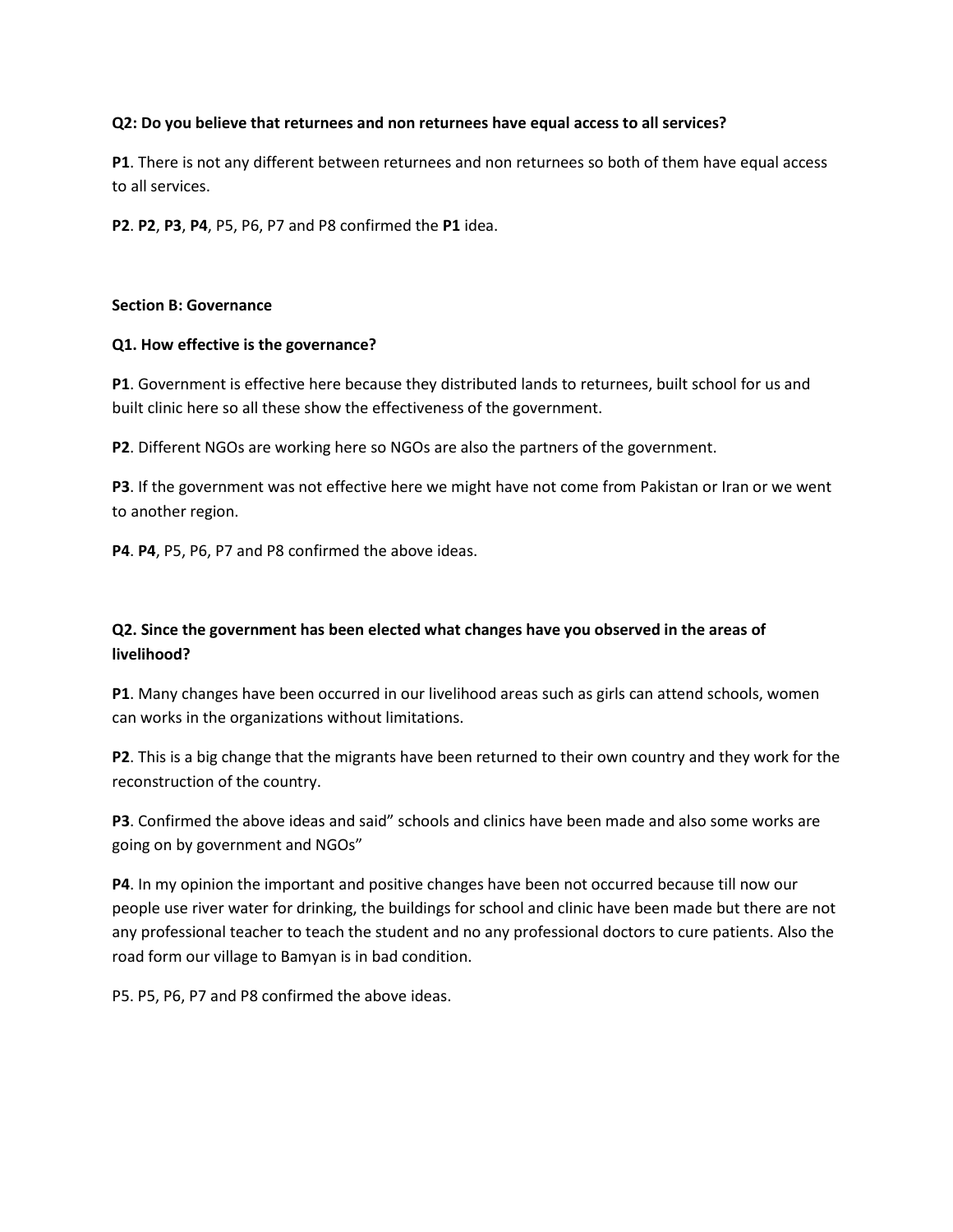### **Q3. Are women consulted on important issues? If yes, in which issues?**

**P1**. Women are consulted in all issues, for example when they marry their daughter or son, when they buy or sell in goods and etc.

**P2**. Most of the people of our areas they consulting with their women so women are the advisors for the men because at any time and any problem men share ideas with women.

**P3**. Women are consulted in all those issues which are related to family because such issues belong to both men and women but they are not consulted in such issues which belong to just men such as village works, government works or any NGOs works and etc.

**P4**. **P4**, P5, P6, P7 and P8 confirmed the above ideas.

## **Q4. How do people get access to information regarding rights, laws, policies, national institution?**

**P1**. People get information from radio and TV.

**P2**. People get information from health committee, youths and human rights and also twice in a week take information from Aina organization.

**P3**. **P3**, **P4**, P5, P6, P7 and P8 confirmed the above ideas.

### **Section C: Access to Livelihood**

### **Q1. How do you feel about the way land was allocated to the returnees?**

**P1**. We are very happy that the land was allocated to returnees and that was the main reason that they returned from the migration.

**P2**. **P2**, **P3**, **P4**, P5, P6, P7 and P8 confirmed the above ideas. She did not have her own idea.

### **Q2. Were there problems because some non-returnees did not have access to land?**

**P1**. In the first time there were some problems on the land that the local community said that their land were allocated to returnees but now there is no any problems.

**P2**. **P2**, **P3**, **P4**, P5, P6, P7 and P8 confirmed the **P1** ideas and they did not have their own ideas.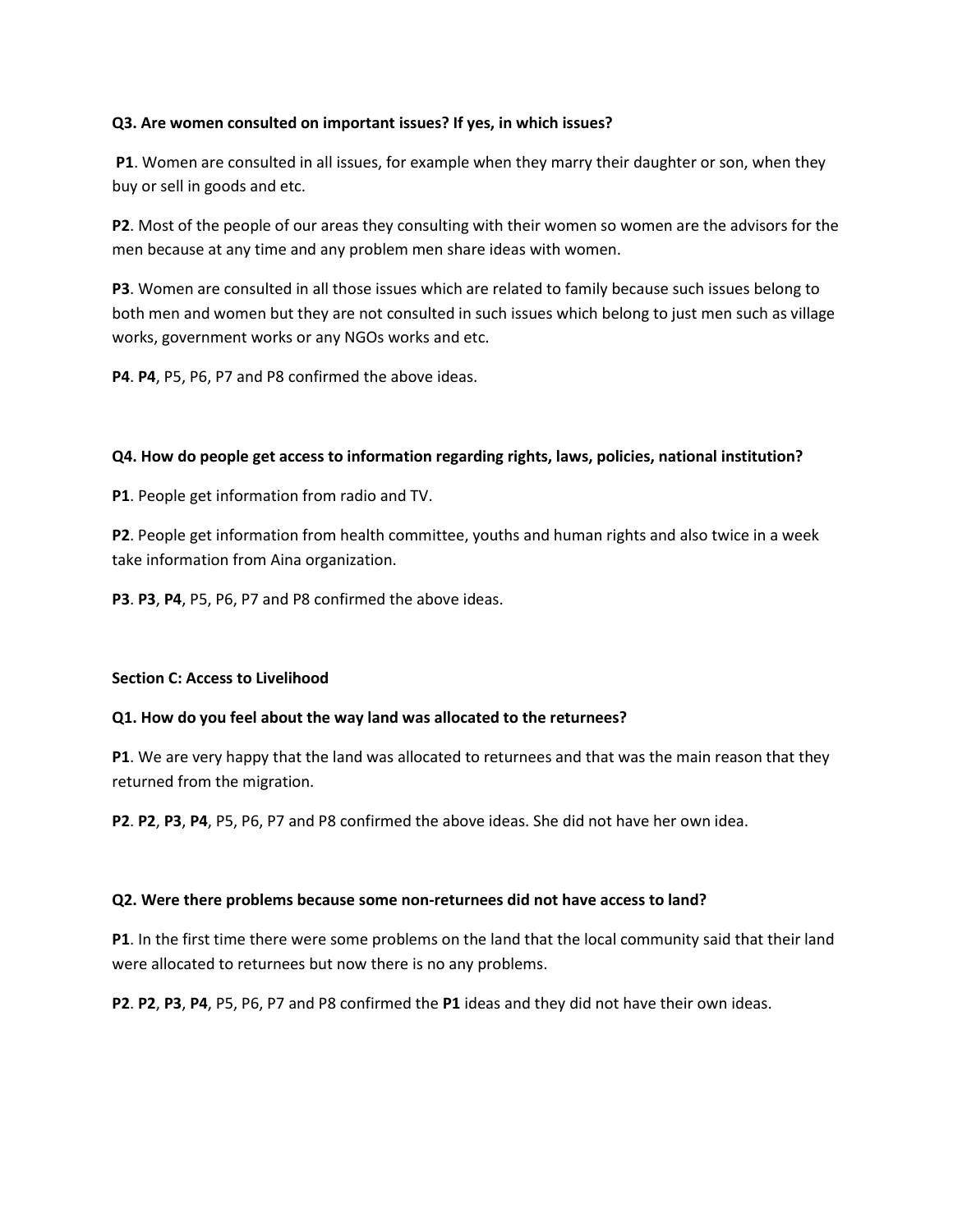### **Q3. Does the community have problems with crimes? If yes, what types of crime?**

**P1**. There are not any major crimes in the community.

**P2**. **P2**, **P3**, **P4**, P5, P6, P7 and P8 confirmed the **P1** ideas and they did not have their own ideas.

# **Q5. Is unemployment higher among returnees than non returnees? For example food for work and food for cash projects?**

**P1**. There is no difference between returnees and non returnees, both of them can work.

**P2**. **P2**, **P3**, **P4**, P5, P6, P7 and P8 confirmed the **P1** ideas and they did not have their own ideas.

### **Q6. Do the community members have more skilled workers than the returnees?**

**P1**. Comparing to community members the returnees have more skilled workers because they were out side from the country and they have become skilled people, for example they are rug weavers, masons, carpenters and etc.

**P2**. **P2**, **P3**, **P4**, P5, P6, P7 and P8 confirmed the **P1** ideas and they did not have their own ideas.

Q7. Do you believe returnees and non returnees have equal access to services and resources? If no, please give example?

**P1**. In my view the returnees and other people have the same access to services and resources.

**P2**. **P2**, **P3**, **P4**, P5, P6, P7 and P8 confirmed the **P1** ideas and they did not have their own ideas.

#### **Section D: Justice and Rule of law**

# **Q1. Are there differences in the way the community functions now that returnees are living in the community?**

**P1**. No changes have been occurred.

**P2**. **P2**, **P3**, **P4**, P5, P6, P7 and P8 confirmed the **P1** ideas and they did not have their own ideas.

### **Q2. How safe is it for women and girls to move around this community?**

**P1**. Moving around this community for women and girls is 100% safe, there is no problem.

**P2**. **P2**, **P3**, **P4**, P5, P6, P7 and P8 confirmed the **P1** ideas and they did not have their own ideas.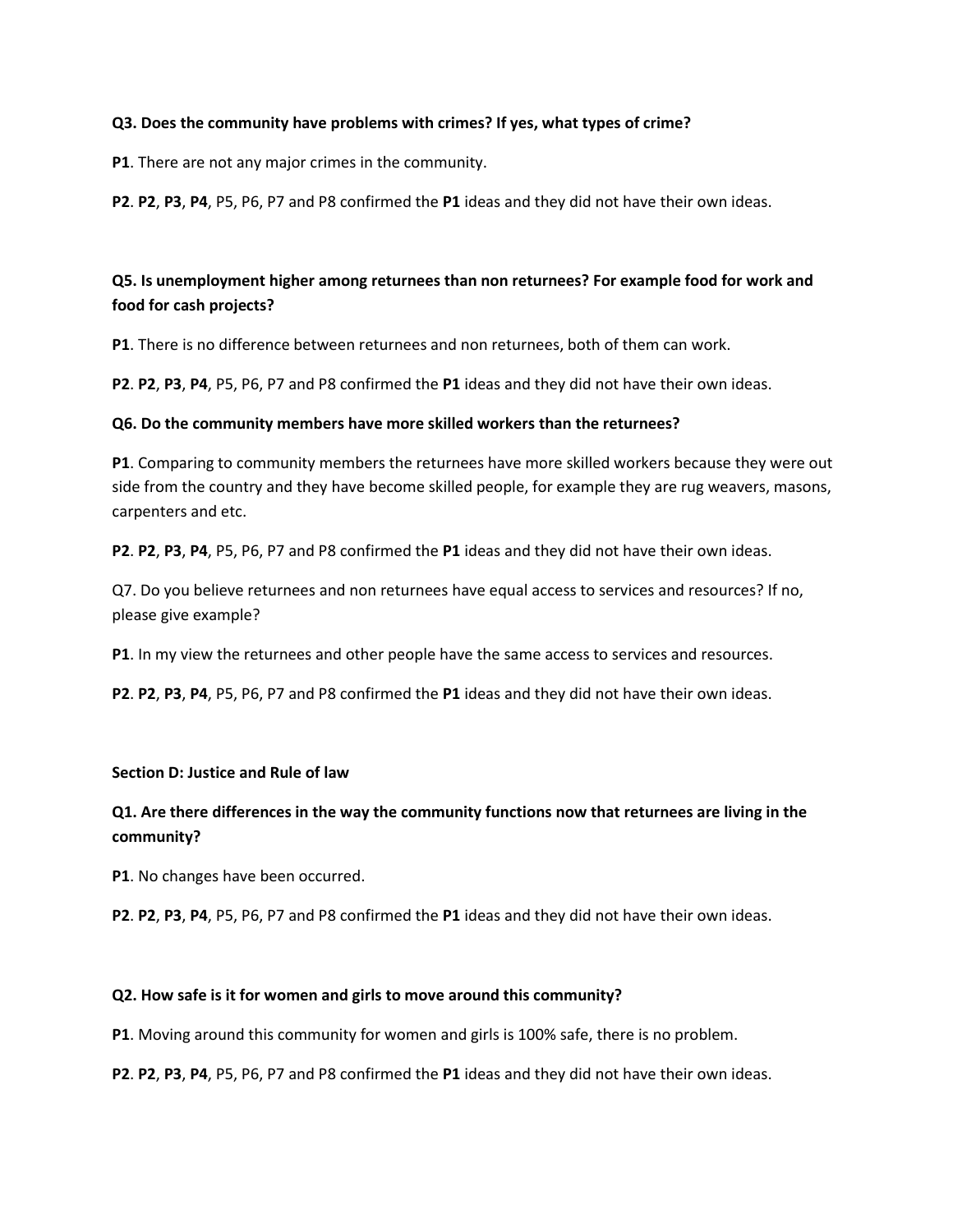### **Q3. What do you think would improve the safety of women and girls in this community?**

**P1**. If the government improved security and the people help the government there will be no problems.

**P2**. **P2**, **P3**, **P4**, P5, P6, P7 and P8 confirmed the **P1** ideas and they did not have their own ideas.

Q4. Is it safe for men to travel outside the community during the day? Is it safe for men to travel during the night?

**P1**. Traveling outside the community during day is safe but during the night it is not safe.

**P2**. **P2**, **P3**, **P4**, P5, P6, P7 and P8 confirmed the **P1** ideas and they did not have their own ideas.

### **Q5. Which group is the biggest threat to safety and security?**

**P1**. There is not any specific group to disturb the security situation but by unknown people the school students were poisoned.

**P2**. **P2**, **P3**, **P4**, P5, P6, P7 and P8 confirmed the **P1** ideas and they did not have their own ideas.

### **Q6. What can the community do to improve the safety and security of the community?**

**P1**. Government should increase the police checkpoints.

**P2**. If the local people help government the security will be improved

**P3**. **P3**, **P4**, **P5, P6, P7 and P8** confirmed the **P1** ideas and they did not have their own ideas.

# **Q7. Have there been benefits to returnees relocating to your community? What are they? Any problems? What are they?**

**P1**. Yes, when the returnees returned they have shared their skills with non returnees which they were leant during the migration.

**P2**. The other benefit is that before the reconstruction works were not done but after that they returnees returned many works have been done. For example school and clinic were constructed; population was increased so now there is transportation from our village to Bamyan.

**P3**. **P3**, **P4**, P5, P6, P7 and P8 confirmed the **P1** ideas and they did not have their own ideas.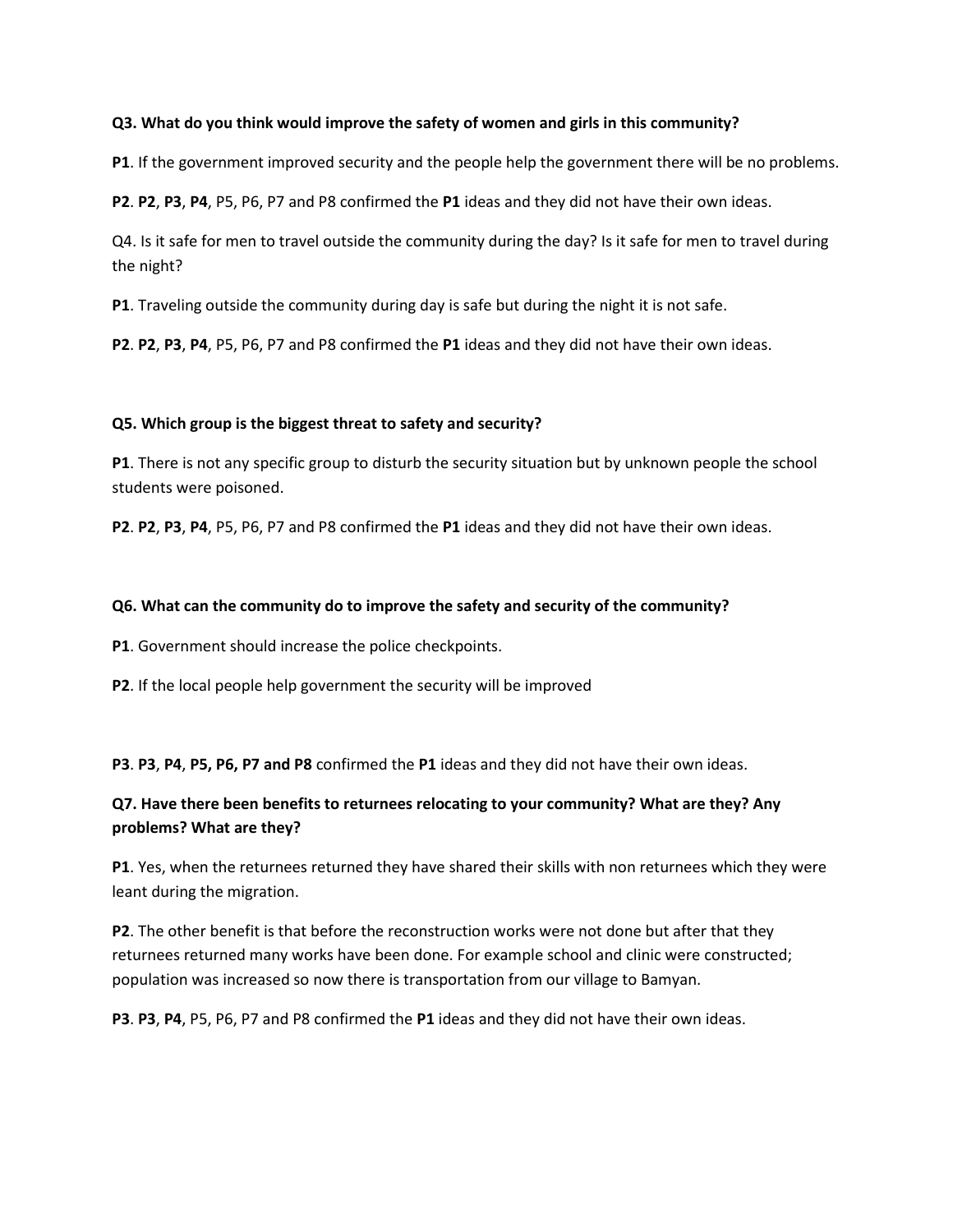### **Section E: Gender base violence**

# **Q1. Can you tell us what kinds of incidents of violence against women and girls take place in the community?**

**P1**. Till now we have not face any violence against the women and girls. Their rights are given to them in our community.

**P2**. **P2**. **P2**, **P3**, **P4**, P5, P6, P7 and P8 confirmed the **P1** ideas and they did not have their own ideas.

Q3. How comfortable are women and girls in seeking help from service providers?

**P1**. Girls and women are 100% comfortable while seeking help from service providers.

**P2**. **P2**, **P3**, **P4**, P5, P6, P7 and P8 confirmed the **P1** ideas and they did not have their own ideas.

## **Q4. If girl suffers violence is she likely to report it? If yes, to whom? If no, why?**

**P1**. The girls have not been suffer yet from any violence, if it has been occurred at first they will refer to CDC and after that they will refer to government official.

### **Q6. How would a perpetrator of sexual or gender based violence be punished?**

- **P1**. According to Islamic law should be punished.
- **P2**. According to government rules and regulation should be punished.
- **P2**. **P3**, **P4**, P5, P6, P7 and P8 confirmed the **P1** ideas and they did not have their own ideas.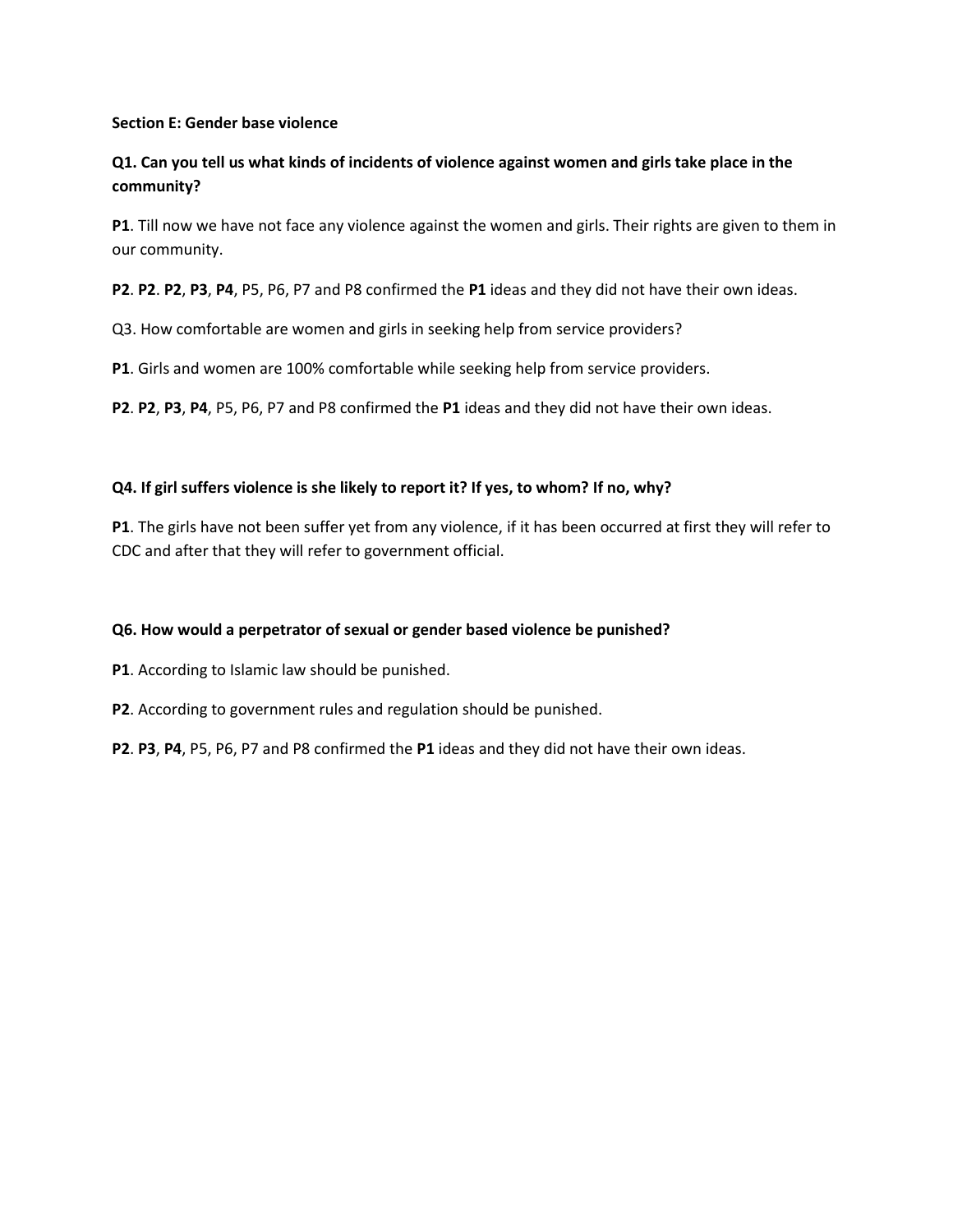# **FOCUS GROUP DISCUSSION**

#### **FORM REGISTRATION NO: 102**

| 13. Moderator's and Taker                                       |                                                                                                                  |                |                      |                                                                                                              |  |  |  |  |
|-----------------------------------------------------------------|------------------------------------------------------------------------------------------------------------------|----------------|----------------------|--------------------------------------------------------------------------------------------------------------|--|--|--|--|
|                                                                 |                                                                                                                  |                |                      |                                                                                                              |  |  |  |  |
| 1.17                                                            | Facilitator's name:                                                                                              | <b>Nafisa</b>  |                      |                                                                                                              |  |  |  |  |
| 1.18                                                            | Note taker's Name:                                                                                               | Aziza          |                      |                                                                                                              |  |  |  |  |
| 1.19                                                            | Date of the FGD:                                                                                                 |                | 15/07/2012           |                                                                                                              |  |  |  |  |
| 1.20                                                            | Report Number:                                                                                                   | $\overline{2}$ |                      |                                                                                                              |  |  |  |  |
|                                                                 |                                                                                                                  |                | 14. Area Information |                                                                                                              |  |  |  |  |
| 2.1                                                             | Reintegration site Name:                                                                                         |                | Shah Pul             |                                                                                                              |  |  |  |  |
| 2.2                                                             | Site Number:                                                                                                     |                | 8                    |                                                                                                              |  |  |  |  |
| 2.3                                                             | Returnees: (Yes, No)                                                                                             |                | Yes                  |                                                                                                              |  |  |  |  |
|                                                                 | Non-Returnees: (Yes, No)                                                                                         |                |                      |                                                                                                              |  |  |  |  |
| 2.4                                                             | Gender (Male, Female, Mixed)                                                                                     |                | Female               |                                                                                                              |  |  |  |  |
| 2.5                                                             | GPS (Yes, No)                                                                                                    |                | Yes                  |                                                                                                              |  |  |  |  |
|                                                                 | If No see code.                                                                                                  |                |                      |                                                                                                              |  |  |  |  |
| 2.6                                                             | <b>GPS</b> location                                                                                              |                |                      |                                                                                                              |  |  |  |  |
|                                                                 | Latitude:                                                                                                        |                | 34 46 677            |                                                                                                              |  |  |  |  |
|                                                                 | Longitude:<br>67 57 019                                                                                          |                |                      |                                                                                                              |  |  |  |  |
|                                                                 |                                                                                                                  |                | 15. FGD Outcome      |                                                                                                              |  |  |  |  |
|                                                                 |                                                                                                                  |                |                      |                                                                                                              |  |  |  |  |
| 3.1<br>FGD Completed (Yes, No)<br>Yes                           |                                                                                                                  |                |                      |                                                                                                              |  |  |  |  |
| 3.2<br>FGD team Notes use to take note any special observation: |                                                                                                                  |                |                      |                                                                                                              |  |  |  |  |
|                                                                 |                                                                                                                  |                |                      |                                                                                                              |  |  |  |  |
|                                                                 |                                                                                                                  |                |                      | The families who have come from other district to this village they can not participate the literacy courses |  |  |  |  |
|                                                                 | but fortunately they can enroll their children in school, they have equal access to clinic, irrigation water and |                |                      |                                                                                                              |  |  |  |  |
| drinking water.                                                 |                                                                                                                  |                |                      |                                                                                                              |  |  |  |  |
|                                                                 |                                                                                                                  |                |                      |                                                                                                              |  |  |  |  |
|                                                                 |                                                                                                                  |                |                      |                                                                                                              |  |  |  |  |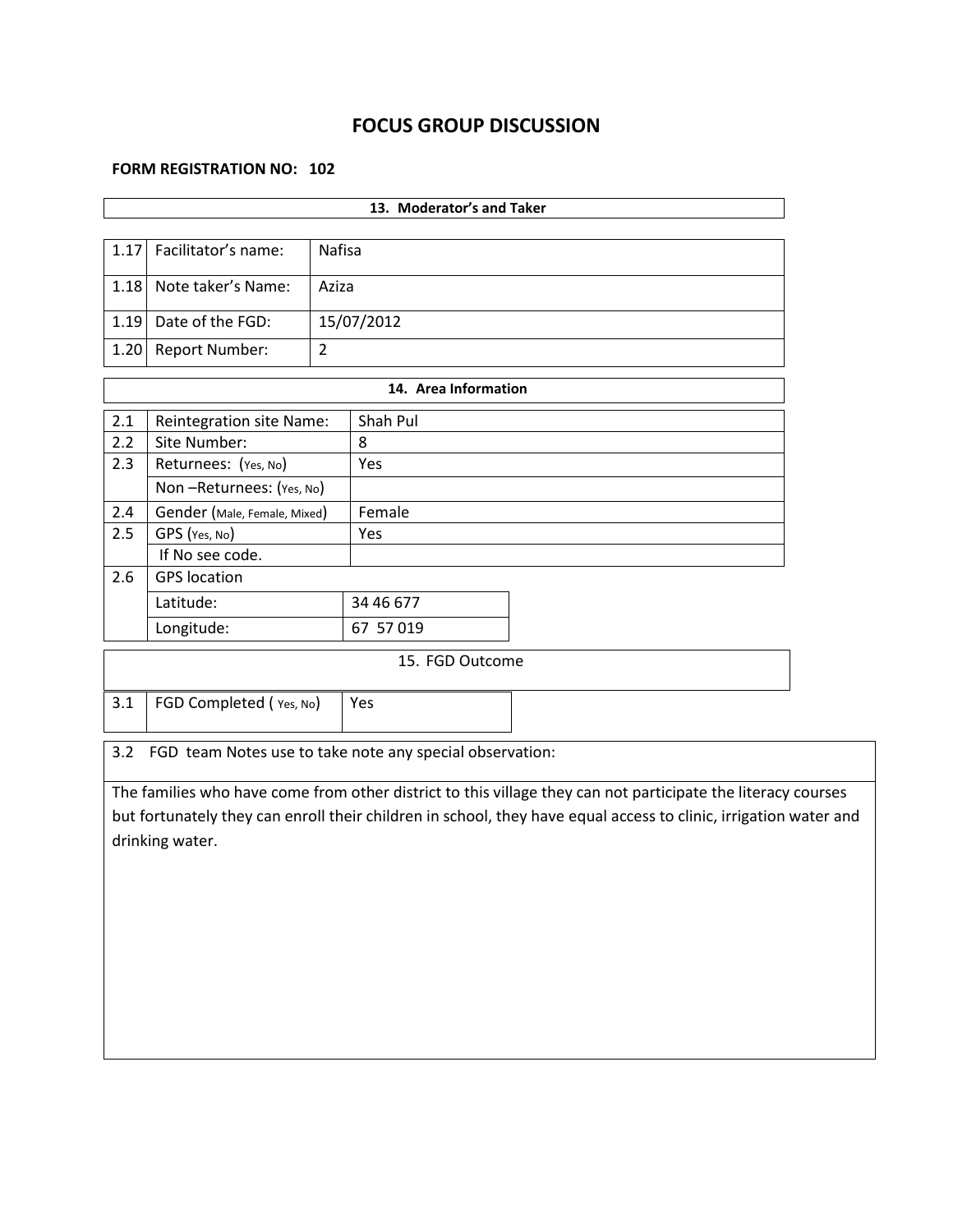|                                | 4. Data Management Information (Internal Use Only by Database Entry Team) |                  |                              |                    |  |        |  |  |  |
|--------------------------------|---------------------------------------------------------------------------|------------------|------------------------------|--------------------|--|--------|--|--|--|
|                                |                                                                           |                  |                              |                    |  |        |  |  |  |
| 4.1 Date of Interview          |                                                                           | 15/07/2012       |                              |                    |  |        |  |  |  |
| 4.2 Interviewer's number       |                                                                           | Male Interviewer |                              | Female Interviewer |  | $CH-8$ |  |  |  |
| Supervisor's number<br>$CH-11$ |                                                                           |                  | Regional Supervisor's number |                    |  |        |  |  |  |
| 4.5 Date of office editing     |                                                                           | 16//07/2012      |                              |                    |  |        |  |  |  |
| 4.6 Office editor's code       |                                                                           | $CH-11$          |                              |                    |  |        |  |  |  |
| 4.7 Date of data entry         |                                                                           | 14/8/2012        |                              |                    |  |        |  |  |  |
| Data entry officer code<br>4.8 |                                                                           |                  | 1                            |                    |  |        |  |  |  |

| List of Participants in Focused group discussions (F.G.D) |           |  |  |  |  |
|-----------------------------------------------------------|-----------|--|--|--|--|
| Province<br>Bamyan                                        |           |  |  |  |  |
| <b>District</b>                                           | Center    |  |  |  |  |
| Site Number                                               | 8         |  |  |  |  |
| Village                                                   | Shash Pul |  |  |  |  |

| No             | <b>Name</b>      | <b>Position</b> | Occupation | <b>Contact No</b> | Age |
|----------------|------------------|-----------------|------------|-------------------|-----|
| $\mathbf{1}$   | Anesa            | Teacher         | House wife |                   | 28  |
| $\overline{2}$ | Fatima           | Assistant       | House wife |                   | 35  |
| 3              | Fatima           | Treasurer       | House wife |                   | 38  |
| 4              | Nooria           | Course student  | Student    |                   | 18  |
| 5              | Nafisa           | Course student  | Student    |                   | 22  |
| 6              | Arifa            | Mid wife        | House Wife |                   | 30  |
| $\overline{7}$ | <b>Gul Begum</b> | Head of shura   | House wife |                   | 40  |
|                |                  |                 |            |                   |     |
|                |                  |                 |            |                   |     |
|                |                  |                 |            |                   |     |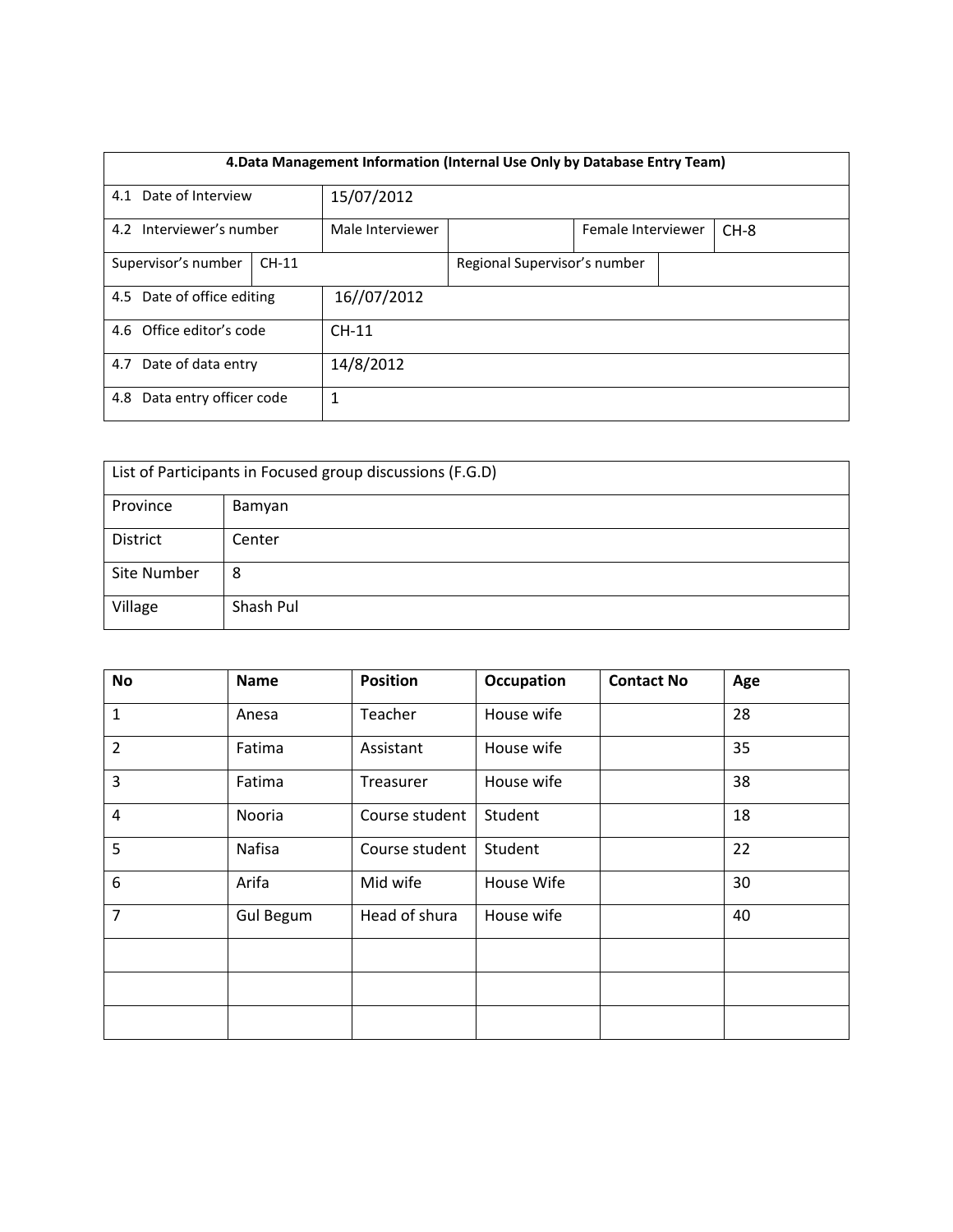### **Section A. Education**

#### **What are your concerns related to the returnees?**

**P1**. There are problems regarding to school, for example there is no drinking water in the school and also the girls can not continue their study after  $6<sup>th</sup>$  grade because the school is just to  $6<sup>th</sup>$  grad.

**P2**. The construction work of the school building is not completed so it is not accommodated well. The teachers are not professional just they studied up to  $6<sup>th</sup>$  and  $9<sup>th</sup>$  grad and also they punish the students.

**P3**. The education system is not good because books and stationary are not provided for students and also the teachers don't have their daily lesson plans.

**P4**. There are not female teachers in the school and they male teachers can not teacher female students in good way.

**P5**. The high school is located very far from our village, therefore most of the girls and boys are deprived from education.

**P6**. sometimes the oils and biscuits are distributed in the school to students if any students absent in the distribution days the teachers do not give them their share and the teachers themselves take the students' rights.

**P7**. More rooms were occupied for administration office so now there are not enough rooms for teaching classes.

### **C. Access to drinking water:**

**P1**. Just there is problem during the winter season because pipes of water become frozen.

**P2**. It is not serious problem because if there is flow of water during the day and night the pipes are not permanently frozen.

**P3**. In the winter season we bring water from 2 kilometer far place the problem is that he ways are block by snow.

**P4**. If the deep wells are dug this problems will be solved completely.

**P5**. **P5**, **P6** and **P7** confirmed the above ideas and they did not have their own ideas.

#### **E. Access to Shelter**

**P1**. There are more problems because the shelters which have been made by NGOs are not enough.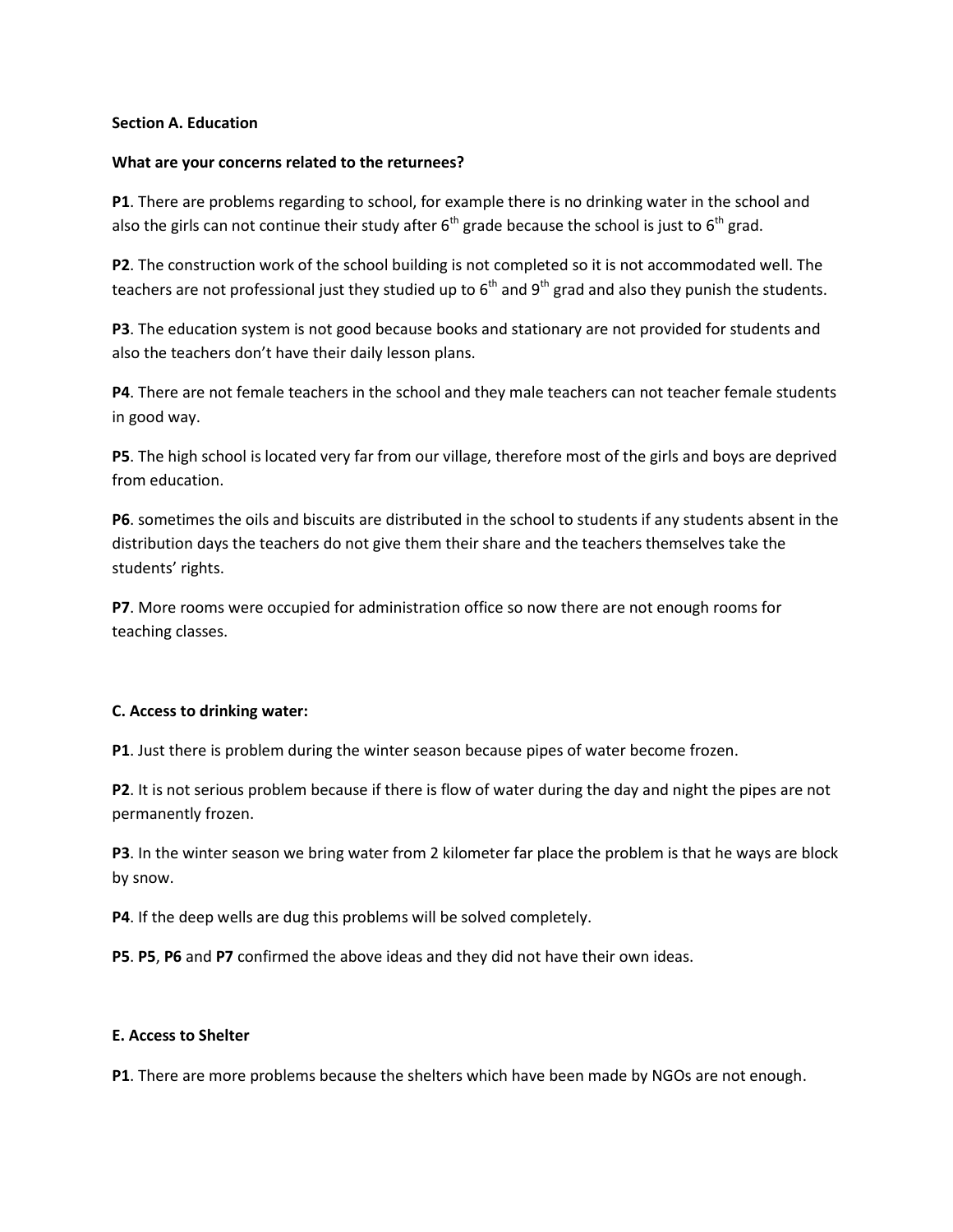**P2**. Due to having small rooms the shelters which have been made by NGOs not good for living.

**P3**. Some of the community people also have shelter problems so lands should be distributed for them.

**P4**. Lands should be distributed to us in the Shash Pul because we are the neediest.

**P5**. We the original residents of Shah Pul but for no one of us land has been distributed and no one has constructed shelters for us.

**P6**. One group of our women went to presidency of migration and UNHCR office, there they promised us to give us land but they have not distributed us yet.

**P7**. Confirming the above mentioned ideas.

#### **K. Access to irrigation water**

**P1**. There are many problems regarding to irrigation because there is shortage of water and the there is not any basic dam.

**P2**. The dam has been constructed in the past but it has not been repaired yet. People of the village are not able to reconstruct the dam to solve their irrigation problems.

**P3**. Local people reconstructed this dam last year with clay and grass but it was damaged in the middle of the year.

**P4**. Most of the time conflicts are occurred on irrigation water because there is shortage of irrigation water. If the streams and dam are constructed this problem will be solved.

**P5**. Due to lack of water 60 to 70 jeribs of land is left from cultivation.

**P6**. This year also people were not able to cultivate their lands completely because of no water.

**P7**. Confirmed the above mentioned ideas and requested from the government to solve their irrigation problems.

#### **J. Road**

**P1**. The road is in bad condition which is constructed by villagers from village to main road so we are walking from village for 2 or 3 hours to reach to the road.

**P2**. Due to bad condition of the road rents of the vehicles are high so people can not pay then they are going by their feet.

**P3**. During the winter season this road has very bad condition so vehicles can not go on it.

**P4**. If the road is in good condition the rent of the taxi maybe 50 Afs while now it is 150 Afs.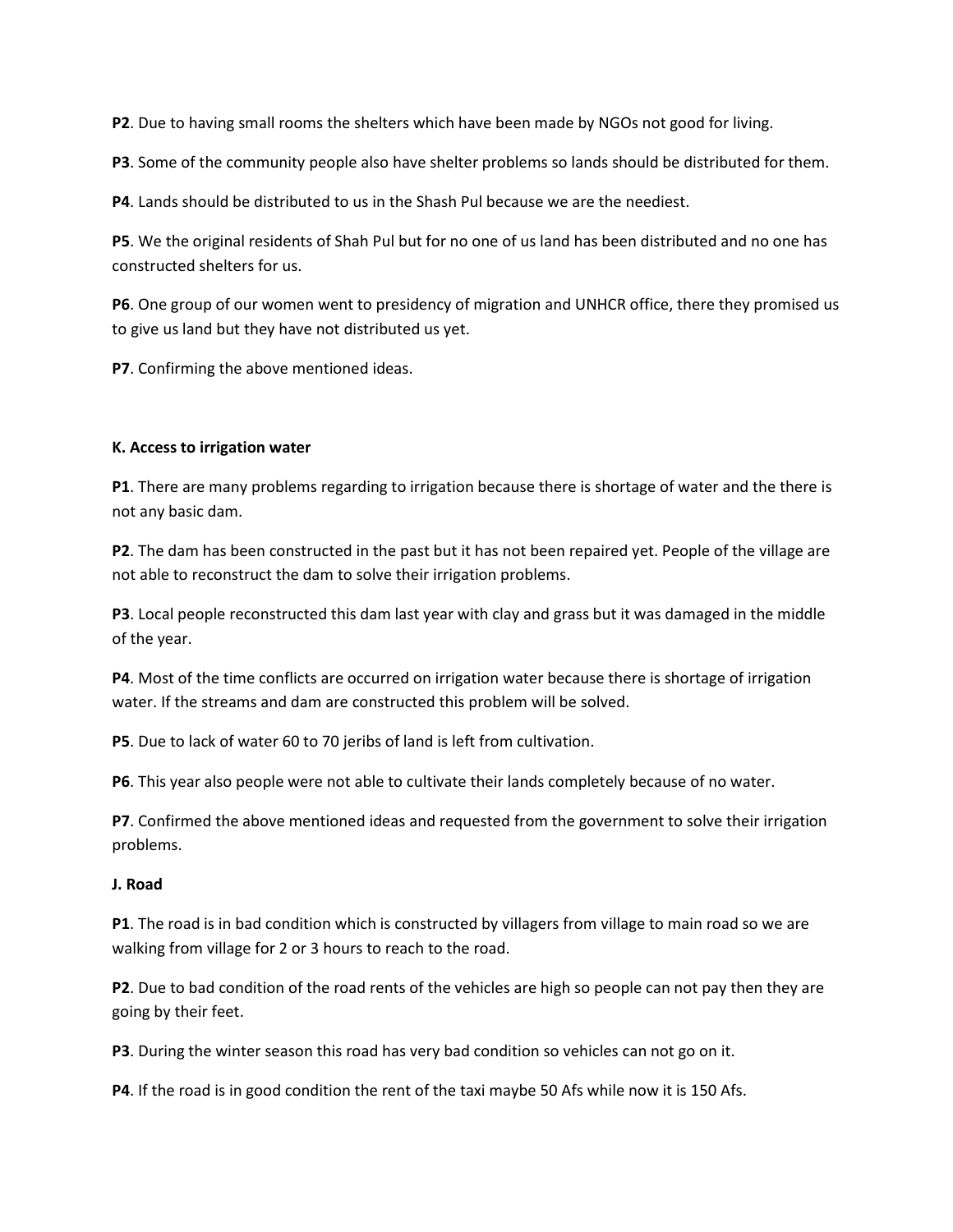**P5**. Because of no road our farmers do not cultivate vegetables. If we cultivate vegetables we can not carry to market on time.

**P6**. If the road is good our lands will become expensive and it will cause to promote economic condition of the villagers.

**P7**. Most of the people use their donkey for transportation purpose because there is no common road.

### **Section B: Governance**

Q1. How effective is the governance?

**P1**. Government is effective here, people live in peaceful situation.

**P2**. Our children going to school without any problems and the clinic was also built.

**P3**. Women rights are equal to the men and special consideration is taken to women.

**P4**. If the government was not effective here we might have not come from Iran so the government is good.

**P5**. The government is good because some facilities were provided such as solar system was provided to villagers and the villagers have access to communication system.

**P6**. Some people have their shelters.

**P7**. Going from one province to another province is easy.

# **Q2.Since the government has been elected what changes have you observed in the areas of livelihood?**

- **P1**. Security has been provided.
- **P2**. Development projects have been implemented.

**P3**. Clinic and school were constructed and drinking water was provided.

- **P4**. People can take their rights from government or other people.
- **P5**. Most of the people have TVs here. They have access to media.
- **P6**. People have got awareness regarding to election so they can participate in the election.
- **P7**. Awareness has been provided to people regarding to health, children, mother, school and etc.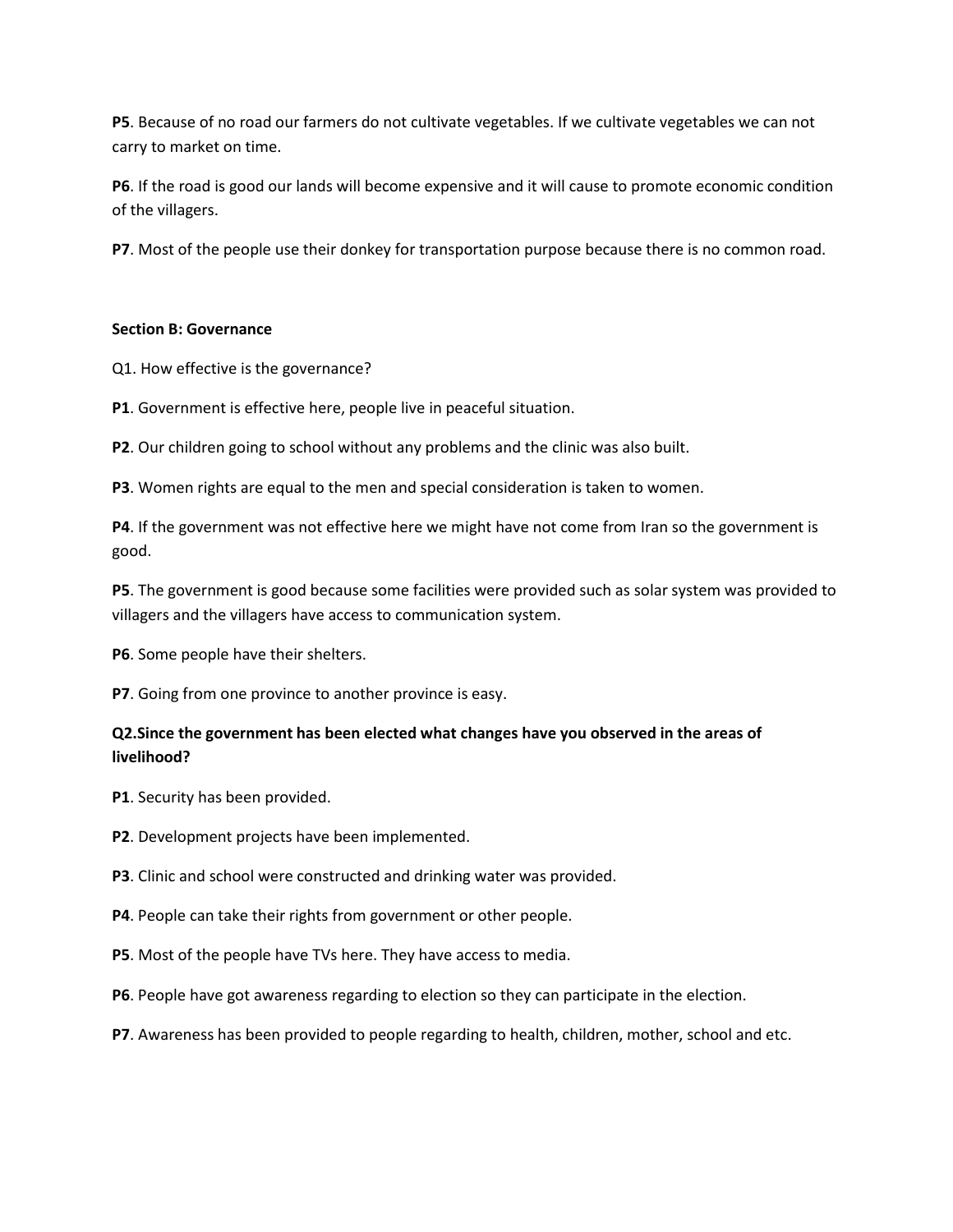### **Q3. Are women consulted on important issues? If yes, in which issues?**

**P1**. Most of the time women are consulted in all issues.

**P2**. If any work is done inside the family women are consulted.

**P3**. In the implementation of the developmental projects women are not consulted.

**P4**. Some people share their ideas with women and take their ideas in the implementation of the developmental projects.

**P5**. Women are consulted in the issues which are related to livestock and agriculture.

**P6**. Women are not consulted in the works of school and clinic but they are consulted in awareness regarding to children, mother and literacy courses.

**P7**. Women make half of the community therefore they should be consulted.

#### **Section C: Access to Livelihood**

### **Q1. How do you feel about the way land was allocated to the returnees?**

**P1**. **P2**. **P2**, **P3**, **P4**, **P5**, **P6**, **P7** says " here for the returnees no land is allocated".

#### **Q2. Were there problems because some non-returnees did not have access to land?**

**P1**. There is no any special land for returnees so the community people don't have any problems with them.

**P2**. If equal shares are given to returnees and community people there will no problems.

**P3**, **P4**, **P5**, **P6** and **P7** confirmed the above ideas and they did not have their own ideas.

### **Q3. Does the community have problems with crimes? If yes, what types of crime?**

**P1**. **P2**, **P3**, **P4**, **P5**, **P6**, **P7** there are not any major crimes in the community.

Q4. How do people get access to information regarding rights, laws, policies, national institutions?

**P1**. We get information from Mullah Imam of the Masjids.

**P2**. We get information from elders of the village.

**P3**. We get information from teachers and from students.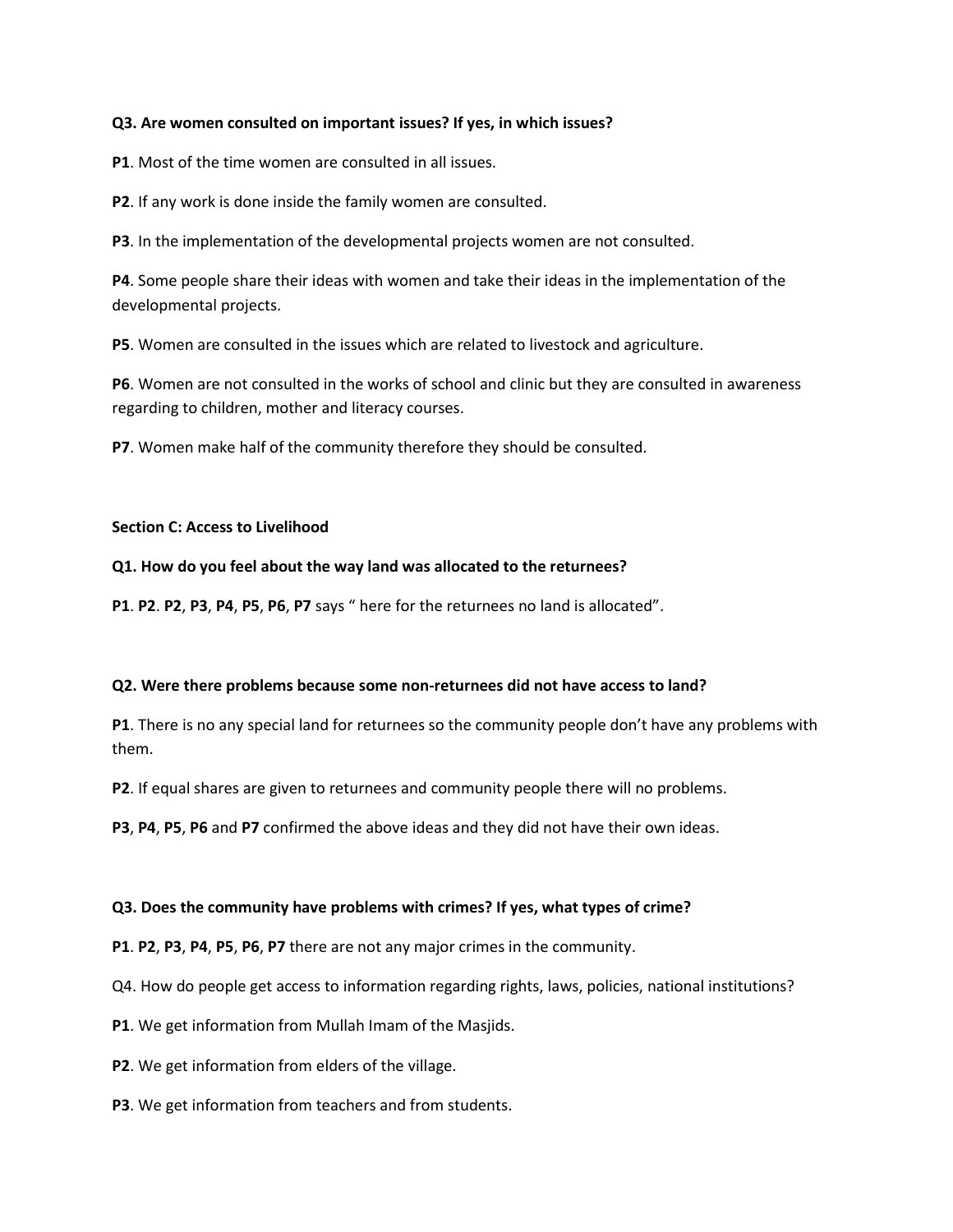**P4**. We get information from TVs and radios.

**P5**. **P6**, and **P7** confirmed the above mentioned.

# **Q5. Is unemployment higher among returnees than non returnees? For example food for work and food for cash project?**

Note: The whole group did not give us the answer.

### **Q6. Do the community members have more skilled workers than the returnees?**

**P1**. Comparing to community members the returnees have more skilled workers because they were out side from the country and they have become skilled people.

**P2**. Returnees have more skills in work for cash and work for food.

**P3**, **P4**, **P5**, **P6** and **P7** confirmed the above ideas and they did not have their own ideas.

# **Q7. Do you believe returnees and non returnees have equal access to services and resources? If no, please give example?**

**P1**. Yes, the returnees and other people have the same access to services and resources.

**P2**. All the people have the same access to the services and resources.

**P3**. All people have the same access to school, clinic and developmental projects

**P4**, **P5**, **P6** confirmed the above ideas.

**P7**. Also I can say that it is a problem that in the higher classes the students are not enrolled without formal letter from any school.

#### **Section D: Justice and Rule of law**

# **Q1. Are there differences in the way the community functions now that returnees are living in the community?**

**P1**. No changes have been occurred.

**P2**. **P2**, **P3**, **P4**, **P5**, **P6**, **P7** and P8 confirmed the **P1** ideas and they did not have their own ideas.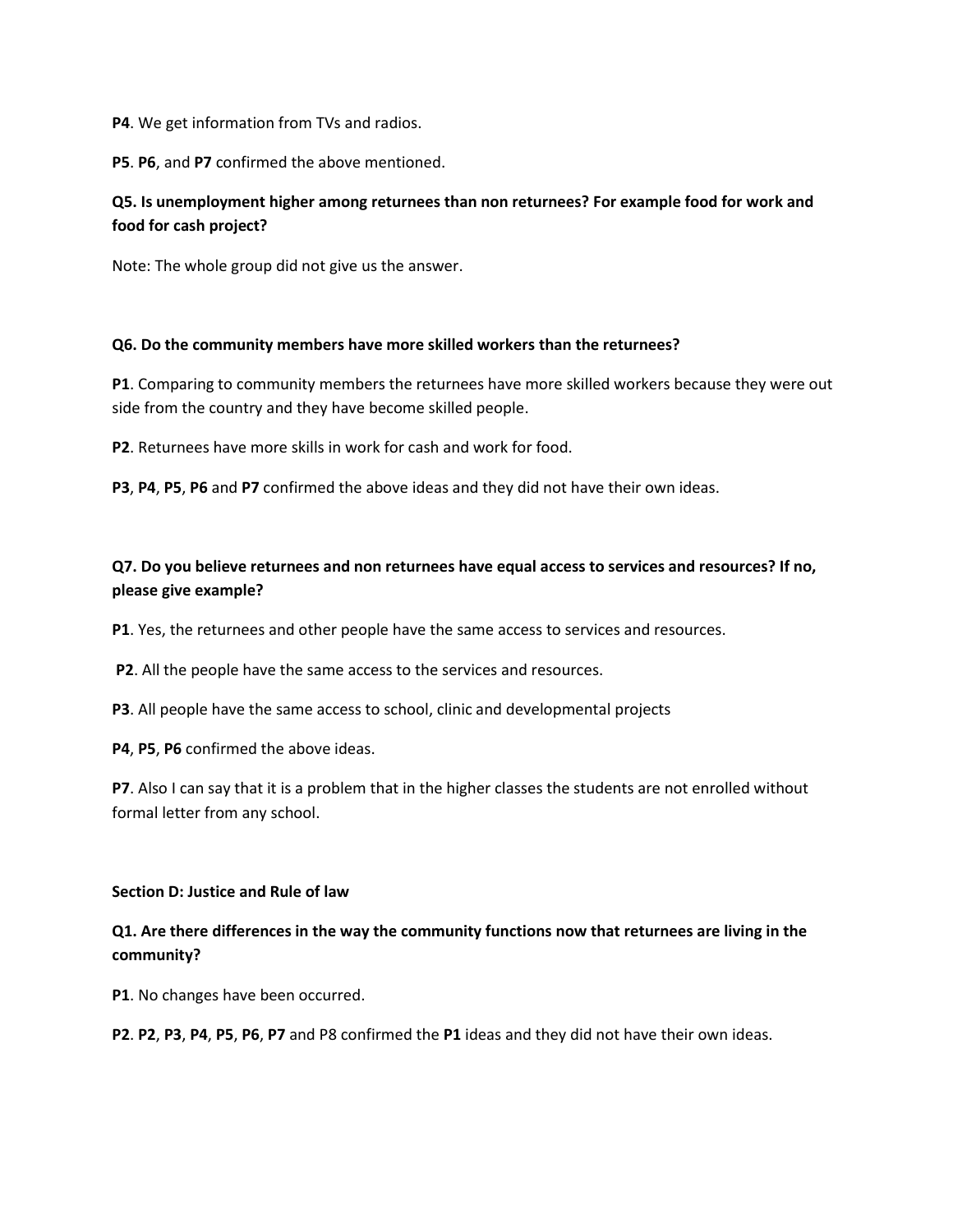### **Q2. How safe is it for women and girls to move around this community?**

**P1**, **P2**, **P3**, **P4**, **P5**, **P6** and **P7** say "Moving around this community for women and girls is 100% safe, there is no problem".

# **Q4. Is it safe for men to travel outside the community during the day? Is it safe for men to travel during the night?**

**P1**, **P2**, **P3**, **P4**, **P5**, **P6** and **P7** say Traveling outside the community during the day and night is safe but during the night there is just danger from wild animals.

### **Q5. Which group is the biggest threat to safety and security?**

**P1**, **P2**, **P2**, **P3**, **P4**, **P5**, **P6** and **P7** say "Taliban and previous commanders".

### **Q6. What can the community do to improve the safety and security of the community?**

- **P1**. Till now there are no any security problems and the people should try to improve the security.
- **P2**. Government should take care of the security.
- **P3**, **P4**, **P5**, **P6** and **P7** confirmed the above ideas.

# **Q7. Have there been benefits to returnees relocating to your community? What are they? Any problems? What are they?**

- **P1**. Yes, for some of them the shelters were built.
- **P2**, **P3**. **P3**, **P4**, **P5**, **P6**, **P7** confirmed the above ideas and they did not have their own ideas.

#### **Section E: Gender base violence**

# **Q1. Can you tell us what kinds of incidents of violence against women and girls take place in the community?**

The whole group said that till now we have not face any violence against the women and girls. But there are some problems that some families do not let their girls to school or they punish them.